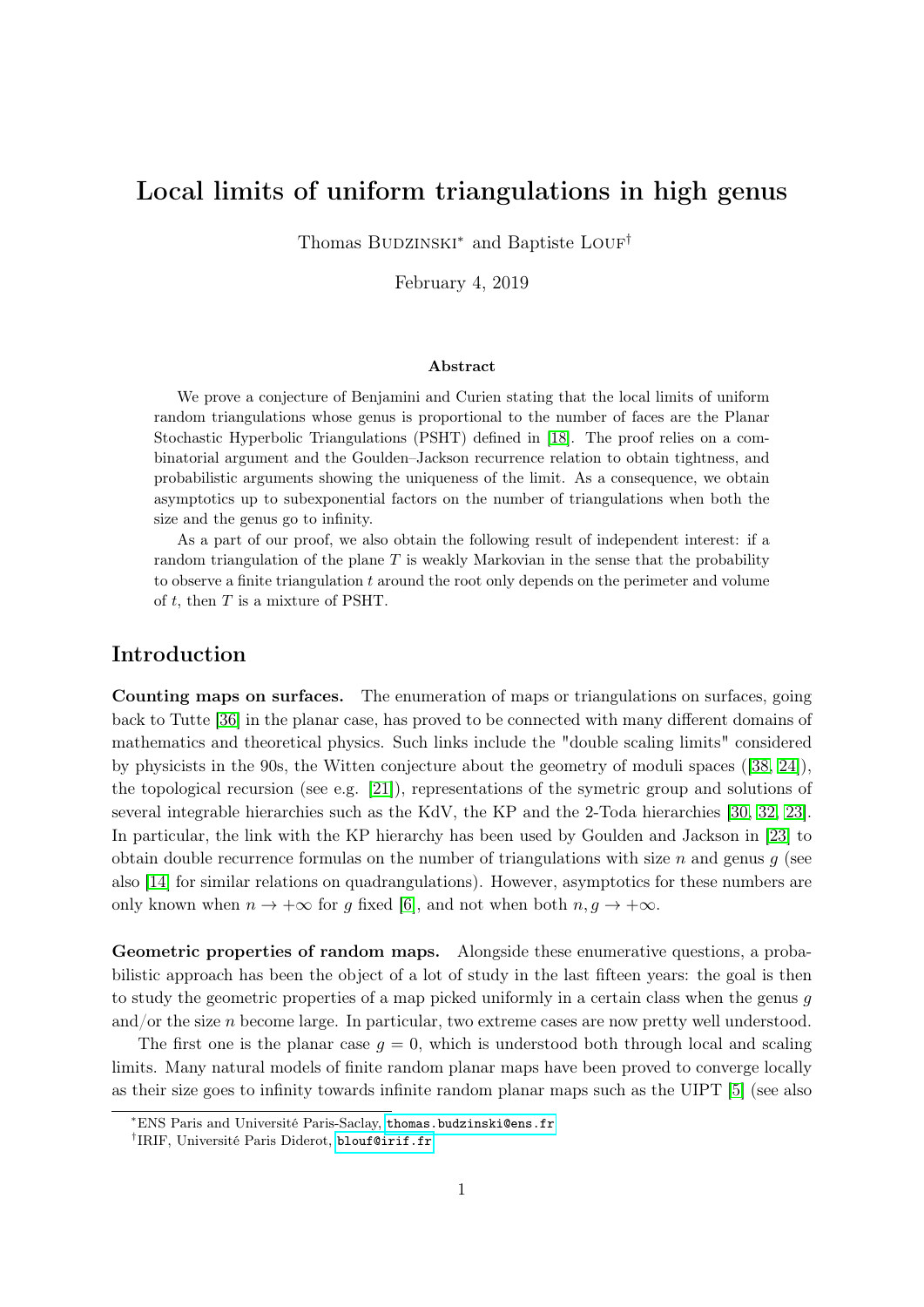[\[35\]](#page-35-6) for the type-I UIPT), the UIPQ [\[25,](#page-35-7) [16\]](#page-34-5) or infinite Boltzmann planar maps [\[9\]](#page-34-6). On the other hand, the Brownian map [\[27,](#page-35-8) [29\]](#page-35-9) is now known to be the scaling limit of a wide class of models of random planar maps (see e.g. [\[28\]](#page-35-10)). The Brownian map is also linked to the Liouville quantum gravity approach [\[19\]](#page-34-7). Some of these continuous models also have analogs in higher genus such as Brownian surfaces [\[8\]](#page-34-8) or Liouville quantum gravity on complex tori [\[20\]](#page-34-9), but the behaviour of these models when the genus goes to infinity is still poorly understood.

The other extreme case which is well understood is the case where the genus is unconstrained and the maps simply consist of uniform random gluings of polygons. Here the number of vertices tends to be very small and their degrees go to infinity [\[22,](#page-35-11) [17,](#page-34-10) [13\]](#page-34-11), so no proper local limit exists.

Random maps with genus proportional to the size. However, much less is known about the case of maps of higher genus, and in particular when the genus is proportional to the size. The only known results so far are the identification of the local limit of uniform unicellular maps (i.e. maps with one face) [\[2\]](#page-33-0), which is a supercritical random tree, and the calculation of their diameter [\[34\]](#page-35-12). One of the reasons why it is more difficult to obtain results in high genus is the lack of explicit enumeration results, which play a key role in the planar case. The goal of this work is to identify the local limit of uniform triangulations whose genus is proportional to the size.

Before describing the limiting objects that appear, let us first explain how the local limit is affected by the genus. By the Euler formula, a triangulation with  $2n$  faces and genus g has 3n edges and  $n + 2 - 2g$  vertices, which implies  $g \leq \frac{n+1}{2}$  $\frac{+1}{2}$ . Hence, if  $\frac{g}{n} \to \theta \in [0, \frac{1}{2}]$  $\frac{1}{2}$ , then the average degree of the vertices goes to  $\frac{6}{1-2\theta}$ . In particular, if  $0 < \theta < \frac{1}{2}$ , this mean degree lies strictly between 6 and  $+\infty$ . Therefore, it is natural to expect limit objects to be hyperbolic triangulations of the plane<sup>[1](#page-1-0)</sup>. This expected relation between high genus and hyperbolic objects also echoes the construction of higher genus surfaces from the hyperbolic plane in complex geometry.

Planar Stochastic Hyperbolic Triangulations. This has motivated the introduction of random hyperbolic triangulations, first in the half-planar case by Angel and Ray [\[4\]](#page-34-12), and then in the full-plane case by Curien [\[18\]](#page-34-0). More precisely, Curien built a one-parameter family  $(\mathbb{T}_{\lambda})_{0<\lambda\leq\lambda_c}$  of random triangulations of the plane<sup>[2](#page-1-1)</sup>, where  $\lambda_c=\frac{1}{12\sqrt{3}}$ , and characterized them as the only random triangulations of the plane exhibiting a natural spatial Markov property. For any finite triangulation  $t$  with a hole of perimeter  $p$  and  $v$  vertices in total, we have

$$
\mathbb{P}\left(t\subset\mathbb{T}_{\lambda}\right)=C_{p}(\lambda)\lambda^{v},
$$

where  $C_p(\lambda)$  are explicit functions of  $\lambda$  and, by  $t \subset T$ , we mean that T can be obtained by filling the hole of t with an infinite triangulation. Moreover,  $\mathbb{T}_{\lambda_c}$  is the UIPT, whereas for  $\lambda < \lambda_c$ , the map  $\mathbb{T}_{\lambda}$  has hyperbolicity properties such as exponential volume growth [\[33,](#page-35-13) [18\]](#page-34-0), positive speed of the simple random walk [\[18,](#page-34-0) [3\]](#page-33-1) or the existence of a lot of infinite geodesics escaping quickly away from each other [\[12\]](#page-34-13).

<span id="page-1-1"></span><span id="page-1-0"></span><sup>&</sup>lt;sup>1</sup>As a deterministic example, the *d*-regular triangulations of the plane for  $d > 6$  are hyperbolic.

<sup>&</sup>lt;sup>2</sup>To be exact, the triangulations defined in [\[18\]](#page-34-0) are type-II triangulations, i.e. triangulations with no loop joining a vertex to itself. The type-I (with loops) analog, which will be the one considered in this work, was defined in [\[11\]](#page-34-14).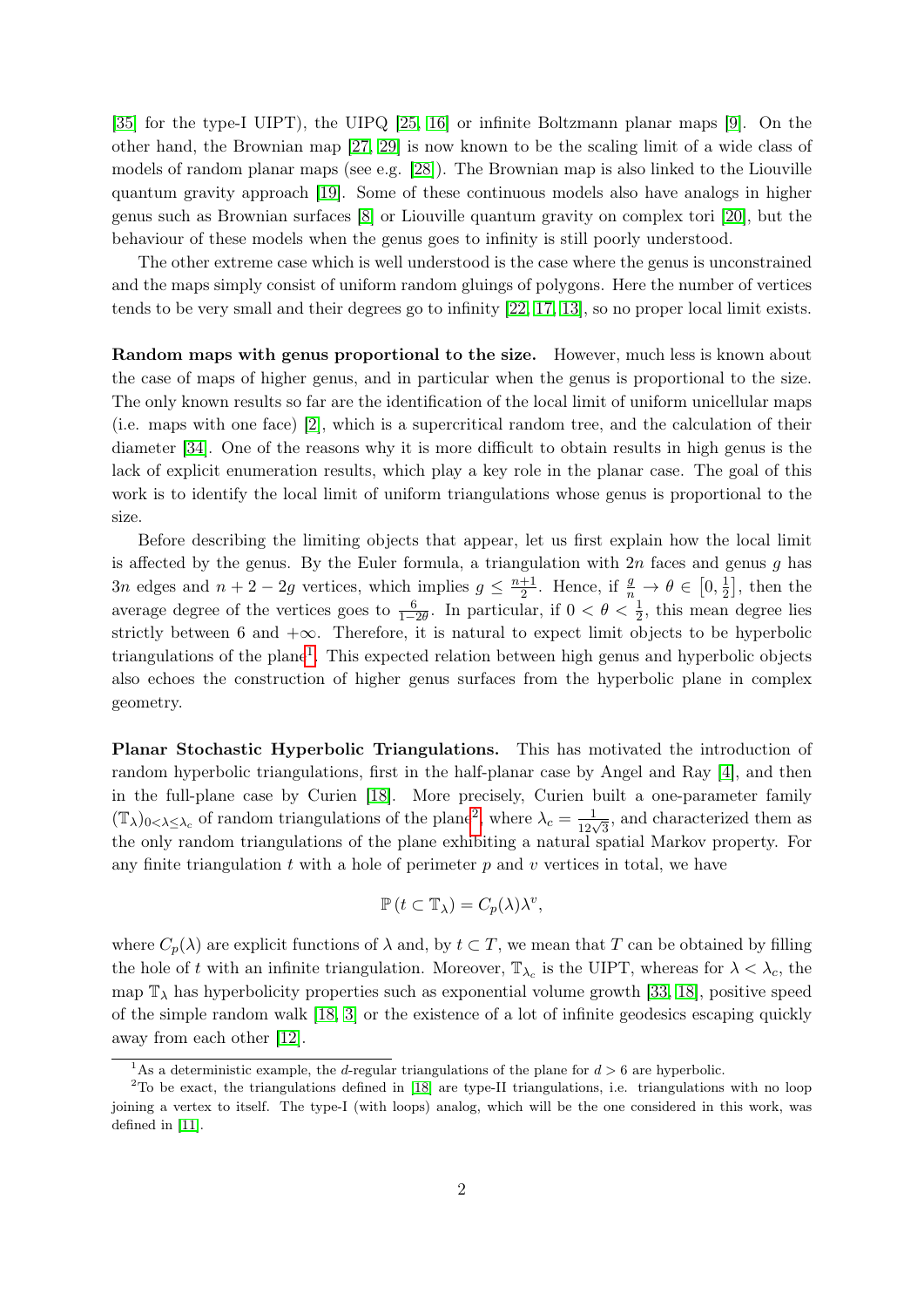**The PSHT as local limits.** For any  $g \ge 0$  and  $n \ge 2g - 1$ , we denote by  $\mathcal{T}(n, g)$  the set of rooted triangulations of genus  $g$  with  $2n$  faces. By *rooted*, we mean that the triangulation is equipped with a distinguished oriented edge called the root. Let also  $T_{n,q}$  be a uniform triangulation of  $\mathcal{T}(n, g)$ . We also recall that a sequence of rooted triangulations  $(t_n)$  converges locally to a triangulation T if for any  $r \geq 0$ , the ball of radius r around the root in  $t_n$ , seen as a map, converges to the ball of radius  $r$  in  $T$ . We refer to Section 1 for more precise definitions. For any  $\lambda \in (0, \lambda_c]$ , let  $h \in (0, \frac{1}{4})$  $\frac{1}{4}$  be such that  $\lambda = \frac{h}{(1+8h)}$  $\frac{h}{(1+8h)^{3/2}}$ , and let

$$
d(\lambda) = \frac{h \log \frac{1 + \sqrt{1 - 4h}}{1 - \sqrt{1 - 4h}}}{(1 + 8h)\sqrt{1 - 4h}}.\tag{1}
$$

It can be checked that the function  $d(\lambda)$  is increasing with  $d(\lambda_c) = \frac{1}{6}$  and  $\lim_{\lambda \to 0} d(\lambda) = 0$  (see the end of Section 4.3 for a quick proof). Then our main result is the following.

<span id="page-2-0"></span>**Theorem 1.** Let  $(g_n)$  be a sequence such that  $\frac{g_n}{n} \to \theta$  with  $\theta \in \left[0, \frac{1}{2}\right]$  $(\frac{1}{2})$ . Then we have

$$
T_{n,g_n} \xrightarrow[n \to +\infty]{(d)} \mathbb{T}_{\lambda}
$$

for the local topology, where  $\lambda$  is the unique solution of the equation

<span id="page-2-1"></span>
$$
d(\lambda) = \frac{1 - 2\theta}{6}.\tag{2}
$$

This result was conjectured by Benjamini and Curien [\[18\]](#page-34-0) without an explicit formula for  $d(\lambda)$ , and the formula for  $d(\lambda)$  was first conjectured in [\[10,](#page-34-15) Appendix B]. The reason why this formula appears is that  $d(\lambda)$  is the expected inverse of the root degree in  $\mathbb{T}_{\lambda}$ , while the corresponding quantity in  $T_{n,g_n}$  is asymptotically  $\frac{1-2\theta}{6}$  by the Euler formula. While it may seem counter-intuitive that high genus objects yield planar maps in the local limit, this has already been proved for other models such as random regular graphs or unicellular maps [\[2\]](#page-33-0). Note that the case  $\theta = 0$  corresponds to  $\lambda = \lambda_c$ , which proves that if  $g_n = o(n)$ , then  $T_{n,g_n}$  converges to the UIPT, which also seems to be a new result. On the other hand, when  $\theta \to \frac{1}{2}$ , we have  $\lambda \to 0$ , so all the range  $(0, \lambda_c]$  is covered. Since the object  $\mathbb{T}_0$  is not well-defined (it corresponds to a "triangulation" where the vertex degrees are infinite), we expect that if  $\theta = \frac{1}{2}$  $\frac{1}{2}$ , the sequence  $(T_{n,g_n})$  is not tight for the local topology.

Strategy of the proof. The most natural idea to prove Theorem [1](#page-2-0) would be to obtain precise asymptotics for the numbers  $\tau(n, q) = |\mathcal{T}(n, q)|$  and to adapt the ideas of [\[5\]](#page-34-4). In theory, these numbers are entirely characterized by the Goulden–Jackson recurrence equation [\[23\]](#page-35-5). However, this seems very difficult without any a priori estimate on the  $\tau(n, g)$  and all our efforts to extract asymptotics when  $\frac{g}{n} \to \theta > 0$  from these relations have failed. Therefore, our proof relies on more probabilistic considerations. It is however interesting to note that our probabilistic arguments allow in the end to obtain combinatorial asymptotics (Theorem [3\)](#page-3-0).

The first part of the proof consists of a tightness result: we prove that  $(T_{n,g_n})$  is tight for the local topology as long as  $\frac{g_n}{n}$  stays bounded away from  $\frac{1}{2}$ . A key tool in the proof is the bounded ratio lemma (Lemma [4\)](#page-10-0), which states that the ratio  $\frac{\tau(n+1,g)}{\tau(n,g)}$  is bounded as long as  $\frac{g_n}{n}$ stays bounded away from  $\frac{1}{2}$ . This is essentially enough to adapt the argument of Angel and Schramm [\[5\]](#page-34-4) for the tightness of  $T_{n,0}$ . Along the way, we also show that any subsequential limit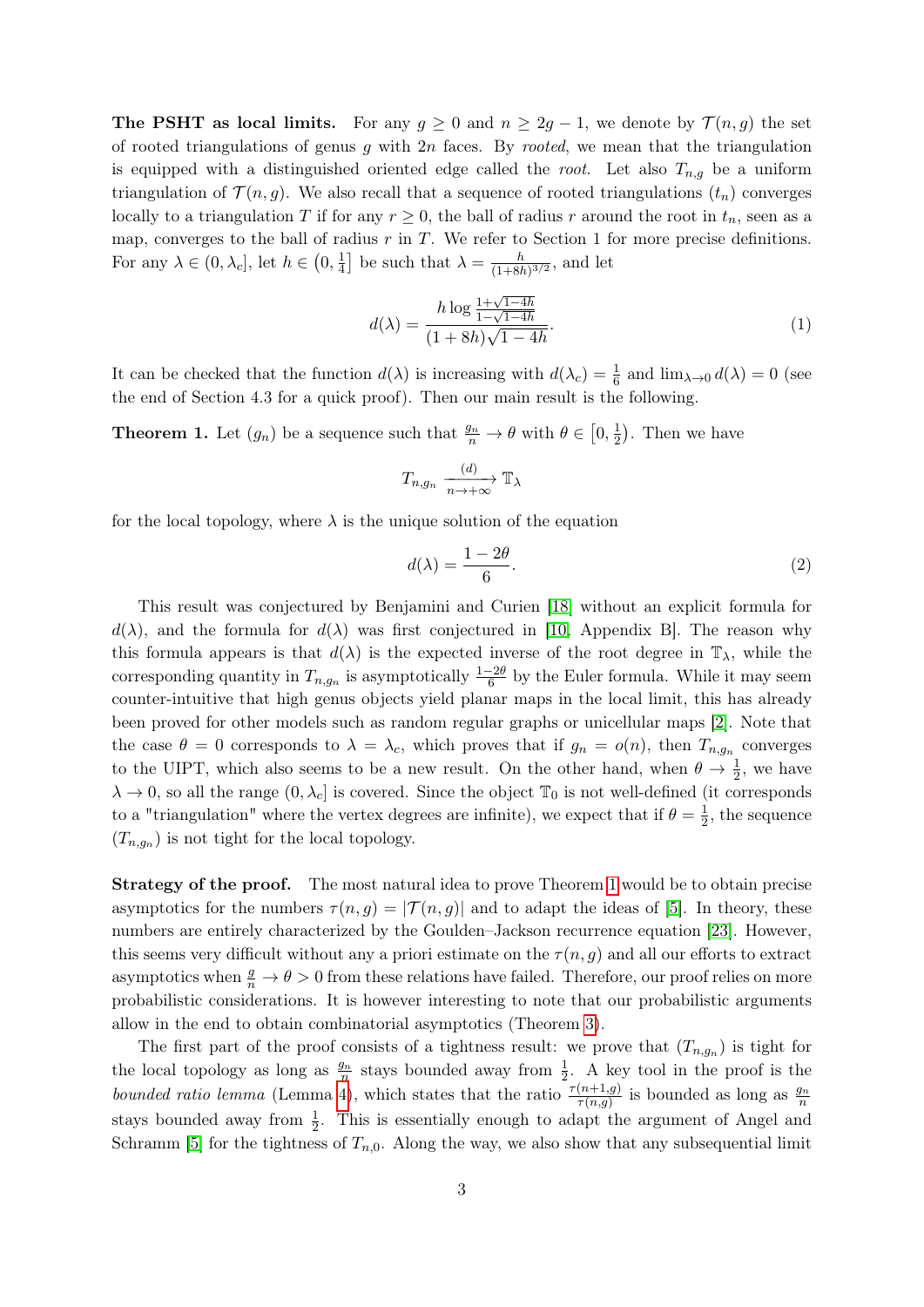is a.s. planar and one-ended. The Goulden–Jackson formula also plays an important role in the proof.

The next step is to notice that any subsequential limit  $T$  satisfies a weak Markov property: if t is a finite triangulation with a hole of perimeter p and v vertices in total, then  $\mathbb{P}(t \subset T)$  only depends on  $p$  and  $v$ . From here, we deduce that T must be a mixture of PSHT, i.e. a PSHT with a random parameter  $\Lambda$ .

Finally, what is left to prove is that  $\Lambda$  is deterministic, i.e. it does not depend on  $T_{n,g_n}$ . By a surgery argument on finite triangulations that we call the two holes argument, we first show that if  $T_{n,g_n}$  is fixed, then  $\Lambda$  does not depend on the choice of the root. We conclude by using the fact that the average inverse degree of the root in  $T_{n,g_n}$  is asymptotically  $\frac{1-2\theta}{6}$ .

Weakly Markovian triangulations. Since one of the steps of the proof is a result of independent interest, let us highlight it right now. We call a random triangulation of the plane T weakly Markovian if for any finite triangulation t with a hole of perimeter  $p$  and v vertices in total, the probability  $\mathbb{P}(t \subset T)$  only depends on p and v. This is strictly weaker than the spatial Markov property considered in [\[18\]](#page-34-0) to define the PSHT, since any mixture of PSHT is weakly Markovian. The result we prove is the following.

<span id="page-3-1"></span>Theorem 2. Any weakly Markovian triangulation of the plane is a mixture of PSHT.

Combinatorial asymptotics. Finally, while we were unable to obtain directly asymptotics on  $\tau(n, g)$  when both n and g go to  $+\infty$ , Theorem [1](#page-2-0) allows us to obtain such estimates up to sub-exponential factors. For any  $\theta \in [0, \frac{1}{2}]$  $(\frac{1}{2})$ , we denote by  $\lambda(\theta)$  the value of  $\lambda$  given by [\(2\)](#page-2-1).

<span id="page-3-0"></span>**Theorem 3.** Let  $(g_n)$  be a sequence such that  $0 \leq g_n \leq \frac{n+1}{2}$  $\frac{+1}{2}$  for every *n* and  $\frac{g_n}{n} \to \theta \in [0, \frac{1}{2}]$  $\frac{1}{2}$ . Then we have

$$
\tau(n, g_n) = n^{2g_n} \exp(f(\theta)n + o(n))
$$

as  $n \to +\infty$ , where  $f(0) = \log 12\sqrt{3}$ , also  $f(1/2) = \log \frac{6}{e}$  and

$$
f(\theta) = 2\theta \log \frac{12\theta}{e} + \theta \int_{2\theta}^{1} \log \frac{1}{\lambda(\theta/t)} dt
$$
 (3)

for  $0 < \theta < \frac{1}{2}$ .

To the best of our knowledge, these are the first asymptotic results on the number of triangulations with both large size and high genus. Note that the integral is well-defined since  $\lambda(\theta)$  is a continuous function and we have  $\lambda(\theta) = O(1/2 - \theta)$  when  $\theta \to 1/2$ . Moreover, since  $\lambda(\theta) \to \frac{1}{12\sqrt{3}}$  as  $\theta \to 0$ , it is easy to see that the function f is continuous at 0 and at 1/2. The proof mostly relies on the observation that Theorem [1](#page-2-0) gives the limit values of the ratio  $\frac{\tau(n+1,g)}{\tau(n,g)}$ .

Structure of the paper. The structure of the paper is as follows. In Section 1, we review basic definitions and previous results that will be used in all the paper. In Section 2, we prove that the triangulations  $T_{n,q_n}$  are tight for the local topology, and that any subsequential limit is a.s. planar and one-ended. In Section 3, we prove Theorem [2,](#page-3-1) which implies that any subsequential limit of  $T_{n,g_n}$  is a PSHT with random parameter  $\Lambda$ . In Section 4, we conclude the proof of Theorem [1](#page-2-0) by showing that  $\Lambda$  is deterministic and depends only on  $\theta$ . Finally, Section 5 is devoted to the proof of Theorem [3.](#page-3-0)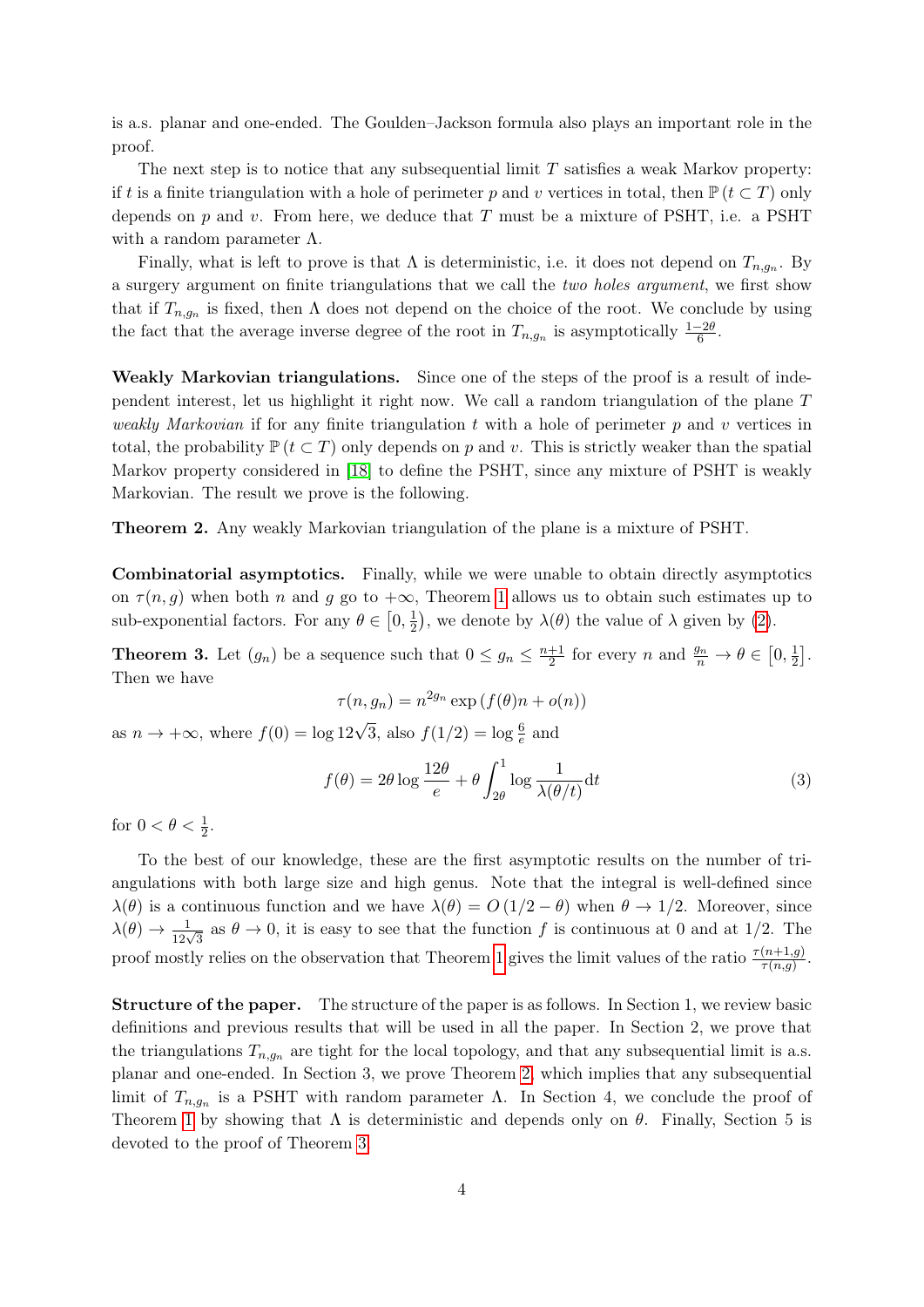Acknowledgments. The authors thank Guillaume Chapuy and Nicolas Curien for helpful discussions and comments on earlier versions of this manuscript. The first author is supported by ERC Geobrown (740943). The second author is fully supported by ERC-2016-STG 716083 "CombiTop". The authors would also like to thank the Isaac Newton Institute for Mathematical Sciences (EPSRC grant number EP/R014604/1) for its hospitality during the Random Geometry follow-up workshop when this work was started.

# Contents

| $\mathbf{1}$   | Preliminaries                                                                              | 5              |
|----------------|--------------------------------------------------------------------------------------------|----------------|
|                | 1.1                                                                                        | $\overline{5}$ |
|                | 1.2                                                                                        | $\overline{7}$ |
|                | 1.3                                                                                        | - 8            |
|                | 1.4                                                                                        |                |
| $\bf{2}$       | Tightness, planarity and one-endedness                                                     | 10             |
|                | 2.1                                                                                        |                |
|                | 2.2                                                                                        |                |
|                | 2.3                                                                                        |                |
| 3              | <b>Weakly Markovian triangulations</b>                                                     | 19             |
| $\overline{4}$ | Ergodicity                                                                                 | 22             |
|                | 4.1                                                                                        | 22             |
|                | 4.2                                                                                        |                |
|                | The average root degree in the type-I PSHT via uniform spanning forests $\ldots$ 27<br>4.3 |                |
| 5              | Combinatorial asymptotics                                                                  | $\bf{32}$      |

# <span id="page-4-0"></span>1 Preliminaries

### <span id="page-4-1"></span>1.1 Definitions

The goal of this paragraph is to state basic definitions on triangulations that will be used in all the paper.

A (finite or infinite) map M is a way to glue a collection of oriented polygons, called the faces, along their edges in a connected way. Note that this definition is not restricted to maps with finitely many faces. By forgetting the faces of  $M$  and looking only at its vertices and edges, we obtain a graph  $G$  (if M is infinite, then G may have vertices with infinite degree).

If the number of polygons is finite, then  $M$  is always homeomorphic to an orientable topological surface, so we can define the genus of  $M$  as the genus of this surface. The maps that we consider will always be *rooted*, i.e. equipped with a distinguished oriented edge called the root edge. The face on the right of the root edge is the root face, and the vertex at the start of the root edge is the root vertex.

A triangulation is a rooted map where all the faces have degree 3. We will mostly be interested in type-I triangulations, i.e. triangulations that may contains loops and multiple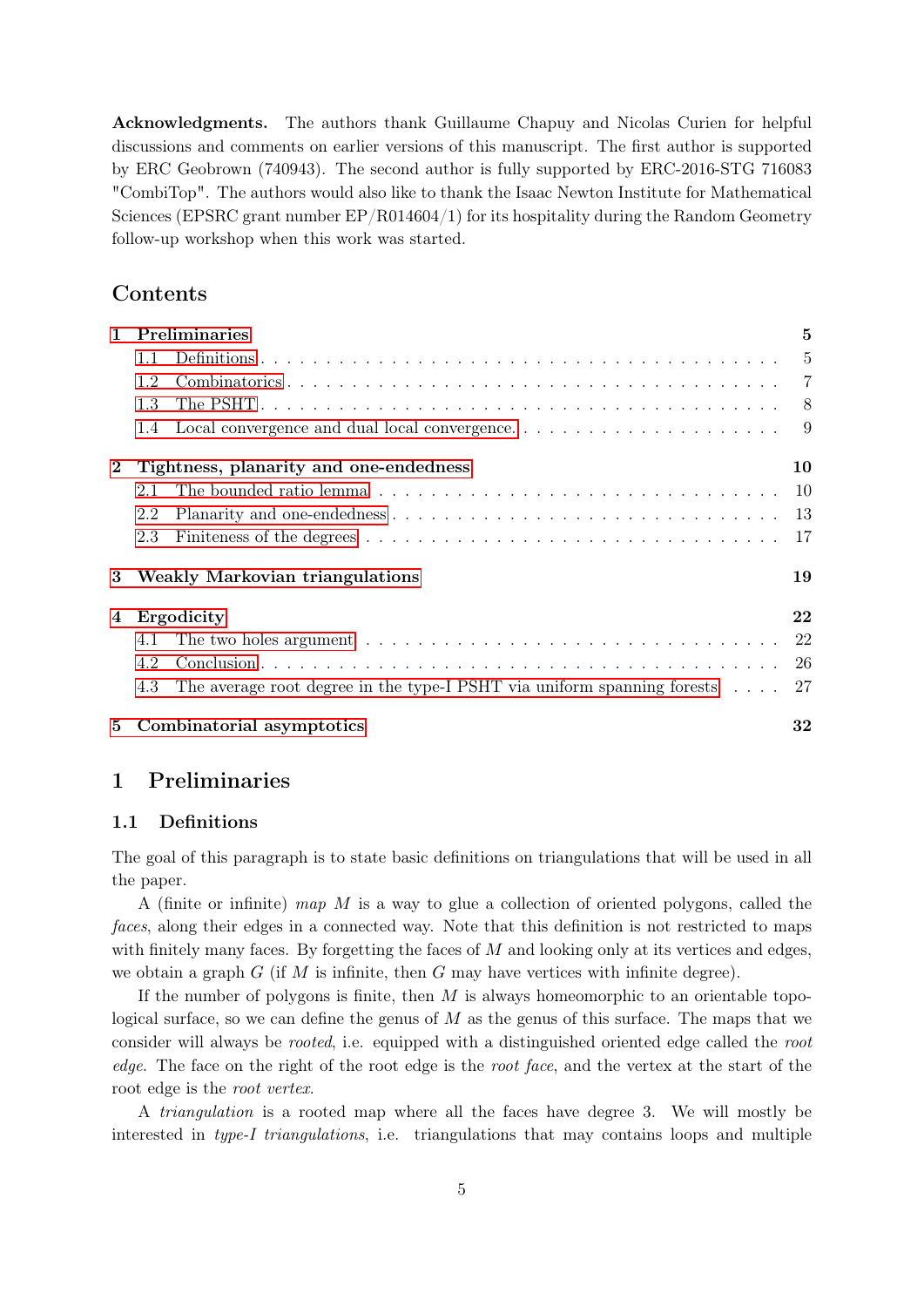edges. We mention right now that a type-II triangulation is a triangulation that may contain multiple edges, but no loops. In graph theory, the type is best known as the girth (i.e. the length of the smallest cycle). Unless specified otherwise, by triangulation, we will always mean type-I triangulation.

For every  $n \geq 1$  and  $g \geq 0$ , we will denote by  $\mathcal{T}(n, g)$  the set of triangulations of genus g with  $2n$  faces (the number of faces must be even to glue the edges two by two). By the Euler formula, a triangulation of  $\mathcal{T}(n, g)$  has 3n edges and  $n + 2 - 2g$  vertices. In particular, the set  $\mathcal{T}(n, g)$  is nonempty if and only if  $n \geq 2g - 1$ . We will also denote by  $\tau(n, g)$  the cardinal of  $\mathcal{T}(n, g)$  and by  $T_{n,g}$  a uniform random variable on  $\mathcal{T}(n, g)$ .

We will also need to consider two different notions of triangulations with boundaries, that we call *triangulations with holes* and *triangulations of multi-polygons*. Basically, the first ones will be used to describe a neighbourhood of the root in a triangulation, and the second ones to describe the complementary of this neighbourhood.

For  $\ell \geq 1$  and  $p_1, p_2, \ldots, p_\ell \geq 1$ , we call a triangulation with holes of perimeter  $p_1, \ldots, p_\ell$  a map where all the faces have degree 3 except, for every  $1 \leq i \leq \ell$ , a face  $h_i$  of degree  $p_i$ . The faces  $h_i$  are called the *holes*. The boundaries of the faces  $h_i$  must be simple and edge-disjoint, but may have common vertices (see the bottom part of Figure [1\)](#page-6-1). A triangulation with holes will be rooted at a distinguished oriented edge, which may lie on the boundary of a hole or not. Triangulations with holes will always be finite.

A (possibly infinite) triangulation of the  $(p_1, \ldots, p_\ell)$ -gon is a map where all the faces have degree 3 except, for every  $1 \leq i \leq \ell$ , a face  $f_i$  of degree  $p_i$ . The faces  $f_i$  are called the *external* faces, and must be simple and have vertex-disjoint boundaries. Moreover, each of the external faces comes with a distinguished edge on its boundary, such that the external face lies on the right of the distinguished edge.

We denote by  $\mathcal{T}_{p_1, p_2, ..., p_\ell}(n, g)$  the set of triangulations of the  $(p_1, p_2, ..., p_\ell)$ -gon of genus g with  $2n - \sum_{i=1}^{\ell} (p_i - 2)$  triangles, and by  $\tau_{p_1, p_2, ..., p_{\ell}}(n, g)$  its cardinal. The reason why we choose this convention is that by the Euler formula, a triangulation of  $\mathcal{T}_{p_1, p_2,...,p_\ell}(n, g)$  has  $n + 2 - 2g$ vertices in total, just like a triangulation of  $\mathcal{T}(n, g)$ .

If t is a triangulation with holes and T a (finite or infinite) triangulation, we write  $t \subset T$  if  $T$  can be obtained from t by gluing one or several triangulations of multi-polygons to the holes of t (see Figure [1\)](#page-6-1). In particular, in the planar case, this definition coincides with the one used e.g. in [\[5\]](#page-34-4). If T is an infinite triangulation, we say that it is *one-ended* if for every finite t with  $t \text{ }\subset T$ , only one connected component of  $T\backslash t$  contains infinitely many triangles. We also say that T is planar if every finite t with  $t \subset T$  is planar.

We also recall that to a triangulation  $t$ , we can naturally associate its *dual map*  $t^*$ : it is the map whose vertices are the faces of t and where for each edge  $e$  of t, we draw the dual edge  $e^*$ joining the two faces incident to  $e$ . If  $t$  is a triangulation of a multi-polygon, it will be more suitable to work with the convention that the external faces do not belong to the dual  $t^*$ . Note that triangulations of multi-polygons have simple and disjoint boundaries, so their dual  $t^*$  will always be connected.

Finally, we recall the definition of the *graph distance* in a map. For a pair of vertices  $(v, v')$ , the distance  $d_t(v, v')$  is the length of the shortest path of edges of t between v and v'. We call  $d_t^*$  the graph distance in the dual<sup>[3](#page-5-0)</sup> map  $t^*$ . We also note that there is a natural way to extend

<span id="page-5-0"></span><sup>&</sup>lt;sup>3</sup>In particular, if t is a triangulation of a multi-polygon, then  $d_t^*(f, f')$  is the length of the smallest dual path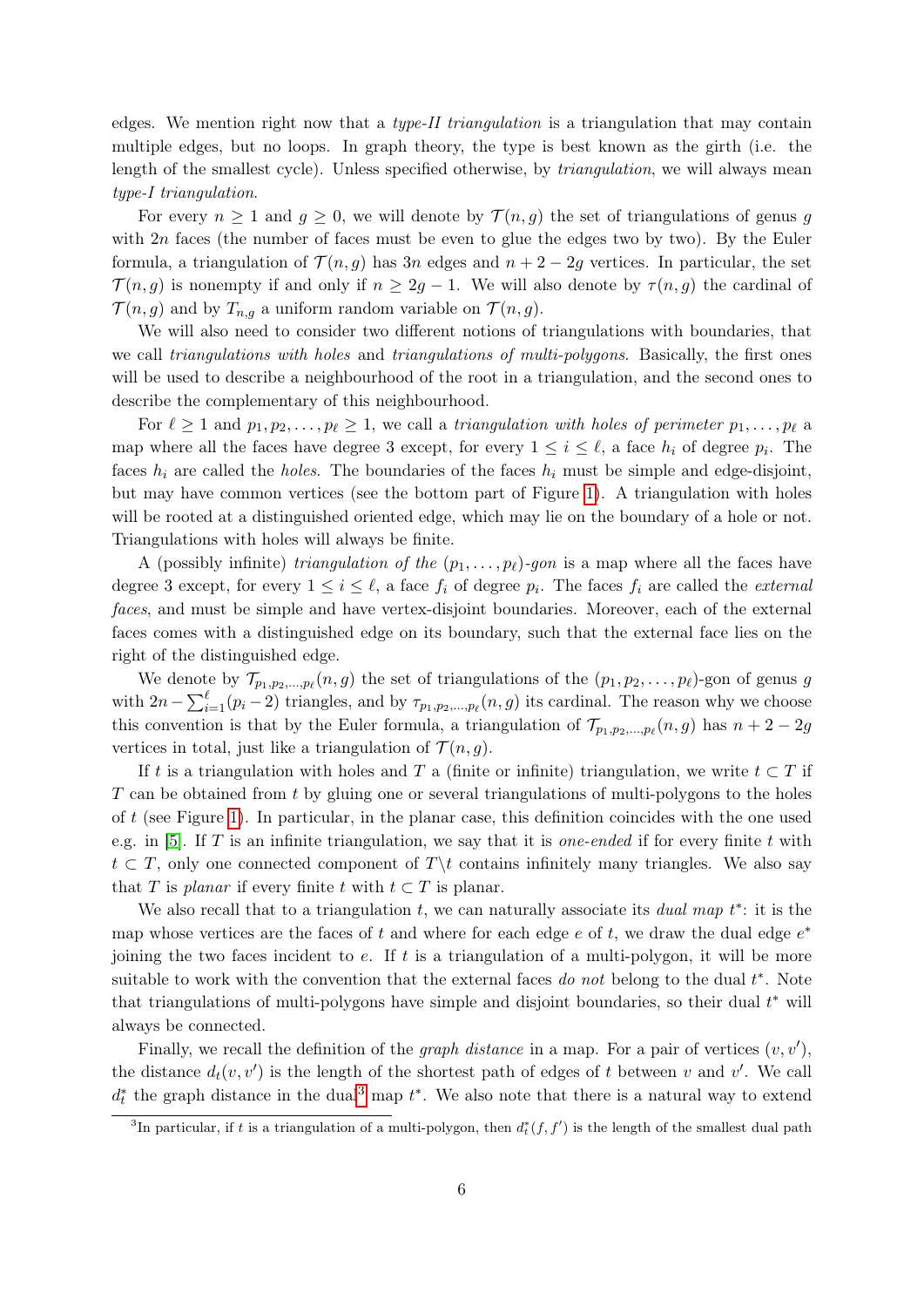

<span id="page-6-1"></span>Figure 1: A large triangulation  $T$  with genus 7 and a smaller triangulation with holes  $t$  (in the bottom) such that  $t \subset T$ . The holes are filled by a triangulation of the (3, 5)-gon, a triangulation of the 2-gon and a triangulation of the 4-gon. The triangles are not drawn on the picture.

 $d_t^*$  to the vertices of t. For a pair of distinct vertices  $(v, v')$ , we set

$$
d_t^*(v, v') = \min(d_t^*(f, f')) + 1,
$$

where the minimum is taken over all pairs  $(f, f')$  of faces such that f is adjacent to v and f' is adjacent to  $v'$ .

#### <span id="page-6-0"></span>1.2 Combinatorics

The goal of this paragraph is to summarize some previously known or easy combinatorial results about triangulations in higher genus. We start with the Goulden–Jackson recurrence formula.

**Theorem 4.** [\[23\]](#page-35-5) Let  $f(n, g) = (3n+2)\tau(n, g)$ , with the convention  $f(-1, 0) = \frac{1}{2}$  and  $f(-1, g) =$ 0 for  $g \ge 1$ . For every  $n, g \ge 0$  with  $g \le \frac{n+1}{2}$  $\frac{+1}{2}$ , we have

<span id="page-6-3"></span>
$$
f(n,g) = \frac{4(3n+2)}{n+1} \left( n(3n-2)f(n-2,g-1) + \sum_{\substack{n_1+n_2=n-2\\g_1+g_2=g}} f(n_1,g_1)f(n_2,g_2) \right). \tag{4}
$$

As explained in the introduction, this formula is in theory enough to compute all the cardinals  $\tau(n, g)$ , but efforts to extract asymptotics from here when both n and g go to  $+\infty$  have failed so far.

We also state right now a crude inequality that bounds the number of triangulations of multi-polygons with genus  $q$  by the number of triangulations of genus  $q$ . This will be useful later.

<span id="page-6-2"></span>**Lemma 1.** For every  $n, g \geq 0$  and  $p_1, \ldots, p_\ell \geq 1$ , we have

 $\tau_{p_1,...,p_{\ell}}(n,g) \leq (6n)^{\ell-1} \tau(n,g).$ 

which *avoids* the external faces.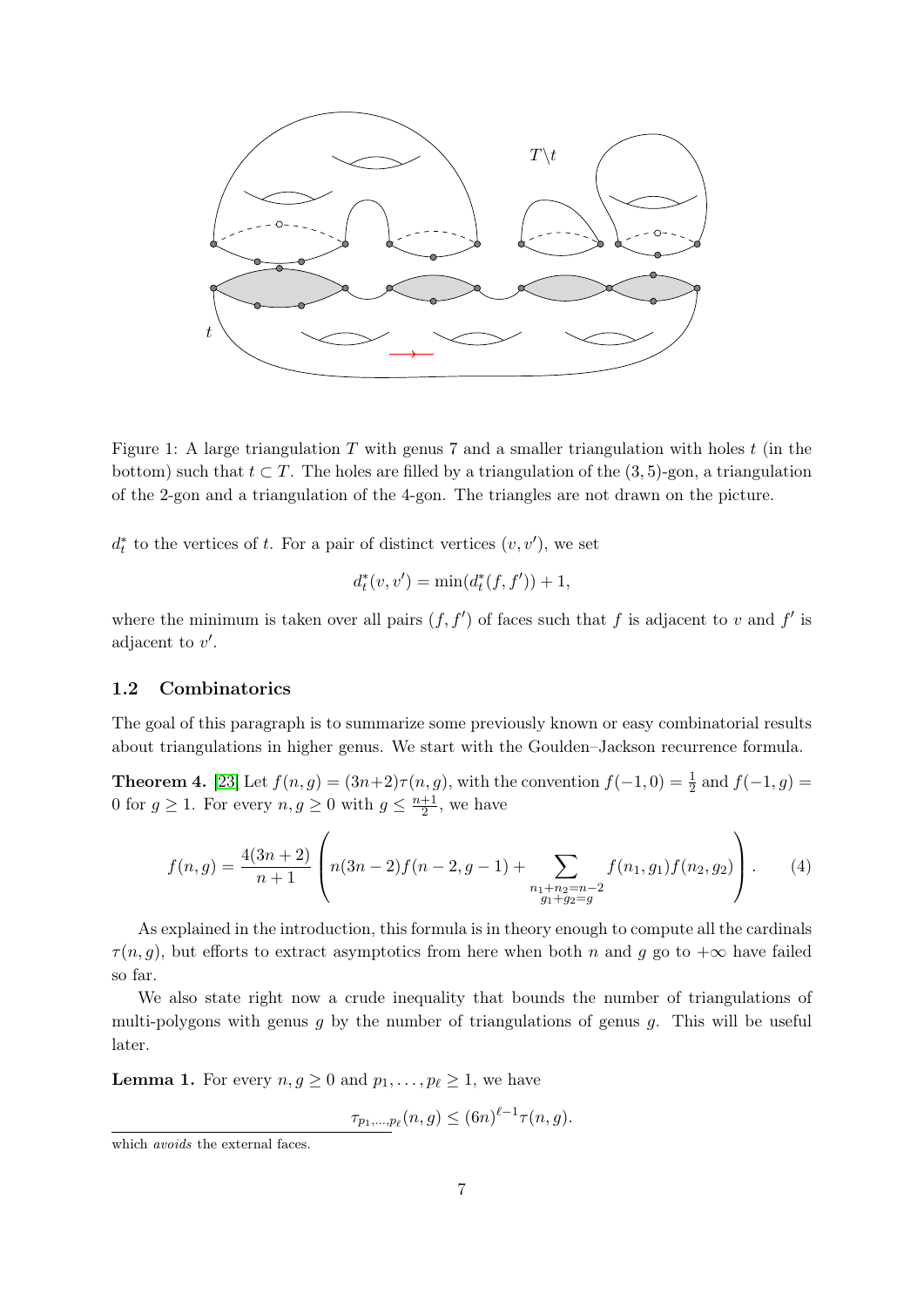

<span id="page-7-1"></span>Figure 2: Getting rid of a boundary of size 1. The boundary faces are in blue

*Proof.* We describe a way to associate to each map t of  $\mathcal{T}_{p_1,\dots,p_\ell}(n, g)$  a map t of  $\mathcal{T}(n, g)$  with some marked oriented edges. For each external face  $f_i$  of t:

- if  $p_i \geq 3$ , we triangulate  $f_i$  by joining all the vertices of  $\partial f_i$  to the start of the distinguished edge on  $\partial f_i$ , and we mark this edge as  $e_i$ ;
- if  $p_i = 2$ , we simply glue together the two edges of  $\partial f_i$ , and mark the edge that we obtain as  $e_i$ ;
- if  $p_i = 1$ , we use the "classical" root transformation shown on Figure [2,](#page-7-1) and mark the edge obtained by the gluing as  $e_i$ .

We obtain a triangulation with the same genus as the initial one, and we root it at  $e_1$ . Note that the above operation does not change the number of vertices, so the triangulation belongs to  $\mathcal{T}(n, g)$ . It is easy to see that  $t \to t$  is injective. Indeed, if we know  $p_i \geq 3$  and the edge  $e_i$ , then the  $p_i - 2$  triangles created by triangulating  $f_i$  are the first  $p_i - 2$  triangles on the right of  $e_i$  that are incident to its starting point. If  $p_i \in \{1, 2\}$ , the reverse operation is straightforward. Finally,  $\tilde{t}$  is a triangulation of  $\mathcal{T}(n, g)$  with  $\ell - 1$  marked oriented edges (plus its root edge). Since any triangulation of  $\mathcal{T}(n, g)$  has 6n oriented edges, we are done.

<span id="page-7-5"></span>**Remark [2](#page-7-1).** The bijection of Figure 2 is classical and implies in particular  $\tau_1(n, g) = \tau(n, g)$ .

#### <span id="page-7-0"></span>1.3 The PSHT

In this subsection, we recall the definition and some basic properties of the type-I Planar Stochastic Hyperbolic Triangulations, or PSHT. They were introduced in [\[18\]](#page-34-0) in the type-II setting (no loops), but we will be more interested in the type-I PSHT defined in [\[11\]](#page-34-14). The PSHT  $(\mathbb{T}_{\lambda})_{0<\lambda\leq\lambda_{c}}$ are a one-parameter family of random infinite triangulations of the plane, where  $\lambda_c = \frac{1}{12\sqrt{3}}$ . Their distribution is characterized as follows. There is a family of constants  $(C_p(\lambda))_{p\geq 1}$  such that for every planar triangulation with a hole of perimeter  $p$  and  $v$  vertices in total, we have

<span id="page-7-2"></span>
$$
\mathbb{P}\left(t \subset \mathbb{T}_{\lambda}\right) = C_{p}(\lambda) \times \lambda^{v}.\tag{5}
$$

 $\Box$ 

Moreover, let h be the unique solution in  $(0, \frac{1}{4})$  $\frac{1}{4}$  of

<span id="page-7-3"></span>
$$
\lambda = \frac{h}{(1+8h)^{3/2}}.\tag{6}
$$

Then we have

<span id="page-7-4"></span>
$$
C_p(\lambda) = \frac{1}{\lambda} \left( 8 + \frac{1}{h} \right)^{p-1} \sum_{q=0}^{p-1} {2q \choose q} h^q,
$$
 (7)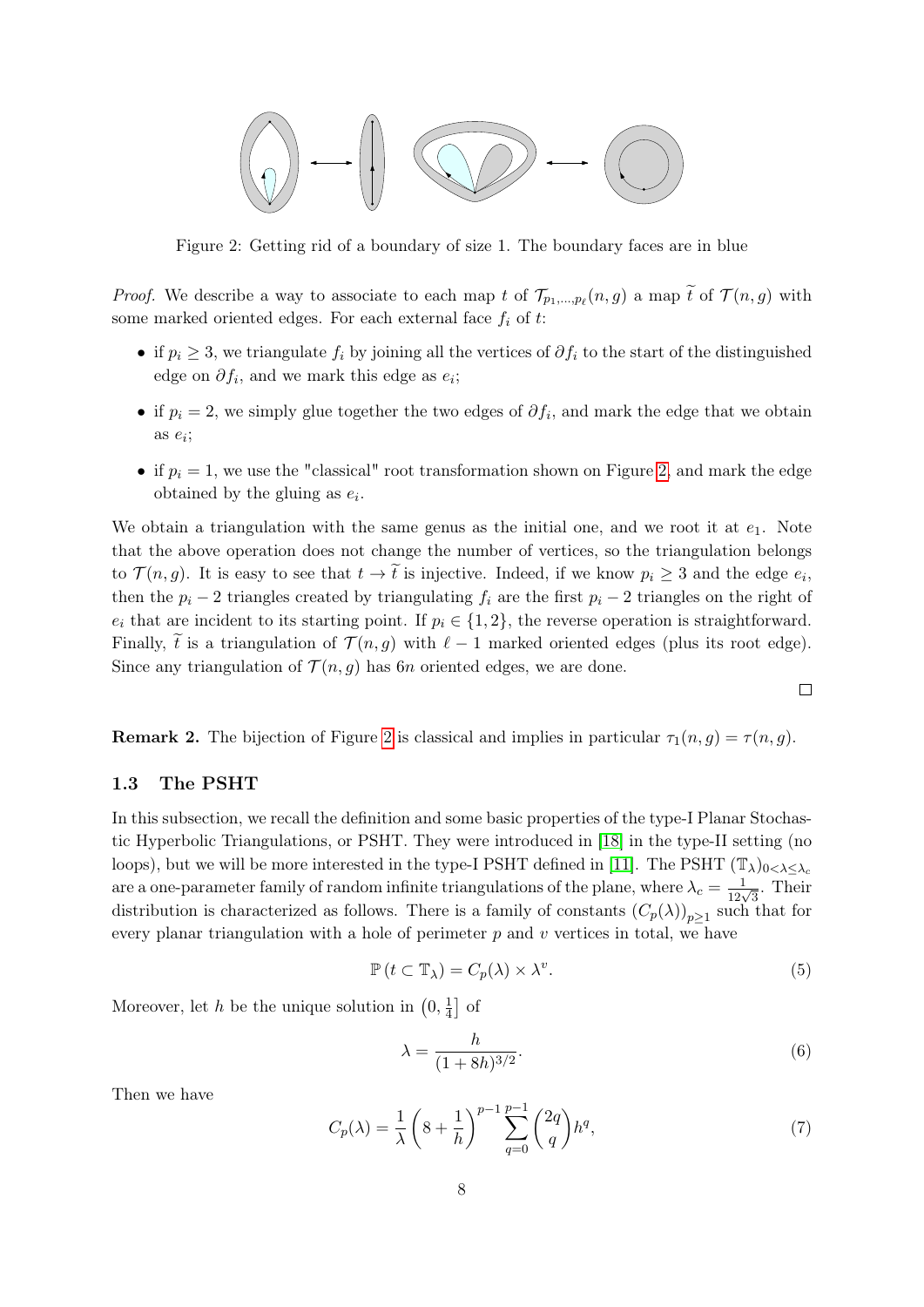so the distribution of  $\mathbb{T}_{\lambda}$  is completely explicit.

A very useful consequence of [\(5\)](#page-7-2) is the spatial Markov property of  $\mathbb{T}_{\lambda}$ : for any triangulation t with a hole of perimeter p, conditionally on  $t \text{ }\subset \mathbb{T}_{\lambda}$ , the distribution of the complementary  $\mathbb{T}_{\lambda}\backslash t$  only depends on p. Therefore, it is possible to discover it in a Markovian way by a peeling exploration.

Since this will be useful later, we recall basic definitions related to peeling explorations. A peeling algorithm  $\mathcal A$  is a way to associate to every triangulation with holes an edge on the boundary of one of the holes. Given an infinite triangulation  $T$  and a peeling algorithm  $A$ , we can define an increasing sequence  $(\mathcal{E}_T^{\mathcal{A}}(k))_{k\geq 0}$  of triangulations with holes such that  $\mathcal{E}_T^{\mathcal{A}}(k) \subset T$ for every  $k$  in the following way:

- the map  $\mathcal{E}_T^{\mathcal{A}}(0)$  is the trivial map consisting of the root edge only,
- for every  $k \geq 1$ , the triangulation  $\mathcal{E}_T^{\mathcal{A}}(k+1)$  is obtained from  $\mathcal{E}_T^{\mathcal{A}}(k)$  by adding the triangle incident to  $\mathcal{A}(\mathcal{E}_T^{\mathcal{A}}(k))$  outside of  $\mathcal{E}_T^{\mathcal{A}}(k)$  and, if this triangle creates a finite hole, all the triangles in this hole.

Such an exploration is called *filled-in*, because all the finite holes are filled at each step. In particular, for the PSHT, we denote by  $P^{\lambda}(k)$  and  $V^{\lambda}(k)$  the perimeter and volume of  $\mathcal{E}_T^{\mathcal{A}}(k)$ . The spatial Markov property ensures that  $(P^{\lambda}(k), V^{\lambda}(k))_{k\geq 0}$  is a Markov chain on  $\mathbb{N}^2$  and that its transitions do not depend on the algorithm  $\mathcal{A}$ . We also recall the asymptotic behaviour of these two processes. We have

<span id="page-8-1"></span>
$$
\frac{P^{\lambda}(k)}{k} \xrightarrow[k \to +\infty]{a.s.} \sqrt{\frac{1-4h}{1+8h}} \quad \text{and} \quad \frac{V^{\lambda}(k)}{k} \xrightarrow[a.s.]{a.s.} \frac{1}{\sqrt{(1+8h)(1-4h)}}, \quad (8)
$$

where h is given by  $(6)$ . These estimates are proved in [\[18\]](#page-34-0) in the type-II setting. For the type-I PSHT, the proofs are the same and use the combinatorial results of [\[26\]](#page-35-14). In particular, the asymptotic ratio between  $P^{\lambda}(k)$  and  $V^{\lambda}(k)$  is  $1-4h$ , which is a decreasing function of  $\lambda$ . This shows that the PSHT for different values of  $\lambda$  are singular with respect to each other, which will be useful later.

#### <span id="page-8-0"></span>1.4 Local convergence and dual local convergence.

The goal of this section is to recall the definition of local convergence in a setting that is not restricted to planar maps. We also define a weaker (at least for triangulations) notion of local convergence that we call "dual local convergence".

As in the planar case, to define the local convergence, we first need to define balls of triangulations. Let t be a finite triangulation. As usual, for every  $r \geq 1$ , we denote by  $B_r(t)$ the map formed by all the faces of  $t$  which are incident to at least one vertex at distance at most r − 1 from the root vertex, along with all their vertices and edges. We denote by  $\partial B_r(t)$ the set of edges e such that exactly one side of e is adjacent to a triangle of  $B_r(t)$ . The other sides of these edges form a finite number of holes, so  $B_r(t)$  is a finite triangulation with holes. Note that contrary to the planar case, there is no bijection between the holes and the connected components of  $t\setminus B_r(t)$  (cf. the component on the left of Figure [1\)](#page-6-1). We also write  $B_0(t)$  for the trivial "map" consisting of only one vertex and zero edge.

For any two finite triangulations  $t$  and  $t'$ , we write

$$
d_{\text{loc}}(t, t') = (1 + \max\{r \ge 0 | B_r(t) = B_r(t')\})^{-1}
$$

.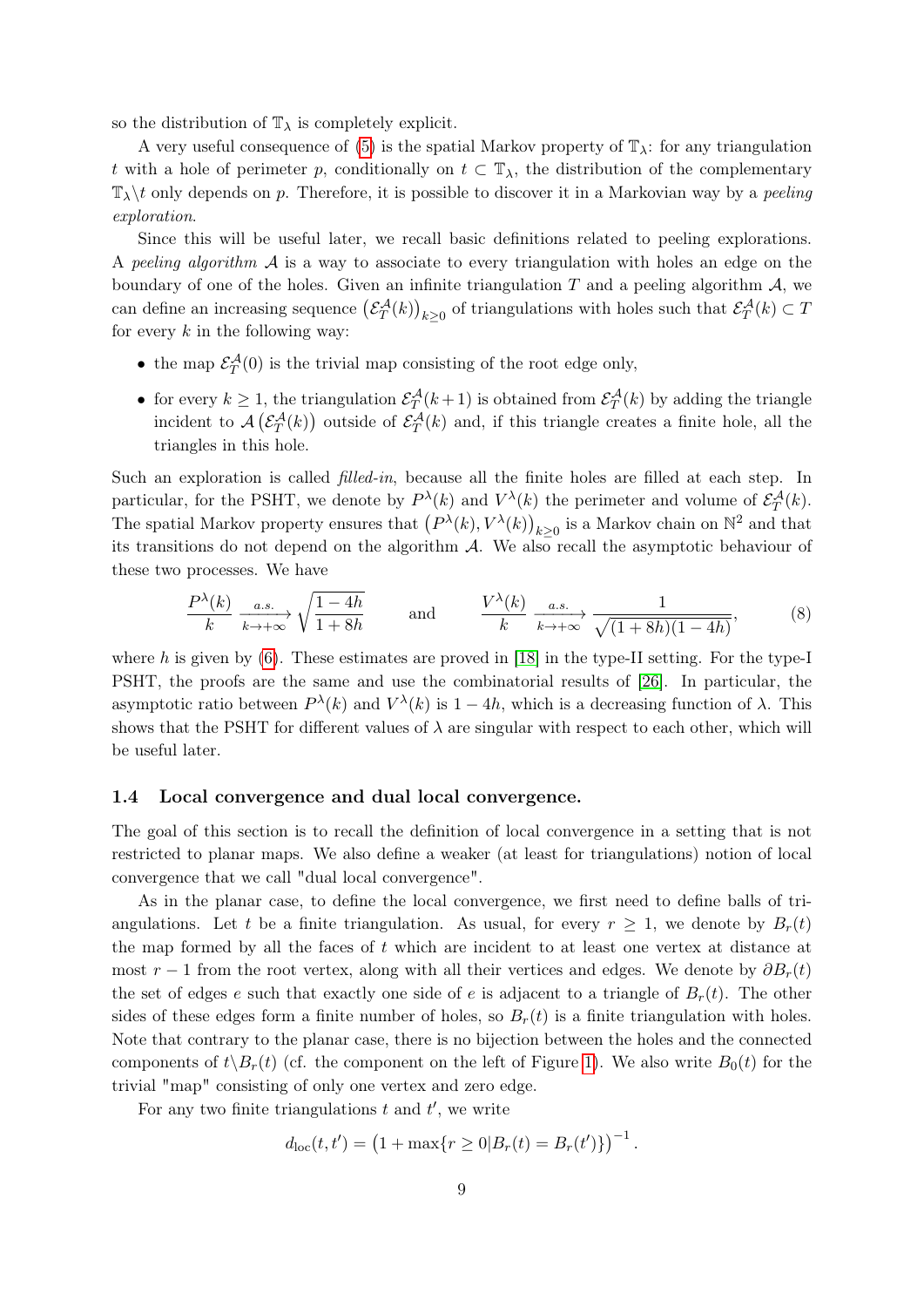This is the local distance on the set of finite triangulations. As in the planar case, its completion  $\overline{\mathcal{T}}$  is a Polish space, which can be viewed as the set of (finite or infinite) triangulations in which all the vertices have finite degree. However, this space is not compact.

In some parts of this paper, it will be more convenient to work with a weaker notion of convergence which we call the dual local convergence. The reason for this is that, since the degrees in the dual of a triangulation are bounded by 3, tightness for this distance will be immediate, which will allow us to work directly on infinite subsequential limits.

More precisely, we recall that  $d^*$  is the graph distance on the *dual* of a triangulation. For any finite triangulation t and any  $r \geq 0$ , we denote by  $B_r^*(t)$  the map formed by all the faces at dual distance at most r from the root face, along with all their vertices and edges. Like  $B_r(t)$ , this is a finite triangulation with holes. For any two finite triangulations  $t$  and  $t'$ , we write

$$
d_{\text{loc}}^*(t, t') = \left(1 + \max\{r \ge 0 | B_r^*(t) = B_r^*(t')\}\right)^{-1}.
$$

Note that in any triangulation t, since the dual graph of t is 3-regular, there are at most  $3 \times 2^{r-1}$ faces at distance r from the root face. Therefore, for each r, the volume of  $B_r^*(t)$  is bounded by a constant depending only on r, so  $B_r^*(t)$  can only take finitely many values. It follows that the completion for  $d_{\text{loc}}^*$  of the set of finite triangulations is compact. We write it  $\overline{\mathcal{T}}^*$ . This set coincides with the set of finite or infinite triangulations, where the degrees of the vertices may be infinite.

Roughly speaking, the main steps of our proof for tightness will be the following. Since  $(\overline{\mathcal{T}}^*, d^*_{\text{loc}})$  is compact, the sequence  $(T_{n,g_n})$  is tight for  $d^*_{\text{loc}}$ . We will prove that every subsequential limit is planar and one-ended, and finally that its vertices must have finite degree. We state right now an easy, deterministic lemma that will allow us to conclude at this point.

<span id="page-9-2"></span>**Lemma 3.** Let  $(t_n)$  be a sequence of triangulations of  $\overline{\mathcal{T}}$ . Assume that

$$
t_n \xrightarrow[n \to +\infty]{d^*_{\text{loc}}} t,
$$

with  $t \in \overline{\mathcal{T}}$ . Then  $t_n \to t$  for  $d_{\text{loc}}$  when  $n \to +\infty$ .

Note that the converse is very easy: the dual ball  $B_r^*(t)$  is a deterministic function of  $B_{r+1}(t)$ , so  $d_{\text{loc}}^* \leq 2d_{\text{loc}}$ , and convergence for  $d_{\text{loc}}$  implies convergence for  $d_{\text{loc}}^*$ .

*Proof of Lemma [3.](#page-9-2)* Let  $r \geq 1$ . Since  $t \in \overline{\mathcal{T}}$ , the ball  $B_r(t)$  is finite, so we can find  $r^*$  such that  $B_r(t) \subset B_{r^*}^*(t)$ . By definition of  $d_{\text{loc}}^*$ , for n large enough, we have  $B_{r^*}^*(t_n) = B_{r^*}^*(t)$ . Therefore, we have  $B_r(t) \subset t_n$ , so  $B_r(t_n) = B_r(t)$  for n large enough. Since this is true for any  $r \ge 1$ , we are done.  $\Box$ 

## <span id="page-9-0"></span>2 Tightness, planarity and one-endedness

#### <span id="page-9-1"></span>2.1 The bounded ratio lemma

The goal of this section is to prove the following result, which will be our main new input in the proof of tightness.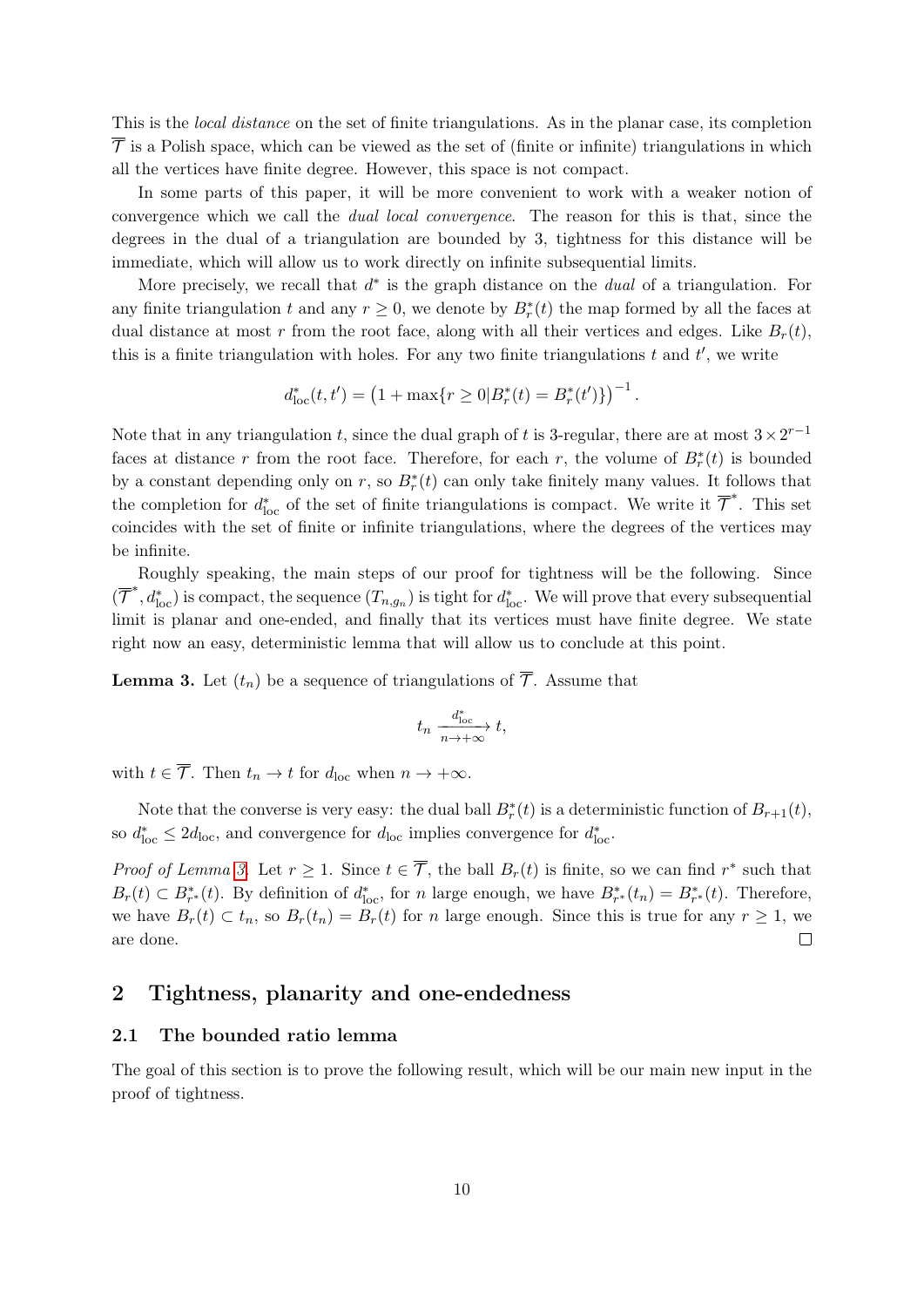<span id="page-10-0"></span>**Lemma 4** (Bounded ratio lemma). Let  $\varepsilon > 0$ . Then there is a constant  $C_{\varepsilon} > 0$  with the following property: for every  $n, g \geq 0$  satisfying  $\frac{g}{n} \leq \frac{1}{2} - \varepsilon$  and for every  $p \geq 1$ , we have

$$
\frac{\tau_p(n,g)}{\tau_p(n-1,g)} \le C_{\varepsilon}.
$$

In particular, by the usual bijection between  $\mathcal{T}_1(n, g)$  and  $\mathcal{T}(n, g)$ , we have

$$
\frac{\tau(n,g)}{\tau(n-1,g)} \leq C_{\varepsilon}.
$$

For our future use, it will be important that the constant  $C_{\varepsilon}$  does not depend on p. The idea of the proof of Lemma [4](#page-10-0) will be to find an "almost-injective" way to obtain a triangulation of  $\mathcal{T}_p(n-1, g)$  from a triangulation of  $\mathcal{T}_p(n, g)$ . This will be done by merging two vertices together. For this, it will be useful to find two vertices that are quite close from each other and have a reasonnable degree. This is the point of the next result. We recall that for two vertices  $v, v'$ , the distance  $d^*(v, v')$  is the length of the smallest dual path from v to v' that avoids the external faces.

<span id="page-10-2"></span>**Lemma 5.** In any triangulation of a polygon  $t$  satisfying the conditions of Lemma [4,](#page-10-0) there are at least  $\frac{\varepsilon}{12}n$  pairs of vertices  $(v_1, v_2)$  such that  $\deg(v_1) + \deg(v_2) \leq \frac{12}{\varepsilon}$  $\frac{d}{\varepsilon}$  and  $d^*(v_1, v_2) \leq \frac{24}{\varepsilon}$  $\frac{24}{\varepsilon}$ .

*Proof.* Fix a triangulation  $t \in \mathcal{T}_p(n,g)$  with  $(n,g)$  satisfying the conditions of Lemma [4.](#page-10-0) Pairs of vertices satisfying the conclusion will be called good pairs. We first note that a positive proportion of the vertices have a small degree. Indeed, by the Euler formula, t has  $3n + 3 - p$ edges and  $n + 2 - 2g$  vertices, so the average degree of a vertex is

$$
\frac{2(3n+3-p)}{n+2-2g} \le \frac{6n}{2\varepsilon n} = \frac{3}{\varepsilon}.
$$

Therefore, at least half of the vertices have degree at most  $\frac{6}{\varepsilon}$ . There are  $n+2-2g \geq 2\varepsilon n$  vertices in t, so at least  $\varepsilon n$  of them have degree not greater than  $\frac{6}{\varepsilon}$ .

For each of these  $\varepsilon n$  vertices v, fix a triangular face  $f_v$  incident to v. Since each face is incident to only 3 vertices, the set F of the faces  $f_v$  contains at least  $\frac{\varepsilon}{3}n$  faces. We need to find  $\frac{\varepsilon}{12}n$  pairs  $(f, f') \in F^2$  with  $d^*(f, f') \leq \frac{24}{\varepsilon}$  $\frac{24}{\varepsilon}$ . This will follow from the fact that balls (for  $d^*$ ) centered at the elements of F must strongly overlap. More precisely, let  $r = \frac{12}{5}$  $\frac{12}{\varepsilon}$ . Since the dual map  $t^*$  is connected, for any  $f \in F$ , we have  $|B_r^*(f)| \geq r$ . Therefore, we have

$$
\sum_{f \in F} B_r^*(f) \ge \frac{12}{\varepsilon} \times \frac{\varepsilon}{3} n = 4n,
$$

whereas  $|t^*| = 2n - p + 2 < 4n$ . Hence, there must be an intersection between the balls  $B_r^*(f)$ , so there are  $f_1, f'_1 \in F$  such that  $d^*(f_1, f'_1) \leq 2r = \frac{24}{\varepsilon}$  $\frac{24}{\varepsilon}$ , and the pair  $(f_1, f_1')$  is good. We set  $F_1 = F \setminus \{f_1\}.$  We now try to find a good pair in  $F_1$  and remove an element of this pair, and so on. Assume that  $F_i$  is the set F where i elements have been removed. If  $i < \frac{\varepsilon}{12}n$ , then we have

$$
\sum_{f \in F_i} B_r^*(f) \ge \frac{12}{\varepsilon} \left( \frac{\varepsilon}{3} n - i \right) \ge 3n > |t^*|,
$$

so  $F_i$  contains a good pair. Therefore, the process will no stop before  $i = \frac{\varepsilon}{12}n$ , so we can find  $\frac{\varepsilon}{12}n$  good pairs in  $F^2$ , which concludes the proof.  $\Box$ 

<span id="page-10-1"></span><sup>&</sup>lt;sup>4</sup>Unless the number of faces of t is smaller than r, in which case  $B_r^*(f) = t^*$ , so any pair of  $F^2$  is good.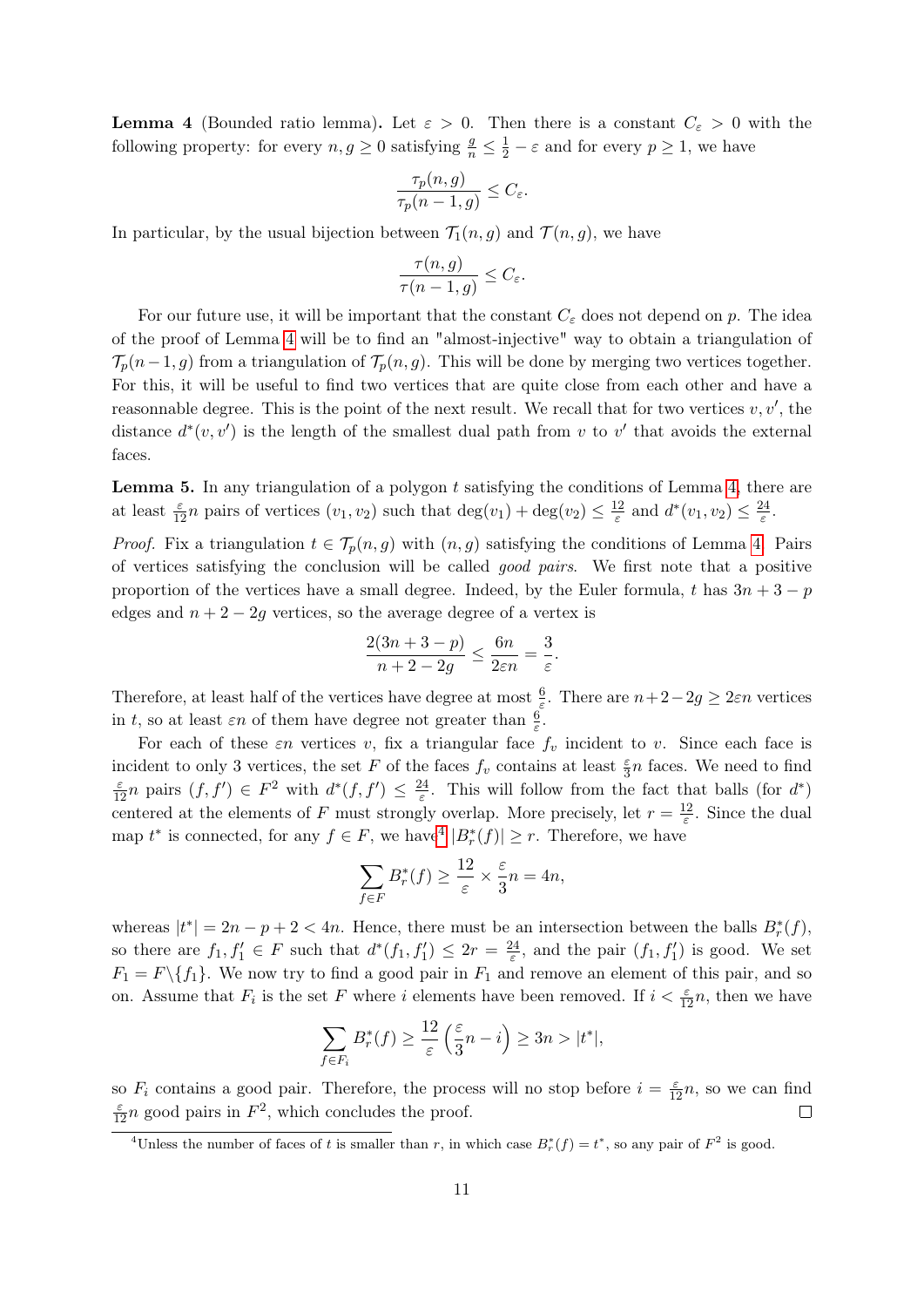

<span id="page-11-0"></span>Figure 3: The injection. On the left, a good pair and a path of triangles. In the center, the triangulation after the flips (we flipped the edges  $1, 2, 3, 4, 5$  in this order). On the right, the final map, after contraction of the brown edge. The stars indicate the contracted digons.

We are now able to prove the bounded ratio lemma.

*Proof of Lemma [4.](#page-10-0)* Let  $g \ge 0, n \ge 2$  be such that  $\frac{g}{n} \le \frac{1}{2} - \varepsilon$ . We will define an "almost-injection"  $\Phi$  from  $\mathcal{T}_p(n,g)$  to  $\mathcal{T}_p(n-1,g)$ . The input will be a triangulation  $t \in \mathcal{T}(n,g)$  with a marked good pair  $(v_1, v_2)$ . By Lemma [5,](#page-10-2) the number of inputs is at least

<span id="page-11-1"></span>
$$
\frac{\varepsilon}{12} n \tau_p(n, g). \tag{9}
$$

Given t,  $v_1$  and  $v_2$ , let  $(f_1, f_2, \ldots, f_j)$  be the shortest path in  $t^*$  between  $v_1$  and  $v_2$ . Since the pair  $(v_1, v_2)$  is good, we have  $j \leq \frac{24}{5}$  $\frac{d^2}{\varepsilon}$ . For all *i*, let  $e_i$  be the edge separating  $f_i$  and  $f_{i+1}$ . We flip e<sub>1</sub>, then e<sub>2</sub> and so on up to e<sub>j−1</sub> (see Figure [3\)](#page-11-0). Note that these flips are always well-defined, since the faces  $f_i$  are pairwise distinct.

As we do so, we keep track of all the edges flipped and the order they come in. All the edges that were flipped are now incident to  $v_1$ , and the last of them is also incident to  $v_2$ . We then contract this edge and merge  $v_1$  and  $v_2$  into a vertex  $v$ , which creates to digons incident to  $v$ , that we contract into two edges. Finally, we mark the vertex v obtained by merging  $v_1$  and  $v_2$ , and we also mark the two edges obtained by contracting the digons.

These operations do not change the genus and the boundary length, and remove exactly 1 vertex. Hence, the output of  $\Phi$  is a triangulation of  $\mathcal{T}_p(n-1,g)$ , with a marked vertex v of degree at most  $\frac{36}{\varepsilon}$  (since  $\deg(v) < \deg(v_1) + \deg(v_2) + j$ ), two marked edges incident to v and an ordered list of edges incident to v. Moreover, given the triangulation  $\Phi(t)$ , there are at most  $n+2-2g \leq n+2$  possible values of v. Since  $\deg(v) \leq \frac{36}{5}$  $\frac{36}{\varepsilon}$ , once v is fixed, there are at most  $\left(\frac{36}{5}\right)$  $\left(\frac{36}{\varepsilon}\right)^2$  to choose the two marked edges and  $\left(\frac{36}{\varepsilon}\right)^2$  $\frac{36}{\varepsilon}$ )<sup>24/ $\varepsilon$ </sup> to choose the ordered list of edges. Hence, the number of possible outputs of  $\Phi$  is at most

<span id="page-11-2"></span>
$$
n\left(\frac{36}{\varepsilon}\right)^{24/\varepsilon+2}\tau_p(n-1,g). \tag{10}
$$

Finally, it is easy to see that  $\Phi$  is injective: to go backwards, one just needs to duplicate the two marked edges, split  $v$  in two between the two digons, and flip back the edges in the prescribed order. Therefore, by [\(9\)](#page-11-1) and [\(10\)](#page-11-2), we obtain

$$
\frac{\varepsilon}{12} n \tau_p(n,g) \le n \left(\frac{36}{\varepsilon}\right)^{24/\varepsilon+2} \tau_p(n-1,g),
$$

which concludes the proof with  $C_{\varepsilon} = \left(\frac{36}{\varepsilon}\right)$  $\frac{36}{\varepsilon}$ )<sup>24/ $\varepsilon$ +3</sup>.

 $\Box$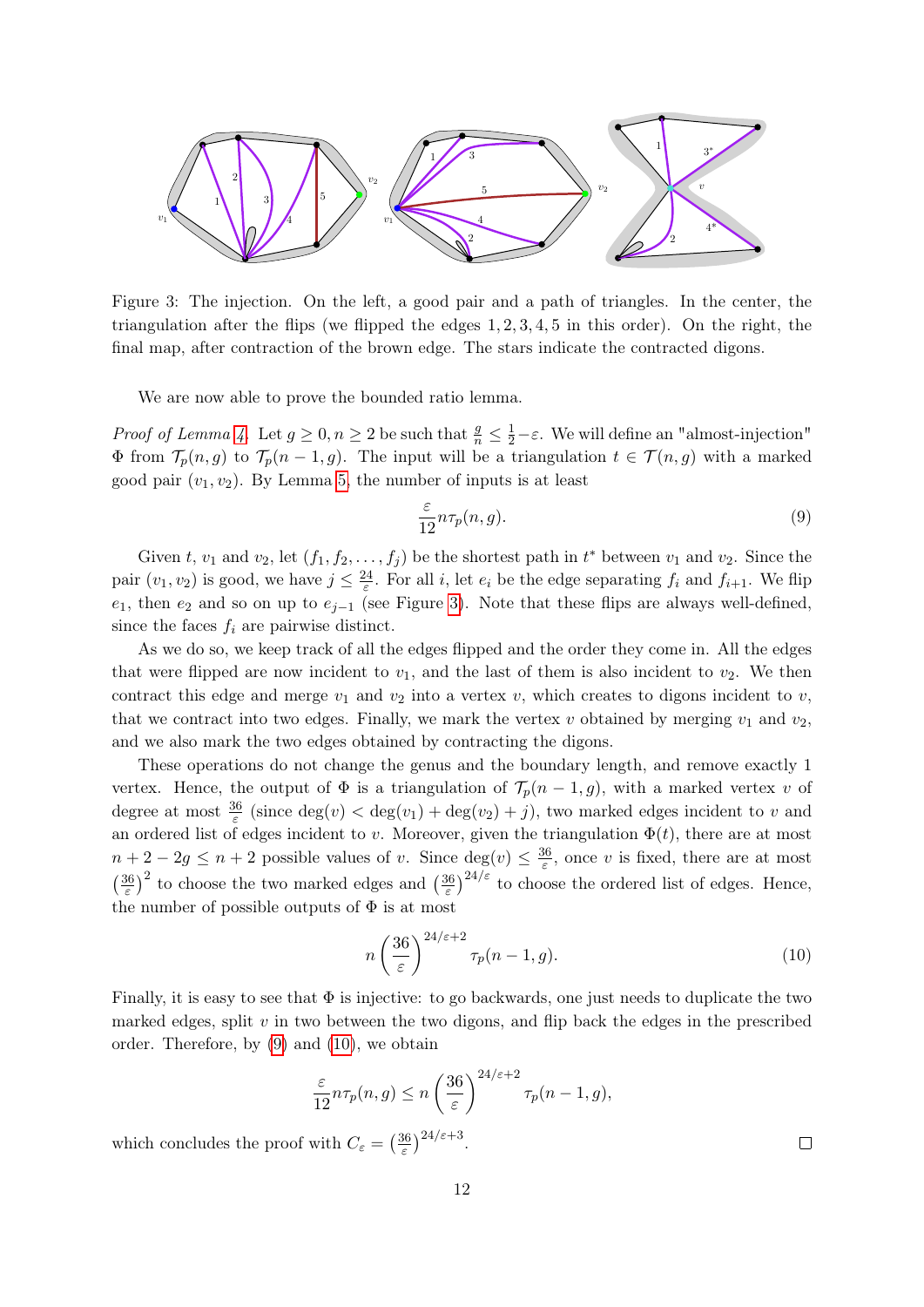#### <span id="page-12-0"></span>2.2 Planarity and one-endedness

We now fix a sequence  $(g_n)$  with  $\frac{g_n}{n} \to \theta \in [0, \frac{1}{2}]$  $\frac{1}{2}$ ). As explained in Section [1.4,](#page-8-0) the tightness of  $(T_{n,g_n})$  for  $d_{\text{loc}}^*$  is immediate. In all this section, we will denote by T a subsequential limit in distribution. It must be an infinite triangulation. We will first prove that  $T$  is planar and one-ended, and then that its vertices have finite degrees. To establish planarity, the idea will be to bound, for any non-planar finite triangulation t, the probability that  $t \text{ }\subset T_{n,g_n}$  for n large. For this, we will need the following combinatorial estimate.

<span id="page-12-3"></span>**Lemma 6.** Fix  $k \ge 1$  and  $m \in \mathbb{Z}$ , numbers  $\ell_1, \ldots \ell_k \ge 1$  and perimeters  $p_i^j \ge 1$  for  $1 \le j \le k$ and  $1 \leq i \leq \ell_j$ . Then

<span id="page-12-1"></span>
$$
\sum_{\substack{n_1 + \dots + n_k = n+m\\h_1 + \dots + h_k = g_n - 1 - \sum_j(\ell_j - 1)}} \prod_{j=1}^k \tau_{p_1^j, \dots, p_{\ell_j}^j}(n_j, h_j) = o\left(\tau(n, g_n)\right)
$$
\n(11)

when  $n \to +\infty$ .

Proof. By Lemma [1,](#page-6-2) the left-hand side of  $(11)$  can be bounded by

$$
C \sum_{\substack{n_1 + \dots + n_k = n + m \\ h_1 + \dots + h_k = g_n - 1 - \sum_j (\ell_j - 1)}} \prod_{j=1}^k n_j^{\ell_j - 1} \tau(n_j, h_j)
$$

for  $C = 6^{\sum (\ell_j-1)}$ . We now use the crude bound  $\tau(n_j, h_j) \leq f(n_j, h_j)$ , where the numbers  $f(n, g) = (3n + 2)\tau(n, g)$  are those that appear in the Goulden–Jackson formula [\(4\)](#page-6-3). Since  $\ell_j \geq 1$ , we can bound  $n_j^{\ell_j-1}$  $j^{l_j-1}$  by  $2n^{l_j-1}$  for *n* large enough. The left-hand side of [\(11\)](#page-12-1) is then bounded by

$$
Cn^{\sum_{j=1}^{k}(\ell_j-1)}\sum_{\substack{n_1+\cdots+n_k=n+m\\h_1+\cdots+h_k=g_n-1-\sum_j(\ell_j-1)}}\prod_{j=1}^k f(n_j,h_j).
$$

Moreover, the Goulden–Jackson formula implies that

$$
\sum_{\substack{n_1+n_2=n\\h_1+h_2=g}} f(n_1, h_1) f(n_2, h_2) \le f(n+2, g)
$$

for any  $n, g \geq 0$ . By an easy induction on k, we obtain

$$
\sum_{\substack{n_1+\dots+n_k=n\\h_1+\dots+h_k=g}} \prod_{j=1}^k f(n_j, h_j) \le f(n+2k-2, g).
$$

Therefore, we can bound the left-hand side of [\(11\)](#page-12-1) by

<span id="page-12-2"></span>
$$
Cn^{\sum_{j=1}^{k}(\ell_j-1)}f\left(n+m+2k-2,g_n-1-\sum_{j=1}^{k}(\ell_j-1)\right).
$$
 (12)

The Goulden–Jackson formula implies  $f(n-2,g-1) \leq n^{-2}f(n,g)$  for any n and g, so  $f(n, g - i) \leq n^{-2i} f(n + 2i, g)$  for any n and  $1 \leq i \leq g$ . Therefore, from [\(12\)](#page-12-2), we obtain the bound

$$
Cn^{\sum_{j=1}^k (\ell_j - 1)} n^{-2 - 2\sum_{j=1}^k (\ell_j - 1)} f\left(n + m + 2k + 2\sum_{j=1}^k (\ell_j - 1), g_n\right) \le C'n^{-2 - \sum_j (\ell_j - 1)} f(n, g_n),
$$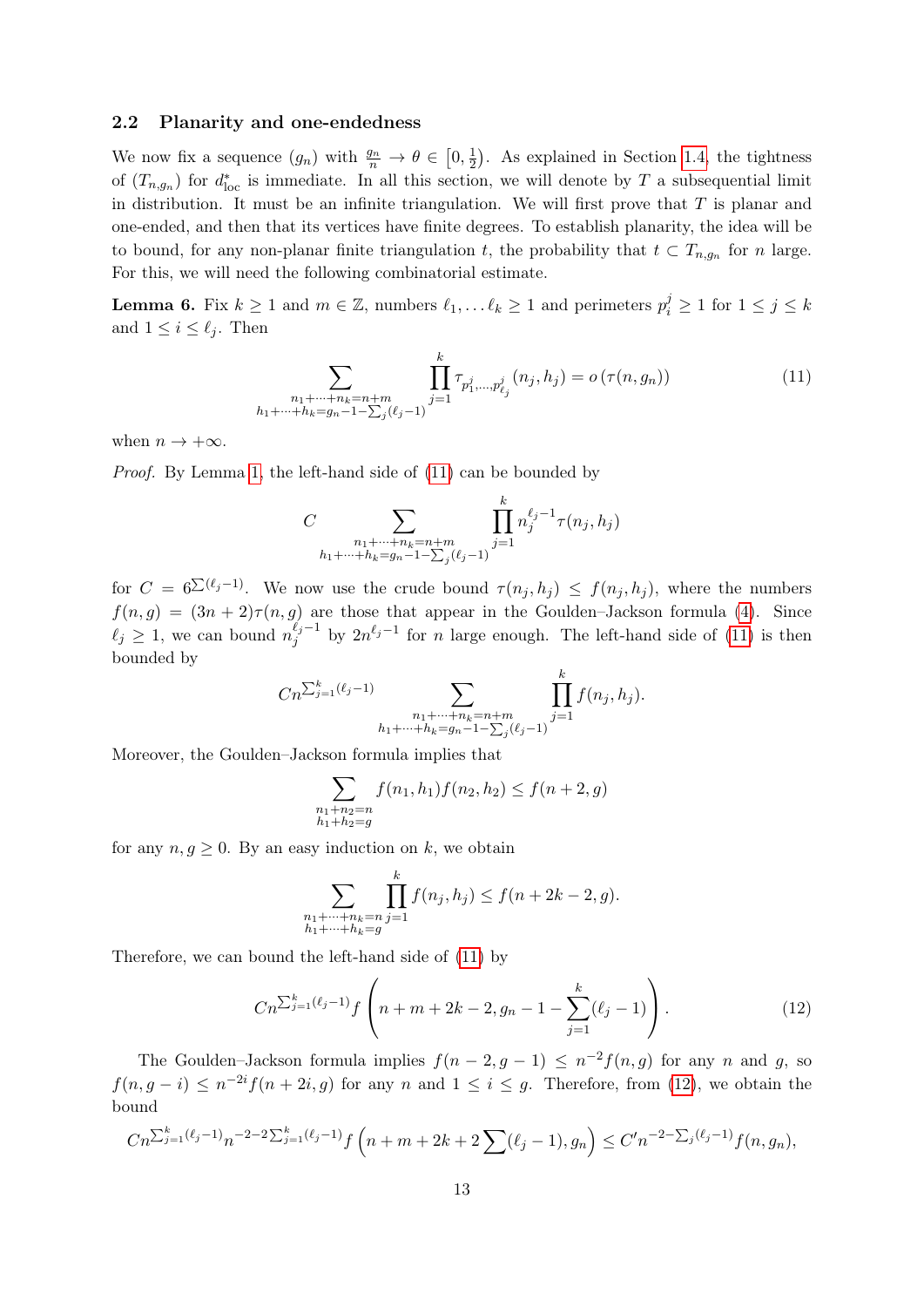where in the end we use Lemma [4](#page-10-0) (which results in a change in the constant). In particular, the left-hand side of [\(11\)](#page-12-1) is  $o\left(\frac{f(n,g_n)}{n}\right)$  $\binom{n}{n}$ , so it is  $o(\tau(n, g_n)).$  $\Box$ 

<span id="page-13-1"></span>**Corollary 7.** Every subsequential limit of  $(T_{n,g_n})$  for  $d_{\text{loc}}^*$  is a.s. planar.

*Proof.* If a subsequential limit T is not planar, then we can find a finite triangulation t with holes and with genus 1 such that  $t \subset T$ . Indeed, if we explore T triangle by triangle, the genus may only increase by at most 1 at each step, so if the genus is positive at some point, it must be 1 at some point. Therefore, it is enough to prove that for any such triangulation  $t$ , we have

$$
\mathbb{P}\left(t \subset T_{n,g_n}\right) \xrightarrow[n \to +\infty]{} 0.
$$

If  $t \in T_{n,g_n}$ , let  $T^1, \ldots, T^k$  be the connected components of  $T_{n,g_n} \backslash t$ . These components define a partition of the set of holes of t, where a hole h is in the j-th class if  $T<sup>j</sup>$  is the connected component glued to  $h$  (for example, on Figure [1,](#page-6-1) the three classes have sizes 2, 1 and 1). Note that the number of possible partitions is finite and depends only on  $t$  (and not on  $n$ ). Therefore, it is enough to prove that for any partition  $\pi$  of the set of holes of t, we have

<span id="page-13-0"></span>
$$
\mathbb{P}\left(t \subset T_{n,g_n} \text{ and the partition defined by } T_{n,g_n} \text{ is } \pi\right) \xrightarrow[n \to +\infty]{} 0. \tag{13}
$$

If this occurs, for each j, let  $\ell_j$  be the number of holes of T glued to  $T^j$  and let  $p_1^j$  $p_1^j, \ldots, p_\ell^j$  $\ell_j$ be the perimeters of these holes. Then the connected component  $T<sup>j</sup>$  is a triangulation of the  $(p_1^j)$  $p_1^j,\ldots,p_\ell^j$  $\mathcal{L}_{\ell_j}^j$ )-gon (see Figure [1\)](#page-6-1). Moreover, if  $T_j$  has genus  $h_j$ , then the total genus of  $T_{n,g_n}$  is equal to

$$
1 + \sum_{j=1}^{k} h_j + \sum_{j=1}^{k} (\ell_j - 1),
$$

so this sum must be equal to  $g_n$ , so

$$
\sum_{j=1}^{k} h_j = g_n - 1 - \sum_{j=1}^{k} (\ell_j - 1).
$$

Moreover, let  $n_j$  be such that  $T^j$  belongs to  $\mathcal{T}_{p_1^j,\dots,p_{\ell_j}^j}(n_j,h_j)$ . An easy computation shows that

$$
\sum_{j=1}^{k} n_j = n + m
$$

with

$$
m = \frac{1}{2} \left( -|F(t)| + \sum_{j=1}^{k} \sum_{i=1}^{\ell_j} (p_i^j - 2) \right) \in \mathbb{Z},
$$

where  $|F(t)|$  is the number of triangles of t.

Therefore, the number of triangulations  $T \in \mathcal{T}(n, g_n)$  such that  $t \subset T$  and the resulting partition of the holes is equal to  $\pi$  is the number of ways to choose, for each j, a triangulation of the  $(p_1^j)$  $j_1,\ldots,p_\ell^j$  $j_{\ell_j}$ )-gon, such that the total genus of these triangulations is  $g_n - 1 - \sum_{j=1}^k (\ell_j - 1)$ , and their total size is  $n + m$ . This is equal to the left-hand side of Lemma [6,](#page-12-3) so [\(13\)](#page-13-0) is a consequence of Lemma [6,](#page-12-3) which concludes the proof.  $\Box$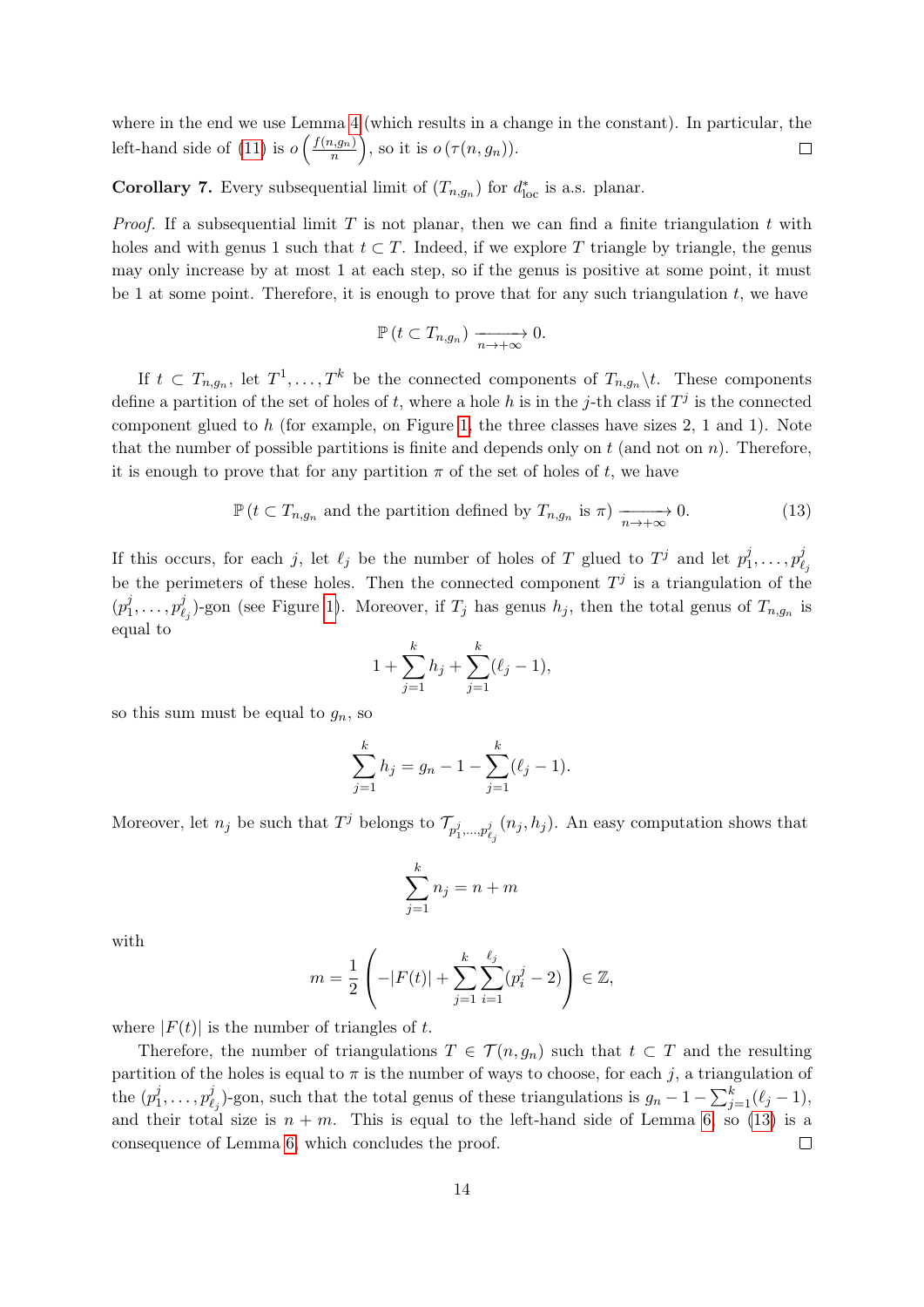The proof of one-endedness will be similar, but the combinatorial estimate that is needed is slightly different.

**Lemma 8.** • Fix  $k \geq 1$ ,  $m \in \mathbb{Z}$ , numbers  $\ell_1, \ldots \ell_k \geq 1$  that are not all equal to 1, and perimeters  $p_i^j \ge 1$  for  $1 \le j \le k$  and  $1 \le i \le \ell_j$ . Then

<span id="page-14-0"></span>
$$
\sum_{\substack{n_1+\dots+n_k=n+m\\h_1+\dots+h_k=g_n-\sum_j(\ell_j-1)}}\prod_{j=1}^k\tau_{p_1^j,\dots,p_{\ell_j}^j}(n_j,h_j)=o\left(\tau(n,g_n)\right). \tag{14}
$$

• Fix  $k \geq 2$ ,  $m \in \mathbb{Z}$  and perimeters  $p_1, \ldots, p_k$ . There is a constant C such that, for every a and  $n$ , we have

$$
\sum_{\substack{n_1 + \dots + n_k = n+m \\ h_1 + \dots + h_k = g_n \\ n_1, n_2 > a}} \prod_{j=1}^k \tau_{p_j}(n_j, h_j) \le \frac{C}{a} \tau(n, g_n). \tag{15}
$$

Proof. We start with the first point. The proof is very similar to the proof of Lemma [6,](#page-12-3) with the following difference: here, the sum of the genuses differs by one, so we will lose a factor  $n^2$ in the end of the computation. This forces us to be more careful in the beginning and to use the assumption that the  $\ell_i$  are not all equal to 1.

More precisely, by using Lemma [1](#page-6-2) and the bound  $\tau(n,g) \leq \frac{1}{n}$  $\frac{1}{n}f(n, g)$ , as in the proof of Lemma [6,](#page-12-3) the left-hand side of [\(14\)](#page-14-0) can be bounded by

$$
C \sum_{\substack{n_1 + \dots + n_k = n+m \\ h_1 + \dots + h_k = g_n - \sum_j (\ell_j - 1)}} \left( \prod_{j=1}^k n_j^{\ell_j - 2} \right) \left( \prod_{j=1}^k f(n_j, h_j) \right),
$$

where C does not depend on n. Without loss of generality, assume that  $\ell_1 \geq 2$ . Then we have  $n_1^{\ell_1-2} \le (n+m)^{\ell_1-2}$ . Moreover, for every  $j \ge 2$ , we have  $n_j^{\ell_j-2} \le n_j^{\ell_j-1} \le (n+m)^{\ell_j-1}$  since  $\ell_i \geq 1$ . Therefore, we obtain for *n* large enough

$$
\prod_{j=1}^{k} n_j^{\ell_j - 2} \le 2n^{\sum_j (\ell_j - 1) - 1}.
$$

By using this and the Goulden–Jackson formula in the same way as in the proof of Lemma [6,](#page-12-3) we obtain the bound

$$
Cn^{-1-\sum_j(\ell_j-1)}f(n+m+2k-2,g_n) \leq C'n^{-1-\sum_j(\ell_j-1)}f(n,g_n),
$$

where the last inequality follows from the bounded ratio lemma. Since  $\ell_1 \geq 2$ , we have  $\sum_j (\ell_j 1) \geq 1$ , so this is  $o\left(\frac{f(n,g_n)}{n}\right)$  $\left(\frac{n, g_n}{n}\right)$  and we get the result.

We now prove the second point. As in the first case (but with  $\ell_j = 1$  for every j), the left-hand side can be bounded by

$$
C\sum_{\substack{n_1+\cdots+n_k=n+m\\h_1+\cdots+h_k=g_n\\ n_1,n_2>a}}\left(\prod_{j=1}^k\frac{1}{n_j}\right)\left(\prod_{j=1}^kf(n_j,h_j)\right).
$$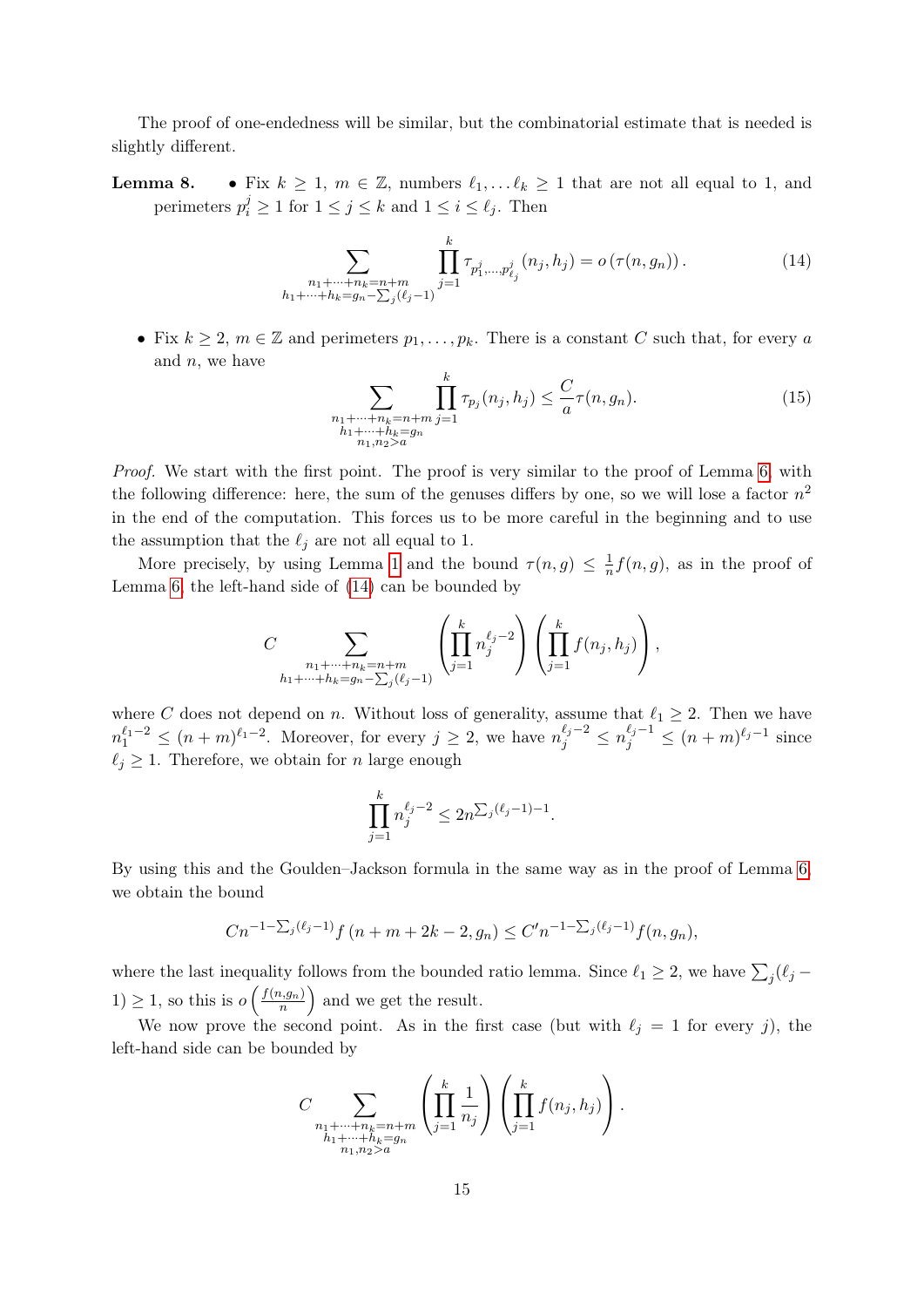Moreover, if  $n_1, n_2 > a$ , then at least one of the  $n_j$  is larger than  $\frac{n+m}{k}$  and two are larger than a, so  $\prod_{j=1}^{k} n_j \geq \frac{(n+m)a}{k}$  $\frac{(-m)a}{k}$ , so we obtain the bound (for *n* large enough, with C' and C'' independent of  $n$  and  $a$ )

$$
\frac{C'}{an} \sum_{\substack{n_1 + \dots + n_k = n + m \\ n_1 + \dots + n_k = g_n \\ n_1, n_2 > a}} \prod_{j=1}^k f(n_j, h_j) \le \frac{C'}{an} \sum_{\substack{n_1 + \dots + n_k = n + m \\ n_1 + \dots + n_k = g_n \\ n_1 + \dots + n_k = g_n}} \prod_{j=1}^k f(n_j, h_j)
$$
\n
$$
\le \frac{C'}{an} f(n + m + 2k - 2, g_n)
$$
\n
$$
\le \frac{C''}{an} f(n, g_n)
$$
\n
$$
\le \frac{C''}{a} \tau(n, g_n),
$$

where we use the Goulden–Jackson formula to reduce the sum and finally the bounded ratio lemma, in the same way as previously.  $\Box$ 

<span id="page-15-2"></span>**Corollary 9.** Every subsequential limit of  $(T_{n,g_n})$  for  $d_{\text{loc}}^*$  is a.s. one-ended.

Proof. The proof is quite similar to the proof of Corollary [7,](#page-13-1) but with Lemma [8](#page-0-0) playing the role of Lemma [6.](#page-12-3)

More precisely, if a subsequential limit  $T$  is not one-ended with positive probability, it contains a finite triangulation t such that two of the connected components of  $T\setminus t$  are infinite. This means that we can find  $\varepsilon > 0$ , a triangulation t and two holes  $h_1, h_2$  of t such that, for every  $a > 0$ ,

<span id="page-15-0"></span>
$$
P(t \subset T \text{ and } T \setminus t \text{ has two connected components with at least } a \text{ faces}) \ge \varepsilon. \tag{16}
$$

By Corollary [7,](#page-13-1) we can assume that  $t$  is planar. If this holds, then  $T$  contains a finite triangulation obtained by starting from t and adding a faces in the hole  $h_1$  and a faces in the hole  $h_2$ . We denote by  $t^{a,a}$  the set of such triangulations. Then [\(16\)](#page-15-0) means that for any  $a > 0$ , for n large enough, we have

<span id="page-15-1"></span>
$$
\mathbb{P}\left(T_{n,g_n}\text{ contains a triangulation of }t^{a,a}\right) \geq \varepsilon. \tag{17}
$$

This can occur in two different ways, which will correspond to the two items of Lemma [8:](#page-0-0)

- (i) either at least one connected component of  $T_{n,q_n} \backslash t$  is adjacent to at least two holes of t,
- (ii) or the k holes of t correspond to k connected components  $T^1, \ldots, T^k$ , where  $T^1$  and  $T^2$ have size at least a.

In case (i), the connected components of  $T_{n,q_n}$  are triangulations of multi-polygons, at least one of which has two boundaries. The proof that the probability of this case goes to  $0$  is now the same as the proof of Corollary [7,](#page-13-1) but we use the first point of Lemma [8.](#page-0-0) Note that the assumption the  $\ell_j$  are not all 1 comes from the fact that one of the connected components is adjacent to two holes. Moreover, the sum of the genuses of the  $T^j$  is  $g - \sum_j (\ell_j - 1)$  and not  $g-1-\sum_j(\ell_j-1)$  because this time t has genus 0 and not 1.

Similarly, in case (ii), the  $k$  holes of  $t$  must be filled with  $k$  triangulations of a single polygon, two of which have at least a faces, so they belong to a set of the form  $\mathcal{T}_{p_j}(n_j, h_j)$  with  $n_j \geq \frac{a}{2}$  $rac{a}{2}$  if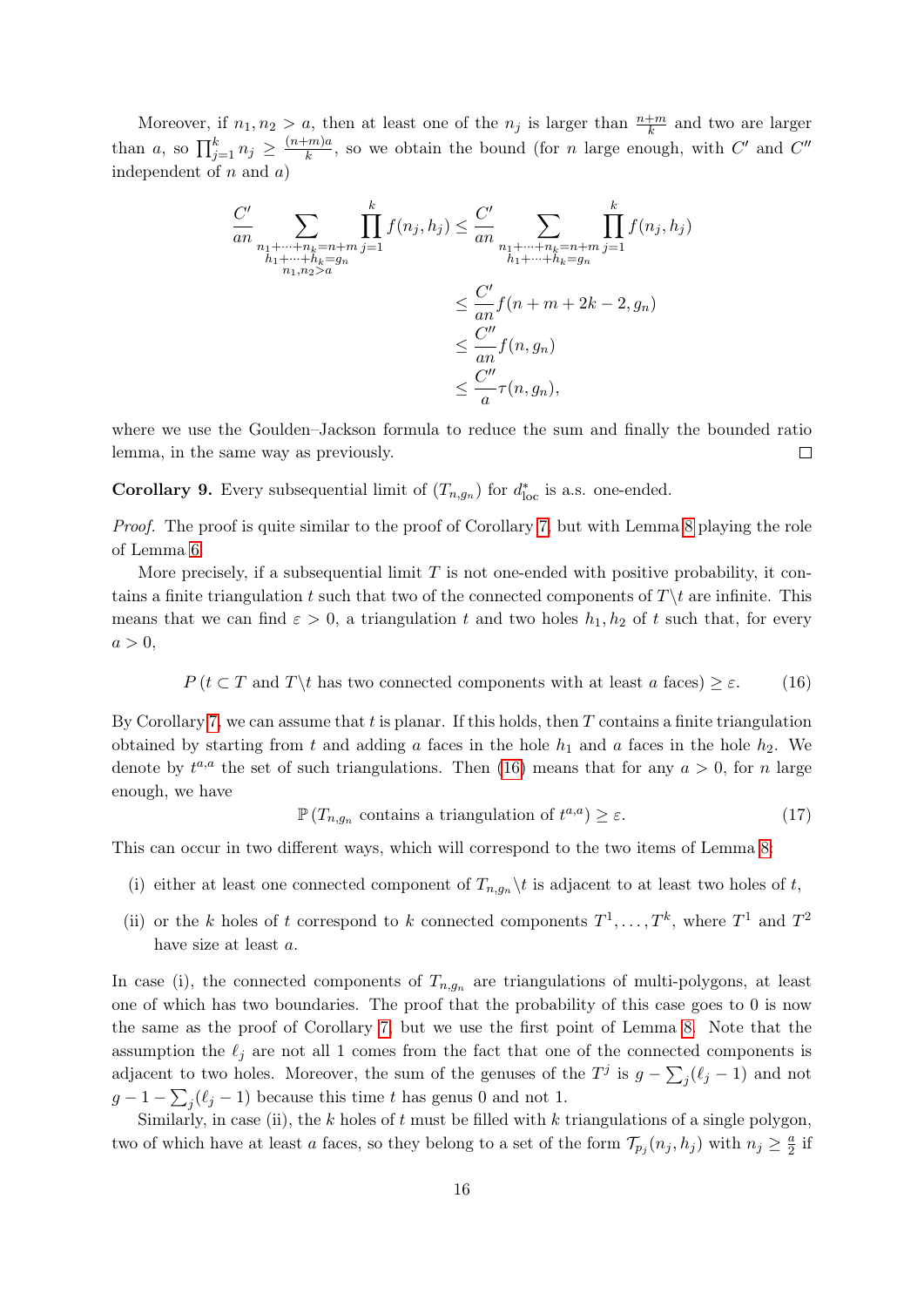a is large enough compared to the perimeters of the holes. Hence, the second point of Lemma [8](#page-0-0) allows to bound the number of ways to fill these holes. We obtain that, for a large enough, we have

 $\mathbb{P}\left(T_{n,g_n}\right)$  contains a triangulation of  $t^{a,a}\right) \leq o(1) + \frac{2C}{a}$ 

as  $n \to +\infty$ , where  $o(1)$  comes from case (i) and  $\frac{2C}{a}$  from case (ii). This contradicts [\(17\)](#page-15-1), so T is a.s. one-ended.  $\Box$ 

#### <span id="page-16-0"></span>2.3 Finiteness of the degrees

Our goal is now to prove tightness for  $d_{loc}$ . As before, let  $(g_n)$  be a sequence with  $\frac{g_n}{n} \to \theta \in [0, \frac{1}{2}]$  $\frac{1}{2}$ .

<span id="page-16-1"></span>**Proposition 10.** The sequence  $(T_{n,g_n})$  is tight for  $d_{\text{loc}}$ .

Let T be a subsequential limit of  $(T_{n,g_n})$  for  $d_{\text{loc}}^*$ . By Lemma [3,](#page-9-2) to finish the proof of tightness for  $d_{\rm loc}$ , we only need to show that almost surely, all the vertices of T have finite degree. As in [\[5\]](#page-34-4), we will first study the degree of the root vertex, and then extend finiteness by using invariance under the simple random walk. The main difference with [\[5\]](#page-34-4) is that, while [\[5\]](#page-34-4) uses exact enumeration results, we will rely on the bounded ratio lemma.

<span id="page-16-2"></span>**Lemma 11.** The root vertex of  $T$  has a.s. finite degree.

*Proof.* We follow the approach of  $[5]$  and perform a filled-in peeling exploration of T. Before expliciting the peeling algorithm that we use, note that we already know by Corollary [7](#page-13-1) that the explored part will always be planar, so no peeling step will merge two different existing holes. Moreover, by Corollary [9,](#page-15-2) if a peeling step separates the boundary into two holes, then one of them is finite and will be filled with a finite triangulation. Therefore, at each step, the explored part will be a triangulation with a single hole.

The peeling algorithm A that we use is the following: if the root vertex  $\rho$  belongs to  $\partial t$ , then  $\mathcal{A}(t)$  is the edge on  $\partial t$  on the left of  $\rho$ . If  $\rho \notin \partial t$ , then the exploration is stopped. Since only finitely many edges incident to  $\rho$  are added at each step, it is enough to prove that the exploration will a.s. eventually stop. We recall that  $\mathcal{E}_T^{\mathcal{A}}(i)$  is the explored part at time *i*.

We will prove that at each step, conditionally on  $\mathcal{E}_T^{\mathcal{A}}(i)$ , the probability to swallow the root and finish the exploration at time  $i + 1$  or  $i + 2$  is bounded from below by a positive constant. For every triangulation t with one hole such that  $\rho \in \partial t$ , we denote by  $t^+$  the triangulation constructed from  $t$  as follows (see Figure [4\)](#page-17-0):

- we first glue a triangle to the edge of  $\partial t$  on the left of  $\rho$ , in such a way that the third vertex of this triangle does not belong to t, to obtain a triangulation with perimeter at least  $2$ ;
- we then glue a second triangle to the two edges of the boundary incident to  $\rho$ .

Note that  $t^+$  is a planar map with the same perimeter as t but one more vertex and two more triangles. By the choice of our peeling algorithm, if  $\mathcal{E}_T^{\mathcal{A}}(i)^+ \subset T$ , then we have  $\mathcal{E}_T^{\mathcal{A}}(i+2)$  $\mathcal{E}_T^{\mathcal{A}}(i)^+$ . Moreover, if this is the case, the exploration is stopped at time  $i+2$ . Hence, it is enough to prove that the quantity

$$
\mathbb{P}\left(t^+\subset T|t\subset T\right)
$$

is bounded from below for finite, planar triangulations t with a single hole and  $\rho \in \partial t$ .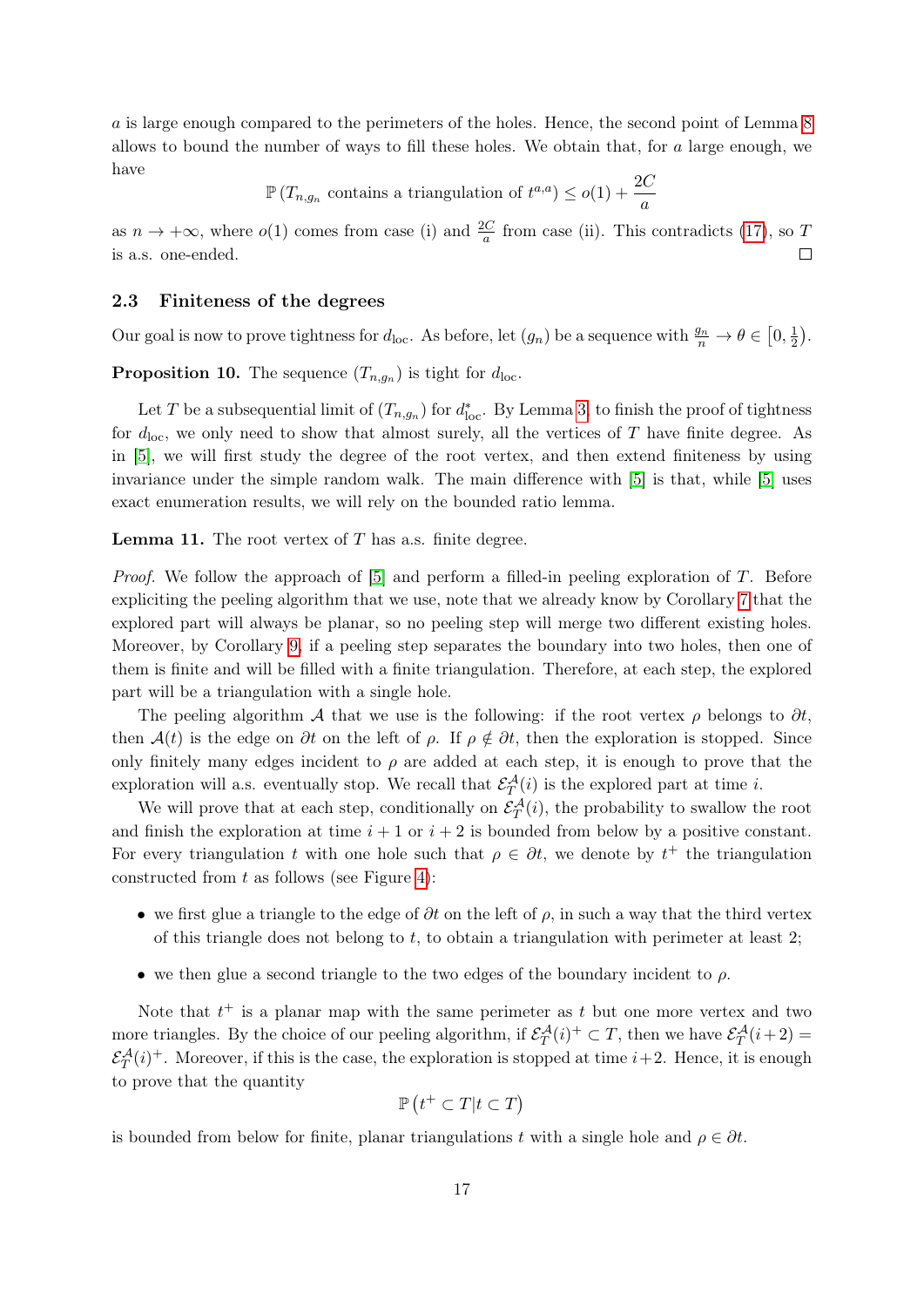

<span id="page-17-0"></span>Figure 4: The construction of  $t^+$  from t. In gray, the triangulation t. In red, the root vertex. In blue, the new triangles. In the bottom, the case  $|\partial t| = 1$ .

We fix such a t, with perimeter p. Let also  $(n_k)$  be a sequence of indices such that  $T_{n_k,q_{n_k}}$ converges in distribution to T. We have

$$
\mathbb{P}\left(t^+\subset T|t\subset T\right)=\lim_{k\to+\infty}\frac{\mathbb{P}\left(t^+\in T_{n_k,g_{n_k}}\right)}{\mathbb{P}\left(t\in T_{n_k,g_{n_k}}\right)}=\lim_{k\to+\infty}\frac{\tau_p\left(n_k+m-1,g_{n_k}\right)}{\tau_p\left(n_k+m,g_{n_k}\right)},
$$

where  $m = \frac{p-2-|F(t)|}{2}$  $\frac{2}{2}$  and  $|F(t)|$  is the number of triangles of t. Moreover, there is  $\varepsilon > 0$  such that  $g_n \leq (\frac{1}{2} - 2\varepsilon) n$  for n large enough, so  $\frac{g_{n_k}}{n_k + m} \leq \frac{1}{2} - \varepsilon$  for k large enough. By the bounded ratio lemma, we obtain

$$
\mathbb{P}\left(t^+ \subset T | t \subset T\right) \ge \frac{1}{C_{\varepsilon}}
$$

for every  $t$ , which concludes the proof.

Remark 12. Our proof shows that the number of steps needed to swallow the root has exponential tail. However, since we do not control the finite triangulations filling the holes that may appear, it does not give any quantitative bound on the root degree.

*Proof of Proposition [10.](#page-16-1)* Let T be a subsequential limit of  $(T_{n,g_n})$ . By Lemma [3,](#page-9-2) it is enough to prove that almost surely, all the vertices of  $T$  have finite degrees. The argument is essentially the same as in [\[5\]](#page-34-4) and relies on Lemma [11](#page-16-2) and invariance under the simple random walk.

More precisely, for every n, let  $\vec{e}_0^n$  be the root edge of  $T_{n,g_n}$  and let  $\vec{e}_0$  be the root of T. We first note that the distribution of  $T_{n,g_n}$  is invariant under reversing the orientation of the root, so this is also the case of T. By Lemma [11,](#page-16-2) this implies that the endpoint of  $\vec{e}_0$  has a.s. finite degree.

We then denote by  $\overrightarrow{e}_1^n$  the first step of the simple random walk on  $T_{n,g_n}$ : its starting point is the endpoint of  $\vec{e}_0^n$  and its endpoint is picked uniformly among all the neighbours of the starting point. Since the endpoint of  $\vec{e}_0$  has finite degree, we can also define the first step  $\vec{e}_1$ of the simple random walk on T. For the same reason as in the planar case (see Theorem 3.2 of [\[5\]](#page-34-4)), the triangulations  $(T_{n,g_n}, \vec{e}_1^n)$  and  $(T_{n,g_n}, \vec{e}_0^n)$  have the same distribution, so  $(T, \vec{e}_1)$ has the same distribution as  $(T, \vec{e}_0)$ . In particular, all the neighbours of the endpoint of  $\vec{e}_0$ must have finite degrees. From here, an easy induction on i shows that for every  $i \geq 0$ , we can define the *i*-th step  $\vec{e}_i$  of the simple random walk on T, that  $(T, \vec{e}_i)$  has the same distribution

 $\Box$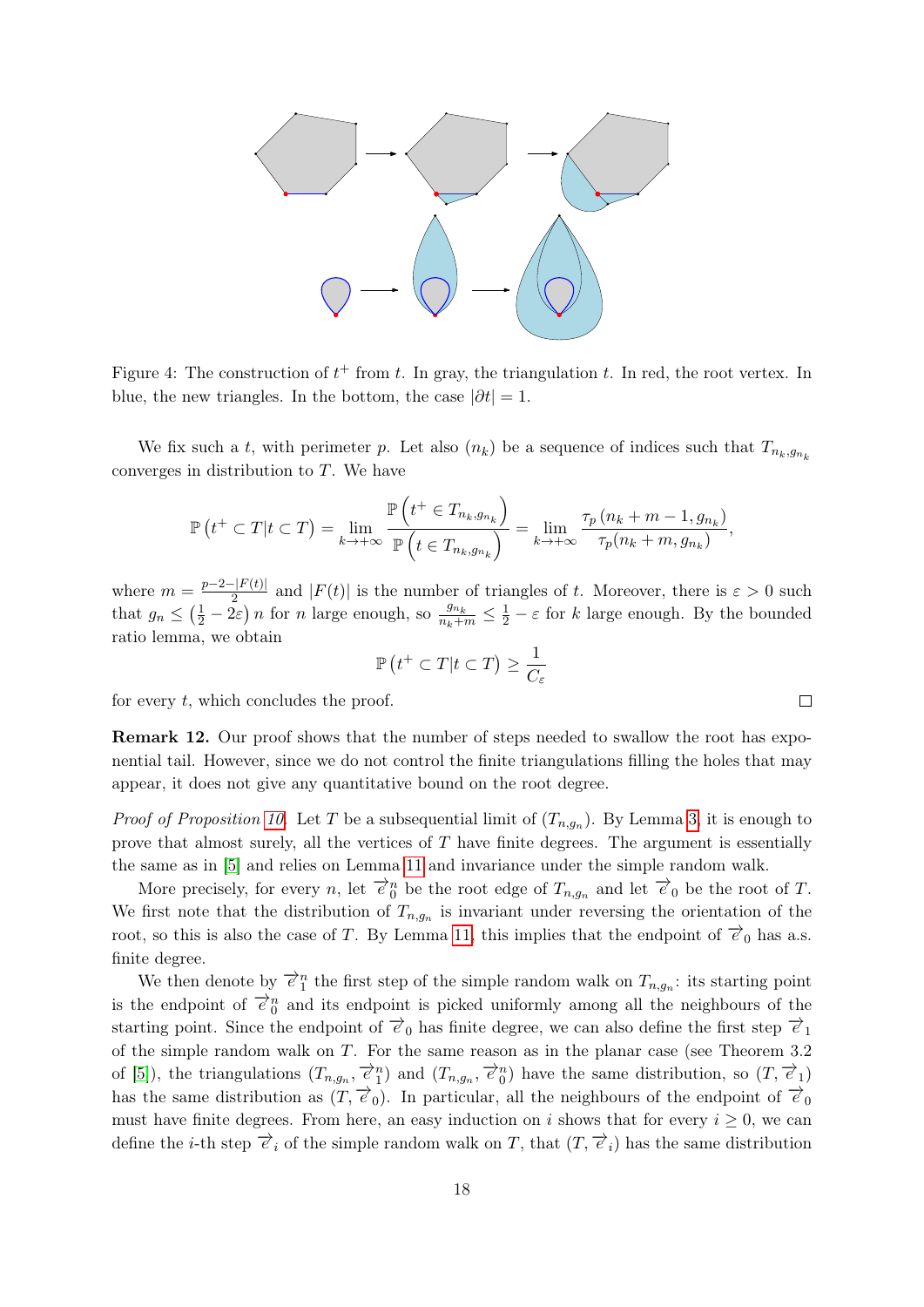as  $(T, \vec{e}_0)$  and that all vertices at distance i from the root in T are finite. This concludes the proof.  $\Box$ 

### <span id="page-18-0"></span>3 Weakly Markovian triangulations

The goal of this section is to prove Theorem [2.](#page-3-1) We first recall the definition of a weakly Markovian triangulation.

**Definition 13.** Let T be a random infinite triangulation of the plane. We say that T is weakly Markovian if there is a family  $(a_v^p)_{v\geq p\geq 1}$  of numbers with the following property: for every triangulation  $t$  with a hole of perimeter  $p$  and  $v$  vertices in total, we have

$$
\mathbb{P}\left(t\subset T\right)=a_v^p.
$$

By their definition, the PSHT  $\mathbb{T}_{\lambda}$  are weakly Markovian. We denote by  $a_v^p(\lambda) = C_p(\lambda)\lambda^v$ the associated constants, where  $C_p(\lambda)$  is given by [\(7\)](#page-7-4). This implies that any mixture of these is also weakly Markovian. Indeed, for any random variable  $\Lambda$  with values in  $(0, \lambda_c]$ , we denote by  $\mathbb{T}_\Lambda$  the PSHT with random parameter  $\Lambda$ . Let also  $\mu$  be the distribution of  $\Lambda$ . Then for every triangulation  $t$  with a hole of perimeter  $p$  and  $v$  vertices in total, we have

<span id="page-18-3"></span>
$$
\mathbb{P}\left(t \subset \mathbb{T}_{\Lambda}\right) = \int_{0}^{\lambda_{c}} \mathbb{P}\left(t \subset \mathbb{T}_{\lambda}\right) \mu(\mathrm{d}\lambda) = \int_{0}^{\lambda_{c}} C_{p}(\lambda) \lambda^{v} \mu(\mathrm{d}\lambda) =: a_{v}^{p}[\mu]. \tag{18}
$$

Note that the last integral always converges since  $C_p(\lambda)\lambda^v$  is bounded by 1. Therefore, the triangulation  $\mathbb{T}_{\Lambda}$  is weakly Markovian. Our goal here is to prove Theorem [2,](#page-3-1) which states that the converse is true.

In all the rest of this section, we will denote by  $T$  some weakly Markovian random triangulation, and by  $(a_v^p)_{v \geq p \geq 1}$  the associated constants. Before giving an idea of the proof, let us start with a remark that will be very useful in all that follows. The numbers  $a_v^p$  are linked to each other by linear equations that we call the *peeling equations*. In this section, for every  $p \geq 1$ and  $j \geq 0$ , we denote by  $|\mathcal{T}_{p}(j)|$  the number of planar triangulations of a p-gon (rooted on the boundary) with exactly j inner vertices<sup>[5](#page-18-1)</sup>.

<span id="page-18-2"></span>**Lemma 14.** For every  $v \geq p \geq 1$ , we have

<span id="page-18-4"></span>
$$
a_v^p = a_{v+1}^{p+1} + 2 \sum_{i=0}^{p-1} \sum_{j=0}^{+\infty} |\mathcal{T}_{i+1}(j)| a_{v+j}^{p-i}.
$$
 (19)

In particular, the sum in the right-hand side must converge. Note also that if  $v \ge p \ge 1$ , then  $v + j \ge p - i \ge 1$  in all the terms of the sum, so all the terms make sense.

*Proof of Lemma [14.](#page-18-2)* The proof just consists of making one peeling step. Assume that  $t \subset T$  for some triangulation t with a hole of perimeter p and volume v. Fix an edge  $e \in \partial T$ , and consider the face f out of t that is adjacent to  $e$ . Then we are in exactly one of the three following cases:

<span id="page-18-1"></span>• the third vertex of f does not belong to  $\partial t$ ,

<sup>&</sup>lt;sup>5</sup>In order to have nicer formulas, the convention we use here differs from the rest of the paper, in which the parameter n is related to the total number of vertices. We insist that this holds only in Section 3.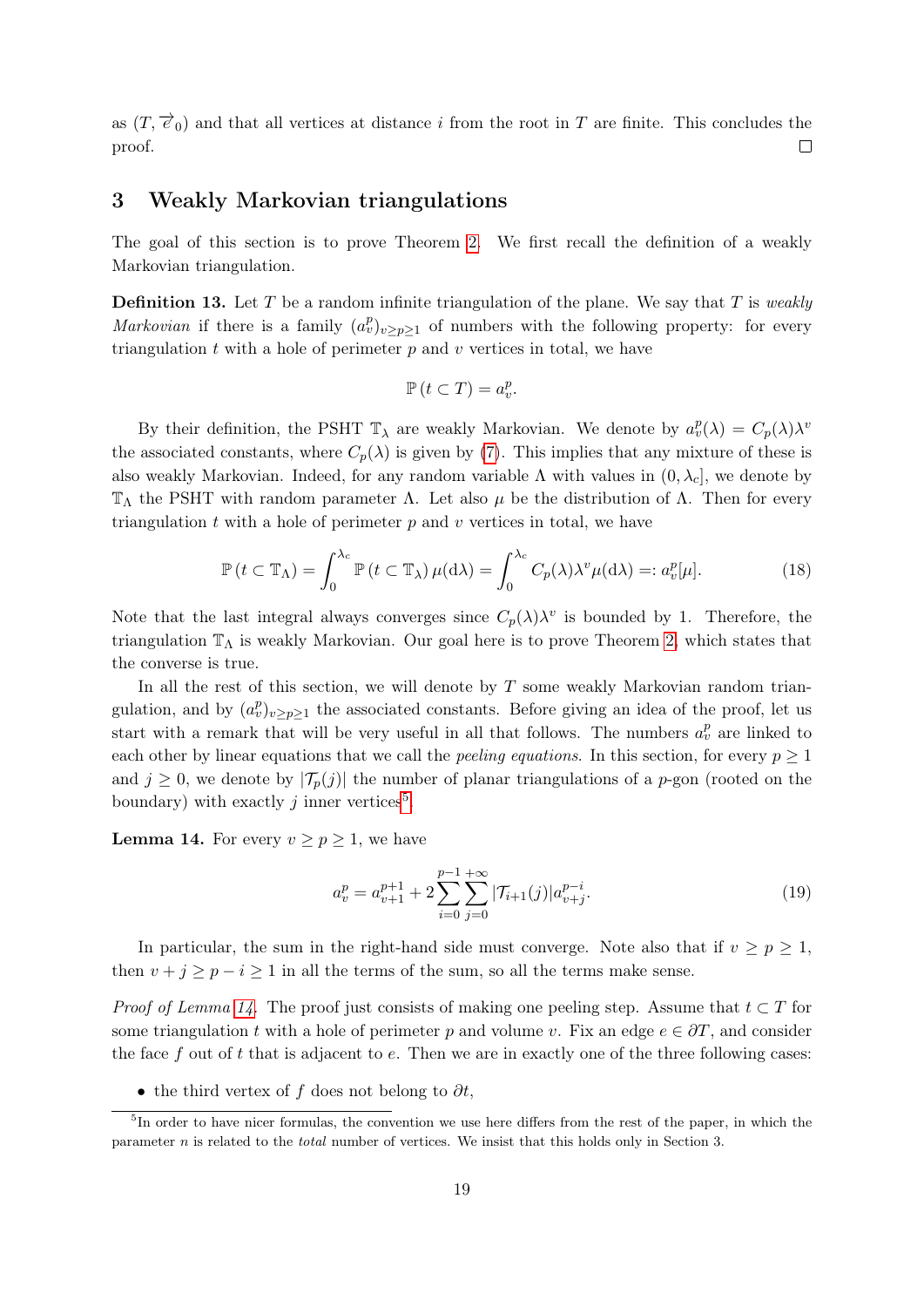- the third vertex of f belongs to  $\partial t$ , and f separates on its left i edges of  $\partial t$  from infinity,
- the third vertex of f belongs to  $\partial t$ , and f separates on its right i edges of  $\partial t$  from infinity.

In the first case, the triangulation we obtain by adding f to t has perimeter  $p + 1$  and  $v + 1$ vertices in total. In the other two cases, f separates  $T \setminus t$  in one finite and one infinite components. The finite component has perimeter  $i + 1$ . If it has j inner vertices, then after filling the finite component, we obtain a triangulation with perimeter  $p - i$  and volume  $v + j$ .  $\Box$ 

Our main job will be to prove the following result: it states that the numbers  $a_v^1$  for  $v \ge 1$ are compatible with some mixture of PSHT.

<span id="page-19-0"></span>**Proposition 15.** There is a probability measure  $\mu$  on  $(0, \lambda_c]$  such that, for every  $v \ge 1$ , we have

$$
a_v^1 = a_v^1[\mu].
$$

Once Proposition [15](#page-19-0) is proved, our main theorem follows easily. Indeed, Lemma [14](#page-18-2) can be rewritten

<span id="page-19-1"></span>
$$
a_{v+1}^{p+1} = a_v^p - 2\sum_{i=0}^{p-1} \sum_{j=0}^{+\infty} |\mathcal{T}_{i+1}(j)| a_{v+j}^{p-i}
$$
\n(20)

for  $v+1 \geq p+1 \geq 2$ . Hence, numbers of the form  $a_v^{p+1}$  can be expressed in terms of the numbers  $a_v^i$  with  $i \leq p$ . Therefore, by induction on p, we can prove that for every  $v \geq p \geq 1$ , we have

$$
a_v^p = a_v^p[\mu].
$$

Since the numbers  $a_v^p$  characterize entirely the distribution of T, we are done.

Therefore, we only need to prove Proposition [15.](#page-19-0) As a particular case of [\(18\)](#page-18-3), for every measure  $\mu$  and any  $v \geq 0$ , we have

$$
a_{\nu+1}^1[\mu] = \int_0^{\lambda_c} C_1(\lambda) \lambda^{\nu+1} \mu(\mathrm{d}\lambda) = \int_0^{\lambda_c} \lambda^{\nu} \mu(\mathrm{d}\lambda).
$$

The right-hand side can be interpreted as the v-th moment of a random variable with distribution μ. Therefore, all we need to prove is that there is a random variable Λ with support in  $(0, \lambda_c]$ such that, for every  $v \geq 0$ , we have

$$
a_{v+1}^1 = \mathbb{E}[\Lambda^v].
$$

We first show that there exists such a variable with support in [0, 1]. Since  $a_1^1 = 1$ , this is precisely the Hausdorff moment problem, so all we need to show is that the sequence  $(a_{v+1}^1)_{v\geq 0}$ is completely monotonic. More precisely, let  $\Delta$  be the discrete derivative operator:

$$
(\Delta u)_n = u_n - u_{n+1}.
$$

Then, to prove that  $(a_{v+1}^1)_{v\geq 0}$  is the moment sequence of a probability measure on [0, 1], it is sufficient to prove the following lemma.

<span id="page-19-2"></span>**Lemma 16.** For every  $k \geq 0$  and  $v \geq p \geq 1$ , we have

$$
\left(\Delta^k a^p\right)_v \ge 0.
$$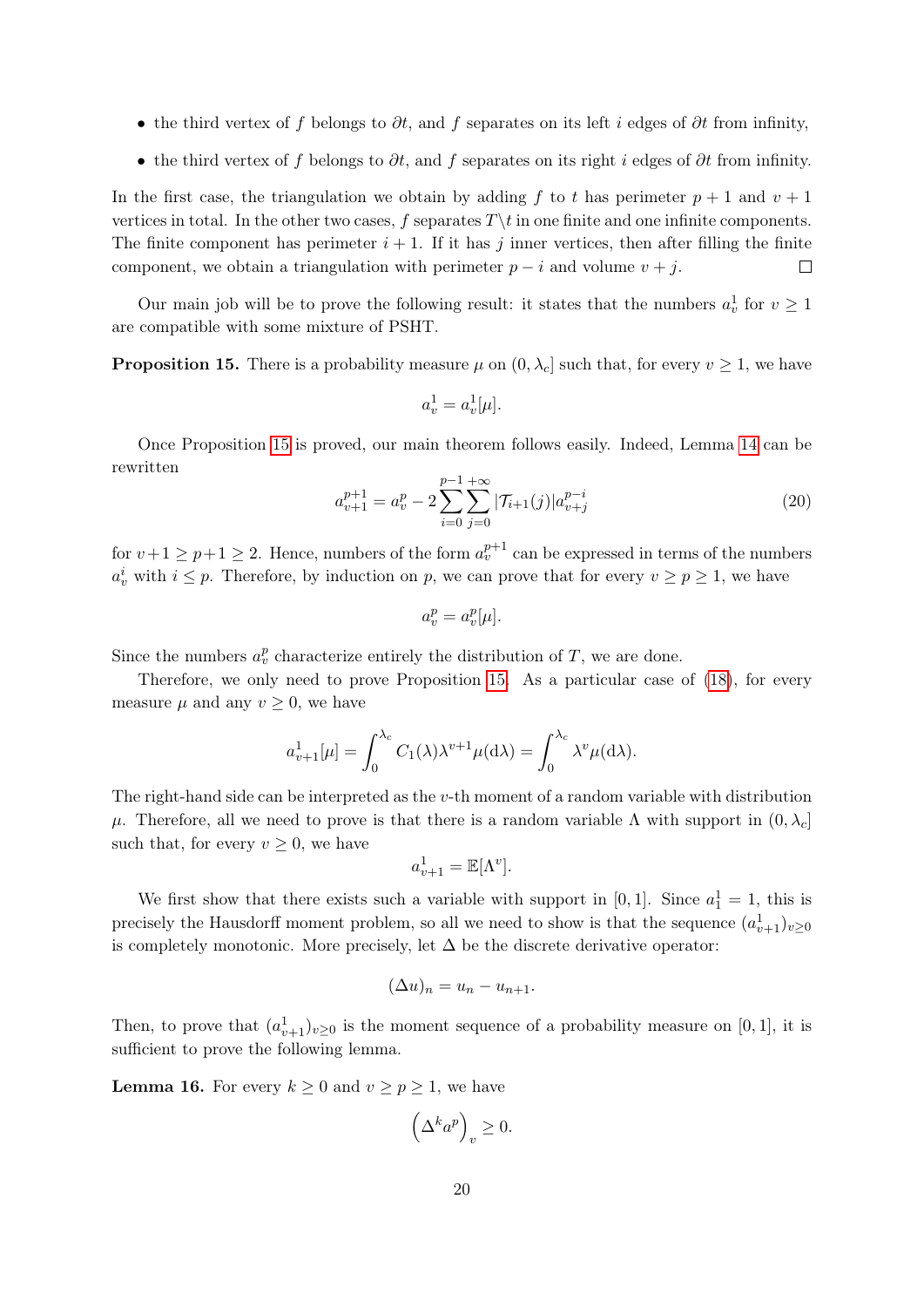Note that only the case  $p = 1$  is necessary. However, it will be more convenient to prove the lemma in the general case.

*Proof.* We prove the lemma by induction on k. The case  $k = 0$  just means that  $a_v^p \geq 0$  for every  $v \ge p \ge 1$ . The case  $k = 1$  means that  $a_v^p$  is non-decreasing in v, which is a straightforward consequence of the peeling equation: in the right-hand side of [\(19\)](#page-18-4), the term corresponding to  $i = 0$  and  $j = 1$  is  $|\mathcal{T}_1(1)| a_{v+1}^p$ , so

$$
a_v^p \ge 2a_{v+1}^p \ge a_{v+1}^p.
$$

Now assume that  $k \geq 1$  and that the lemma is proved for k. We will use the result for k and  $p+1$  to prove it for  $k+1$  and p. Let  $v > p > 1$ . By using the induction hypothesis and [\(20\)](#page-19-1) for  $(p, v), (p, v + 1), \ldots, (p, v + k)$ , we obtain

$$
0 \leq \Delta^{k}(a^{p+1})_{v+1}
$$
  
=  $\sum_{\ell=0}^{k} (-1)^{\ell} {k \choose \ell} a_{v+1+\ell}^{p+1}$   
=  $\sum_{\ell=0}^{k} (-1)^{\ell} {k \choose \ell} a_{v+\ell}^{p} - 2 \sum_{i=0}^{p-1} \sum_{j=0}^{+\infty} |\mathcal{T}_{i+1}(j)| \sum_{\ell=0}^{k} (-1)^{\ell} {k \choose \ell} a_{v+\ell+j}^{p-i}$   
=  $(\Delta^{k} a^{p})_{v} - 2 \sum_{i=0}^{p-1} \sum_{j=0}^{+\infty} |\mathcal{T}_{i+1}(j)| (\Delta^{k} a^{p-i})_{v+j}.$ 

By the induction hypothesis, all the terms  $(\Delta^k a^{p-i})_{v+j}$  in the sum are nonnegative. Therefore, the above sum does not decrease if we remove some of the terms. In particular, we may remove all the terms except the one for which  $i = 0$  and  $j = 1$ , and we may also remove the factor 2. Since  $|\mathcal{T}_1(1)| = 1$ , we obtain

$$
0 \leq \left(\Delta^k a^p\right)_v - \left(\Delta^k a^p\right)_{v+1} = \left(\Delta^{k+1} a^p\right)_v,
$$

 $\Box$ 

which proves the lemma by induction.

Remark 17. Many bounds used in the last proof may seem very crude. This is due to the fact that we prove the existence of a variable  $\Lambda$  with support in [0, 1], whereas its support is actually in  $[0, \lambda_c]$ . For example, if we had not got rid of the factors 2, we would have obtained that  $\Lambda$ has support in  $[0, \frac{1}{2}]$  $\frac{1}{2}$  instead of [0, 1].

End of the proof of Theorem [2.](#page-3-1) By Lemma [16,](#page-19-2) there is a random variable  $\Lambda$  with support in [0, 1] such that, for every  $v \ge 1$ , we have  $a_{v+1}^1 = \mathbb{E}[\Lambda^v]$ . All we need to show is that  $\Lambda \in (0, \lambda_c]$ almost surely. We first explain why  $\Lambda \leq \lambda_c$ . The peeling equation for  $p = v = 1$  shows that

$$
\sum_{j=0}^{+\infty} |\mathcal{T}_1(j)| a_{j+1}^1 \le a_1^1 < +\infty.
$$

On the other hand, we know that  $|\mathcal{T}_1(j)| \sim c \lambda_c^{-j} j^{-5/2}$  as  $j \to +\infty$  for some constant  $c > 0$ . Therefore, if  $\mathbb{P}(\Lambda \geq \lambda_c + \varepsilon) \geq \varepsilon$  for some  $\varepsilon > 0$ , then  $a_{\nu+1}^1 \geq \varepsilon (\lambda_c + \varepsilon)^{\nu}$  for every  $v$  and the series above diverge, so we get a contradiction.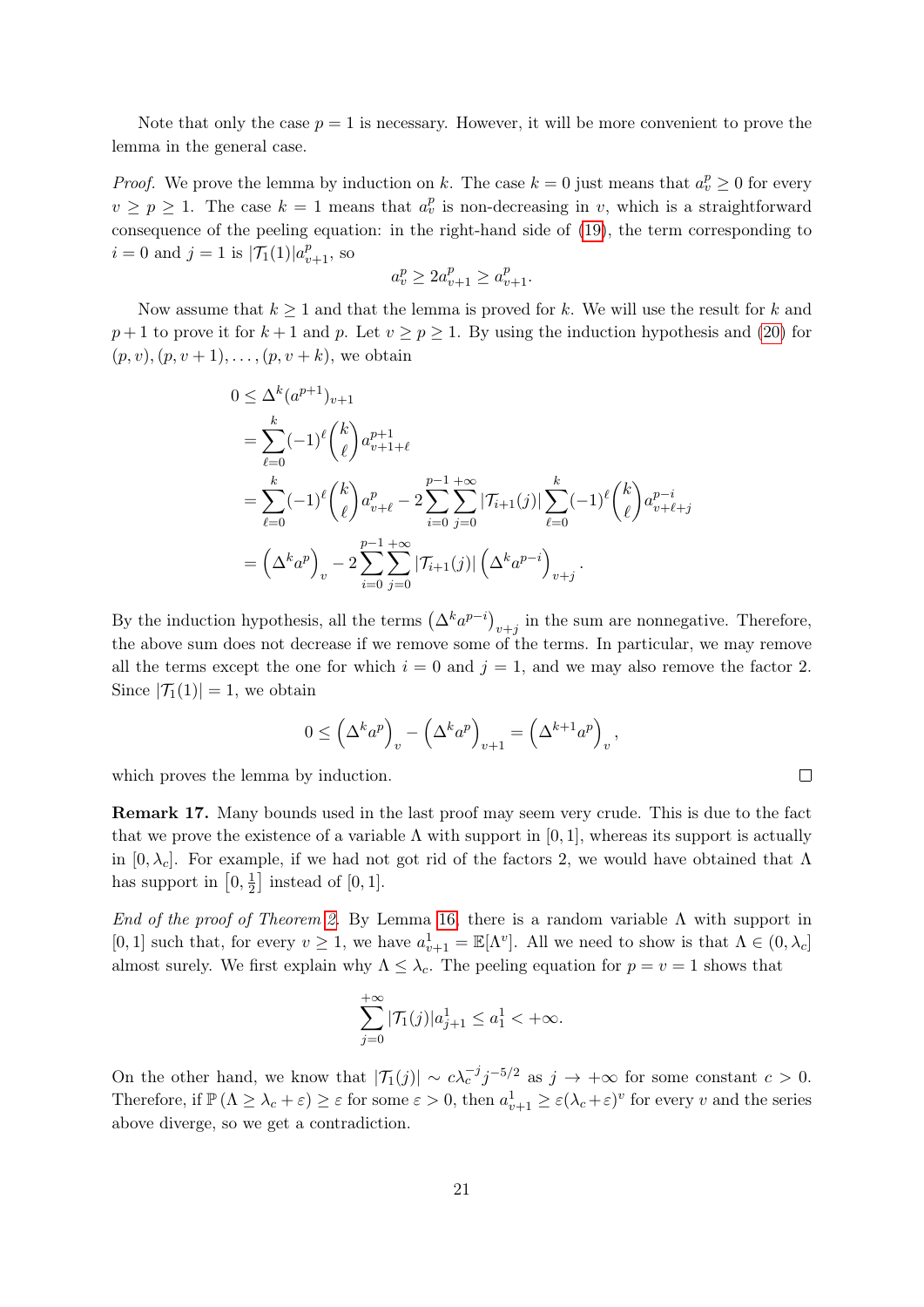

<span id="page-21-2"></span>Figure 5: The "triangle chain" triangulation  $t_p$  with p vertices (for  $p = 8$ ).

We finally prove that  $\mathbb{P}(\Lambda = 0) = 0$ . As explained above, we already know that

$$
a_v^p = \int_0^{\lambda_c} a_v^p(\lambda) \mu(\mathrm{d}\lambda),
$$

where  $\mu$  is the distribution of  $\Lambda$ . We also have  $a_v^p(0) = \mathbb{1}_{p=v}$ . Therefore, if  $\delta = \mathbb{P}(\Lambda = 0)$ , for every  $p \geq 1$ , we have  $a_p^p \geq \delta$ . Now let  $t_p$  be the triangulation with p vertices and a hole of perimeter p represented on Figure [5.](#page-21-2) For every  $p \geq 1$ , we have  $\mathbb{P}(t_p \subset T) = a_p^p \geq \delta$ . Since the events  $t_p \subset T$  are nonincreasing in p, we have

$$
\mathbb{P}\left(\forall p \geq 1, t_p \subset T\right) \geq \delta.
$$

On the other hand, if  $t_p \subset T$ , then the degree of the root vertex is at least  $p + 2$ , so we have  $\mathbb{P}(\deg(\rho) = +\infty) \ge \delta$ . Since the degrees are finite, we must have  $\delta = 0$ , so  $\Lambda$  is supported in  $(0, \lambda_c]$ , which concludes the proof.  $\Box$ 

## <span id="page-21-0"></span>4 Ergodicity

In all this section, we denote by  $(g_n)$  a sequence such that  $\frac{g_n}{n} \to \theta \in [0, \frac{1}{2}]$  $(\frac{1}{2})$  and by T a subsequential limit of  $(T_{n,g_n})$  for  $d_{\text{loc}}$ . In order to keep the notation light, we will always implicitly restrict ourselves to values of n along which  $T_{n,g_n}$  converges to T in distribution.

For any n, the triangulation  $T_{n,g_n}$  is weakly Markovian, so this is also the case of T. Therefore, by Theorem [2,](#page-3-1) we know that  $T$  must be a mixture of PSHT, i.e. there is a random variable  $\Lambda \in (0, \lambda_c]$  such that T has the same distribution as the PSHT with random parameter  $\mathbb{T}_{\Lambda}$ .

We also note right now that by the discussion in the end of Section [1.3](#page-7-0) (Equation [\(8\)](#page-8-1)), the parameter  $\Lambda$  is a measurable function of the triangulation  $\mathbb{T}_{\Lambda}$ . More precisely, if  $P^{\Lambda}$  and  $V^{\Lambda}$ are the perimeter and volume processes associated to the peeling exploration of  $\mathbb{T}_{\Lambda}$ , then  $\Lambda$  can be defined as  $f^{-1} \left( \lim_{i \to +\infty} \frac{P^{\bar{\Lambda}}(i)}{V^{\bar{\Lambda}}(i)} \right)$  $\frac{P^{\Lambda}(i)}{V^{\Lambda}(i)}$ , where  $f(\lambda) = 1 - 4h$  is injective. In particular  $\Lambda$  is defined without any ambiguity. Our goal is now to prove that  $\Lambda$  is deterministic, and given by [\(2\)](#page-2-1).

#### <span id="page-21-1"></span>4.1 The two holes argument

Roughly speaking, we know that  $T_{n,g_n}$  seen from a typical point  $e_n$  looks like a PSHT with random parameter  $\Lambda$ . We would like to show that  $\Lambda$  does not depend on  $(T_{n,g_n}, e_n)$ . The first step is essentially to prove that  $\Lambda$  does not depend on  $e_n$ .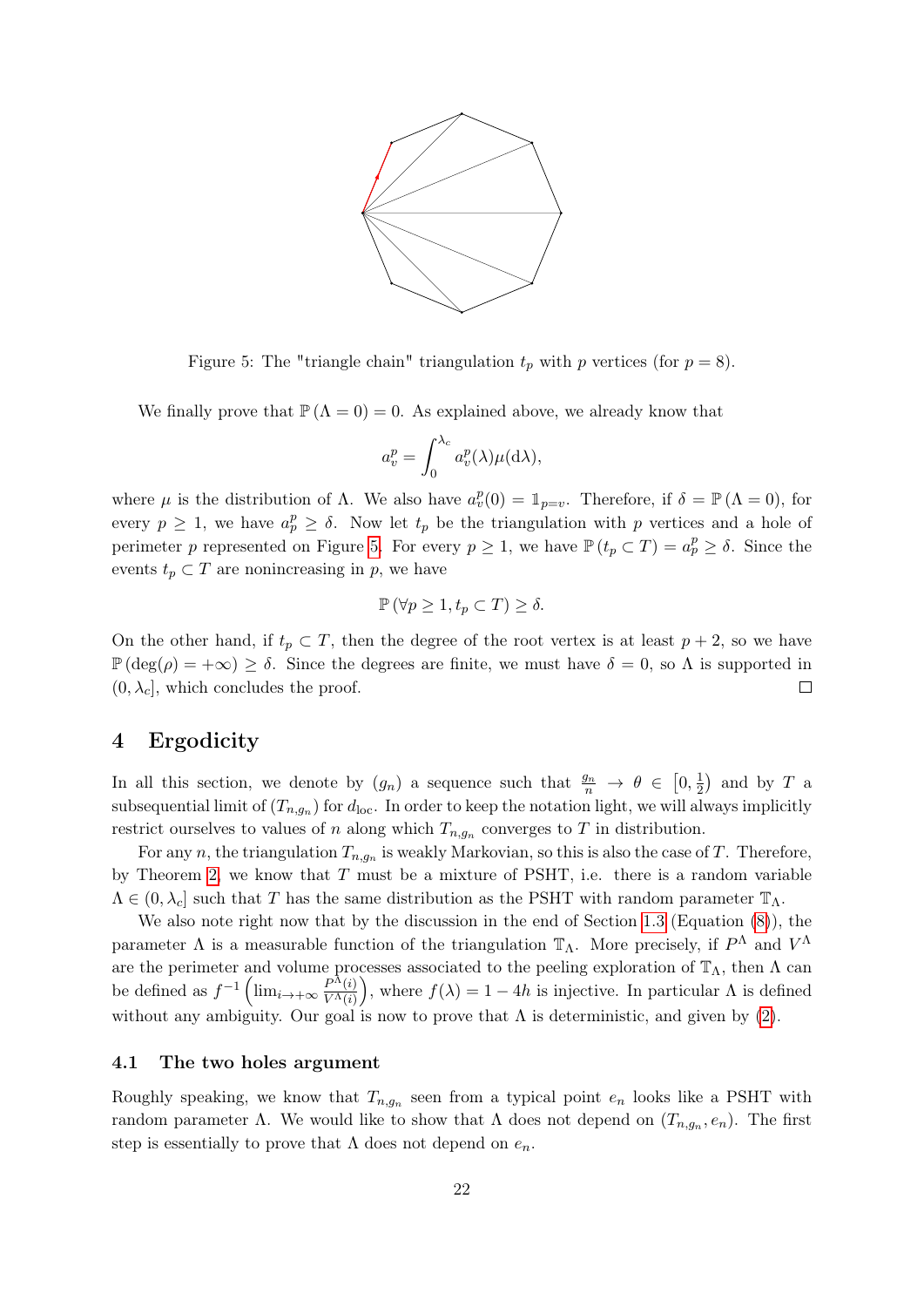

<span id="page-22-0"></span>Figure 6: The idea of the two-holes argument: the inner parts around  $e_n^1$  and  $e_n^2$  are "swapped". The root edges  $e_n^1$  and  $e_n^2$  are swapped at the same time as their neighbourhoods.

More precisely, conditionally on  $T_{n,g_n}$ , we pick two independent uniform oriented edges  $e_n^1, e_n^2$ of  $T_{n,g_n}$ . The pairs  $(T_{n,g_n}, e_n^1)$  and  $(T_{n,g_n}, e_n^2)$  have the same distribution, and both converge in distribution to  $\mathbb{T}_{\Lambda}$ . It follows that the pairs

$$
((T_{n,g_n},e_n^1),(T_{n,g_n},e_n^2))
$$

for  $n \geq 1$  are tight, so up to further extraction, they converge to a pair  $(\mathbb{T}^1_{\Lambda_1}, \mathbb{T}^2_{\Lambda_2})$ , where both marginals have the same distribution as  $\mathbb{T}_{\Lambda}$ . By the above discussion, the variables  $\Lambda_1$  and  $\Lambda_2$ are well-defined. By the Skorokhod representation theorem, we may assume the convergence in distribution is almost sure. Our goal in this subsection is to prove the following lemma.

#### <span id="page-22-1"></span>**Proposition 18.** We have  $\Lambda_1 = \Lambda_2$  almost surely.

*Proof.* The idea of the proof is the following: if  $\Lambda_1 \neq \Lambda_2$ , consider two large neighbourhoods  $N_n^1$ and  $N_n^2$  (say, of size 100) with the same perimeter around  $e_n^1$  and  $e_n^2$ . Then there is a natural way to "swap"  $N_n^1$  and  $N_n^2$  in  $T_{n,g_n}$  (cf. Figure [6\)](#page-22-0), without to change its distribution. If we do this, then  $T_{n,g_n}$  around  $e_n^1$  looks like  $\mathbb{T}_{\Lambda_1}$  in a neighbourhood of the root of size 100, and like  $\mathbb{T}_{\Lambda_2}$  out of this neighbourhood. However, if  $\Lambda_1 \neq \Lambda_2$ , such a configuration is highly unlikely for a mixture of PSHT.

More precisely, in all the proof that follows, we consider a deterministic peeling algorithm A, according to which we will explore  $T_{n,g_n}$  around  $e_1^n$  and around  $e_2^n$ . All the explorations we will consider will be filled-in: everytime the peeled face separates the undiscovered part in two, we discover completely the smaller part. While the computations in the beginning of the proof hold for any choice of  $A$ , we will need later to specify the choice of the algorithm.

We denote by  $\mathcal{E}_n^1(i)$  the explored part at time i when the exploration is started from  $e_1^n$ . If at some point  $\mathcal{E}_n^1(i)$  is non-planar, then the exploration is stopped. We write respectively  $P_n^1(i)$ and  $V_n^1(i)$  for its perimeter and its volume (i.e. its total number of vertices). For any  $p \geq 2$ , let  $\tau_n^1(p)$  be the smallest i such that  $P_n^1(i) = p$ . We denote by  $\mathcal{E}_n^2(i)$ ,  $P_n^2(i)$ ,  $V_n^2(i)$  and  $\tau_n^2(p)$  the analog quantities for the exploration started from  $e_n^2$ . We also denote by  $\mathcal{E}^1_\infty(i)$ ,  $P^1_\infty(i)$ ,  $V^1_\infty(i)$ and  $\tau^1_{\infty}(p)$  the analog quantities for  $\mathbb{T}^1_{\Lambda_1}$ , and similarly for  $\mathbb{T}^2_{\Lambda_2}$ .

We fix  $\varepsilon > 0$ . We recall that

$$
\frac{P_{\infty}^1(i)}{V_{\infty}^1(i)} \xrightarrow[i \to +\infty]{a.s.} f(\Lambda_1),
$$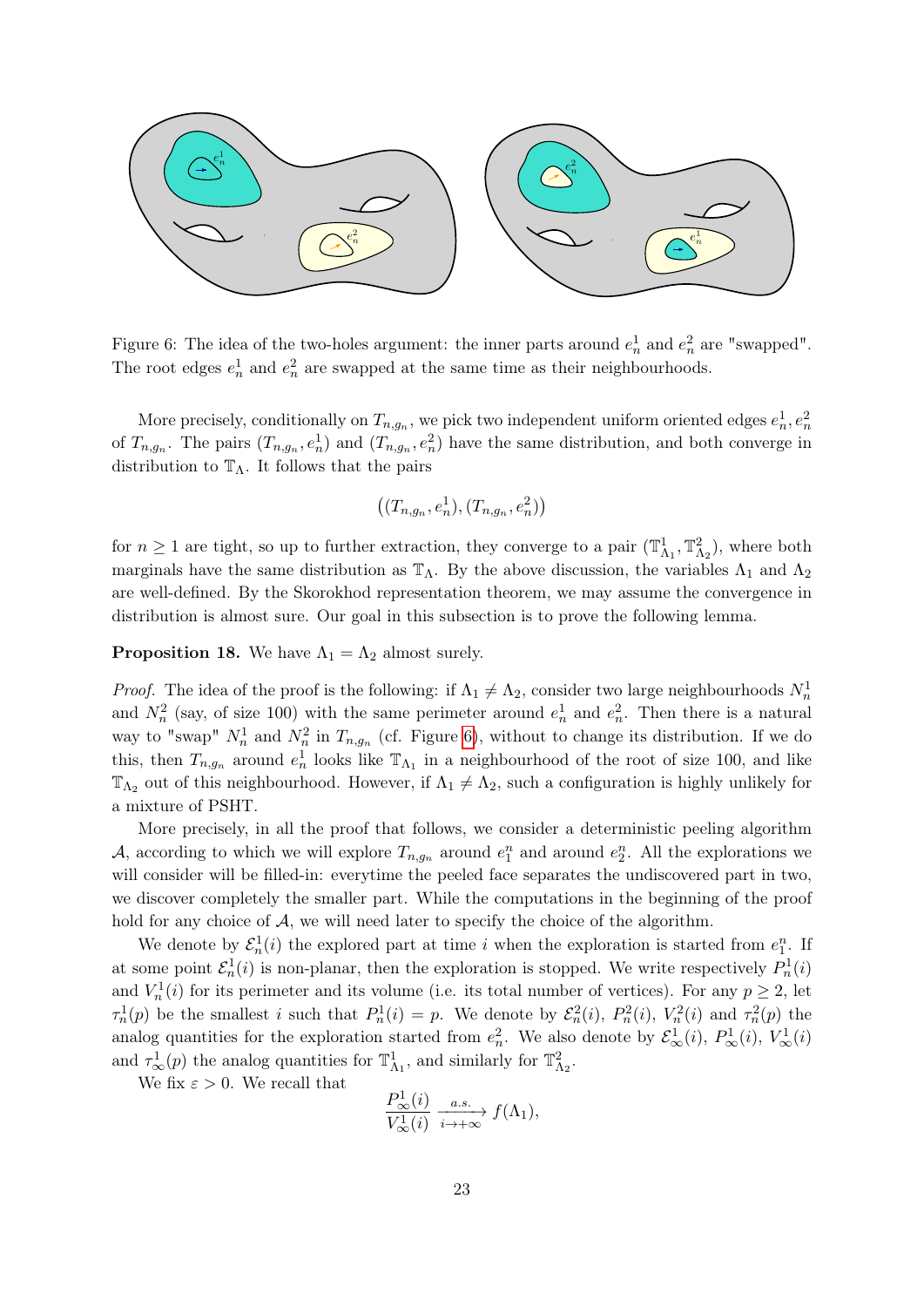where  $f : (0, \lambda_c] \to [0, 1)$  is bijective and decreasing. Note also that the times  $\tau^1_{\infty}(p)$  are a.s. finite and  $\tau^1_{\infty}(p) \to +\infty$  when  $p \to +\infty$ , so for p large enough, we have

$$
\mathbb{P}\left(\left|\frac{p}{V^1_{\infty}(\tau^1_{\infty}(p))} - f(\Lambda_1)\right| \geq \varepsilon\right) \leq \varepsilon.
$$

We fix such a  $p$  until the end of the proof. Moreover, we have

$$
\frac{q}{V_{\infty}^{1}(\tau_{\infty}^{1}(q)) - V_{\infty}^{1}(\tau_{\infty}^{1}(p))} \xrightarrow[q \to +\infty]{a.s.} f(\Lambda_{1}),
$$

so for  $q$  large enough, we have

$$
\mathbb{P}\left(\left|\frac{q}{V^1_{\infty}(\tau^1_{\infty}(q))-V^1_{\infty}(\tau^1_{\infty}(p))}-f(\Lambda_1)\right|\geq \varepsilon\right)\leq \varepsilon.
$$

We fix a such a  $q > p$  until the end of the proof. Moreover, the local convergence of  $(T_{n,g_n}, e_n^1)$ to  $\mathbb{T}^1_{\Lambda_1}$  implies the convergence of the peeling exploration. Hence, the probability that  $\tau^1_n(p)$  is finite goes to 1 as  $n \to +\infty$ . Therefore, for n large enough, we have

<span id="page-23-0"></span>
$$
\mathbb{P}\left(\left|\frac{p}{V_n^1(\tau_n^1(p))} - f(\Lambda_1)\right| \ge 2\varepsilon\right) \le 2\varepsilon,\tag{21}
$$

<span id="page-23-1"></span>
$$
\mathbb{P}\left(\left|\frac{q}{V_n^1(\tau_n^1(q)) - V_n^1(\tau_n^1(p))} - f(\Lambda_1)\right| \ge 2\varepsilon\right) \le 2\varepsilon. \tag{22}
$$

By combining [\(21\)](#page-23-0) and [\(22\)](#page-23-1), we also obtain

<span id="page-23-2"></span>
$$
\mathbb{P}\left(\left|\frac{q}{V_n^1(\tau_n^1(q)) - V_n^1(\tau_n^1(p))} - \frac{p}{V_n^1(\tau_n^1(p))}\right| \ge 4\varepsilon\right) \le 4\varepsilon\tag{23}
$$

for *n* large enough. Moreover, the same is true if we replace the exploration from  $e_n^1$  by the exploration from  $e_n^2$  (with of course  $\Lambda_2$  playing the role of  $\Lambda_1$ ).

We now specify the properties that we need our peeling algorithm  $A$  to satisfy. It roughly means that the edges that we peel after time  $\tau(p)$  should not depend on what happened before time  $\tau(p)$ . More precisely, before the time  $\tau(p)$ , the peeled edge can be any edge of the boundary. At time  $\tau(p)$ , we color in red an edge of the boundary of  $\mathcal{E}(\tau(p))$  according to some deterministic convention. At time  $i \geq \tau(p)$ , the choice of the edge to peel at time  $i + 1$  must only depend on the triangulation  $\mathcal{E}(i)\backslash \mathcal{E}(\tau(p))$ , which is rooted at the red edge (see Figure [7\)](#page-24-0). It is easy to see that such an algorithm exists: we only need to fix a peeling algorithm  $\mathcal{A}'$  for triangulations of the sphere or the plane, and a peeling algorithm  $\mathcal{A}$ <sup>n</sup> for triangulations of the p-gon, and to use A' before time  $\tau(p)$  and  $\mathcal{A}''$  after  $\tau(p)$ . Note also that we can know, by only looking at  $\mathcal{E}(i)$ , if  $i \leq \tau(p)$  or not, so at each step the peeled edge will indeed depend only on the explored part.

We can now define precisely our surgery operation on  $(T_{n,g_n}, e_n^1, e_n^2)$ . We say that  $e_n^1$  and  $e_n^2$  are well separated if  $\tau_n^1(p), \tau_n^2(p) < +\infty$  and if the regions  $\mathcal{E}_n^1(\tau_n^1(p))$  and  $\mathcal{E}_n^2(\tau_n^2(p))$  have no common vertex. If  $e_n^1$  and  $e_n^2$  are well separated, we remove the triangulations  $\mathcal{E}_n^1(\tau_n^1(p))$  and  $\mathcal{E}_n^2(\tau_n^2(p))$ , which creates two holes of perimeter p. We then glue each of the two triangulations to the hole where the other was, in such a way that the red edges of our peeling algorithm coincide (see Figure [6\)](#page-22-0). If the two roots are not well-separated, then  $(T_{n,g_n}, e_n^1, e_n^2)$  is left unchanged. This operation is an involution on the set of bi-rooted triangulations with fixed size and genus. Therefore, if we denote by  $T'_{n,g_n}$  the new triangulation we obtain, it is still uniform, and  $(T'_{n,g_n}, e_n^1, e_n^2)$  has the same distribution as  $(T_{n,g_n}, e_n^1, e_n^2)$ .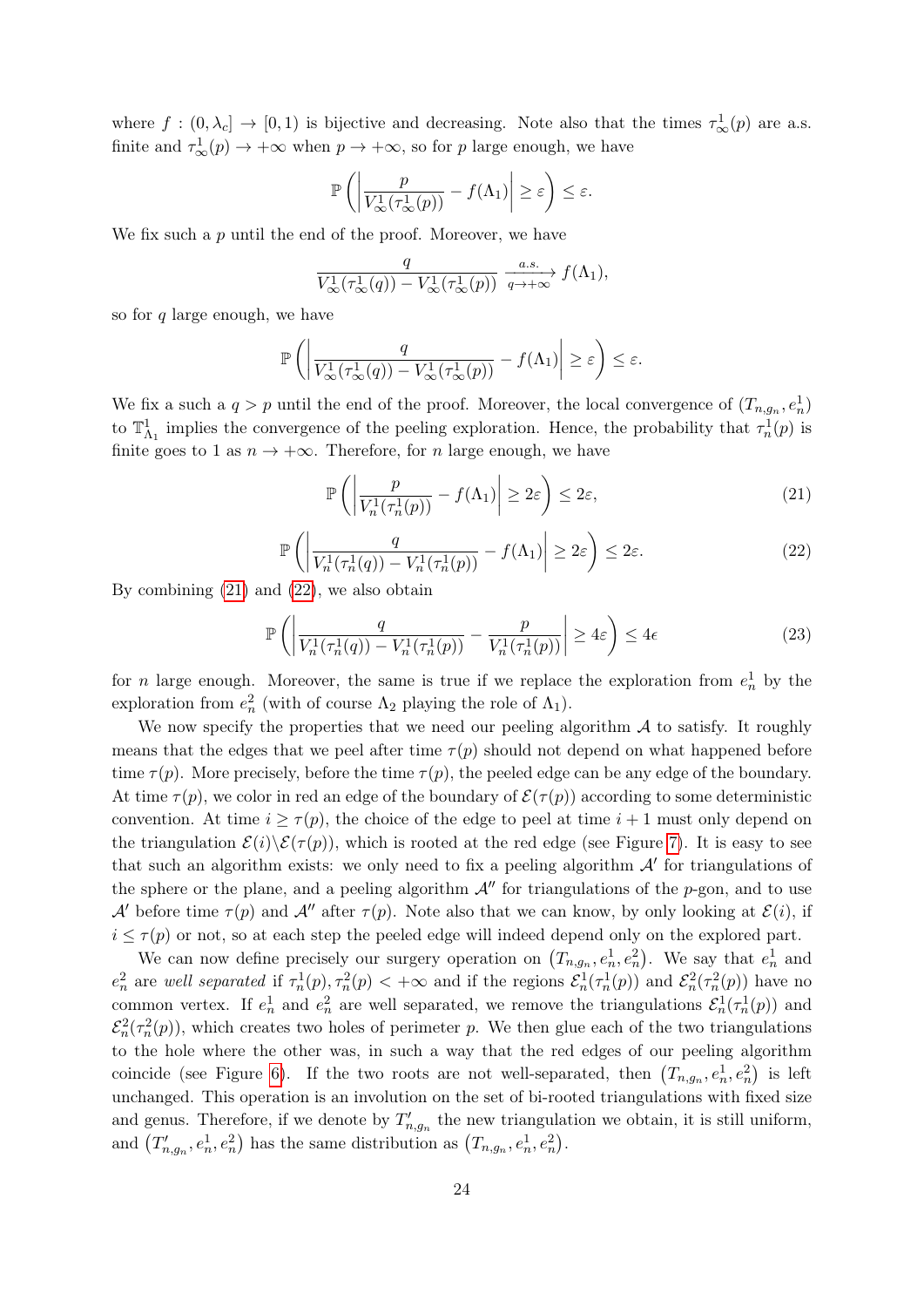

<span id="page-24-0"></span>Figure 7: Illustration of the choice of the peeling algorithm: in gray, the part  $\mathcal{E}(\tau(p))$ . In cyan, the part  $\mathcal{E}(i)\&\mathcal{E}(\tau(p))$ , rooted at the red edge. The peeled edge (in blue) may only depend on the cyan part (which is rooted at the red edge).

**Lemma 19.** The probability that  $e_n^1$  and  $e_n^2$  are well separated goes to 1 as  $n \to +\infty$ .

*Proof.* The local convergence of the exploration implies that the sequence  $(\tau_n^1(p))_{n\geq 0}$  is tight, and so is  $(V_n^1(\tau_n^1(p)))_{n\geq 0}$ . Since the diameter of a triangulation is bounded by its volume, the diameters of the maps  $\mathcal{E}_n^1(\tau_n^1(p))$  are tight (when  $n \to +\infty$ ), and the same is true around  $e_2^n$ . On the other hand, by local convergence (for  $d_{\text{loc}}$ ), for every fixed r, the volume of the ball of radius r around  $e_n^1$  is tight. Since  $e_n^2$  is uniform and independent of  $e_n^1$ , we have

$$
\mathbb{P}\left(d_{T_{n,g_n}}(e_n^1, e_n^2) \le r\right) \xrightarrow[n \to +\infty]{} 0
$$

for every  $r \geq 0$ . From here, we obtain

$$
\mathbb{P}\left(d_{T_{n,g_n}}(e_n^1, e_n^2) \leq \text{diam}\left(\mathcal{E}_n^1(\tau_n^1(p))\right) + \text{diam}\left(\mathcal{E}_n^2(\tau_n^2(p))\right)\right) \xrightarrow[n \to +\infty]{} 0.
$$

If this last event occurs, then the regions  $\mathcal{E}_n^1(\tau_n^1(p))$  and  $\mathcal{E}_n^2(\tau_n^2(p))$  do not intersect, which proves the lemma.  $\Box$ 

Now, if we perform a peeling exploration on  $T'_{n,g_n}$  from  $e_n^1$  using algorithm A, then the part explored at time  $\tau(p)$  will be exactly the triangulation  $\mathcal{E}_n^1(\tau_n^1(p))$ . Moreover, the red edge on  $\partial \mathcal{E}_n^1(\tau_n^1(p))$  is glued at the same place as the red edge on  $\partial \mathcal{E}_n^2(\tau_n^2(p))$  and our peeling algorithm "forgets" the interior of  $\mathcal{E}_n^1(\tau_n^1(p))$ . Hence, the part explored between  $\tau(p)$  and  $\tau(q)$  is exactly  $\mathcal{E}_n^2(\tau_n^2(q))\setminus\mathcal{E}_n^2(\tau_n^2(p))$ . Therefore, the part discovered between times  $\tau(p)$  and  $\tau(q)$  has perimeter q and volume

$$
V_n^2(\tau_n^2(q)) - V_n^2(\tau_n^2(p)).
$$

Now, since  $(T'_{n,g_n}, e_n^1)$  has the same distribution as  $(T_{n,g_n}, e_n^1)$ , we can apply [\(23\)](#page-23-2) to the exploration of  $T'_{n,g_n}$  from  $e_n^1$ . We obtain

$$
\mathbb{P}\left(\left|\frac{q}{V_n^2(\tau_n^2(q))-V_n^2(\tau_n^2(p))}-\frac{p}{V_n^1(\tau_n^1(p))}\right|\geq 4\varepsilon\right)\leq 4\varepsilon.
$$

By combining this with [\(21\)](#page-23-0) for the exploration of  $T_{n,g_n}$  started from  $e_n^1$  and with [\(22\)](#page-23-1) for the exploration of  $T_{n,g_n}$  started from  $e_n^2$ , we obtain

$$
\mathbb{P}(|f(\Lambda_1)-f(\Lambda_2)|\geq 8\varepsilon)\leq 8\varepsilon.
$$

This is true for any  $\varepsilon > 0$ , so we have  $f(\Lambda_1) = f(\Lambda_2)$  a.s.. Since f is strictly decreasing on  $(0, \Lambda_c]$ , we are done.  $\Box$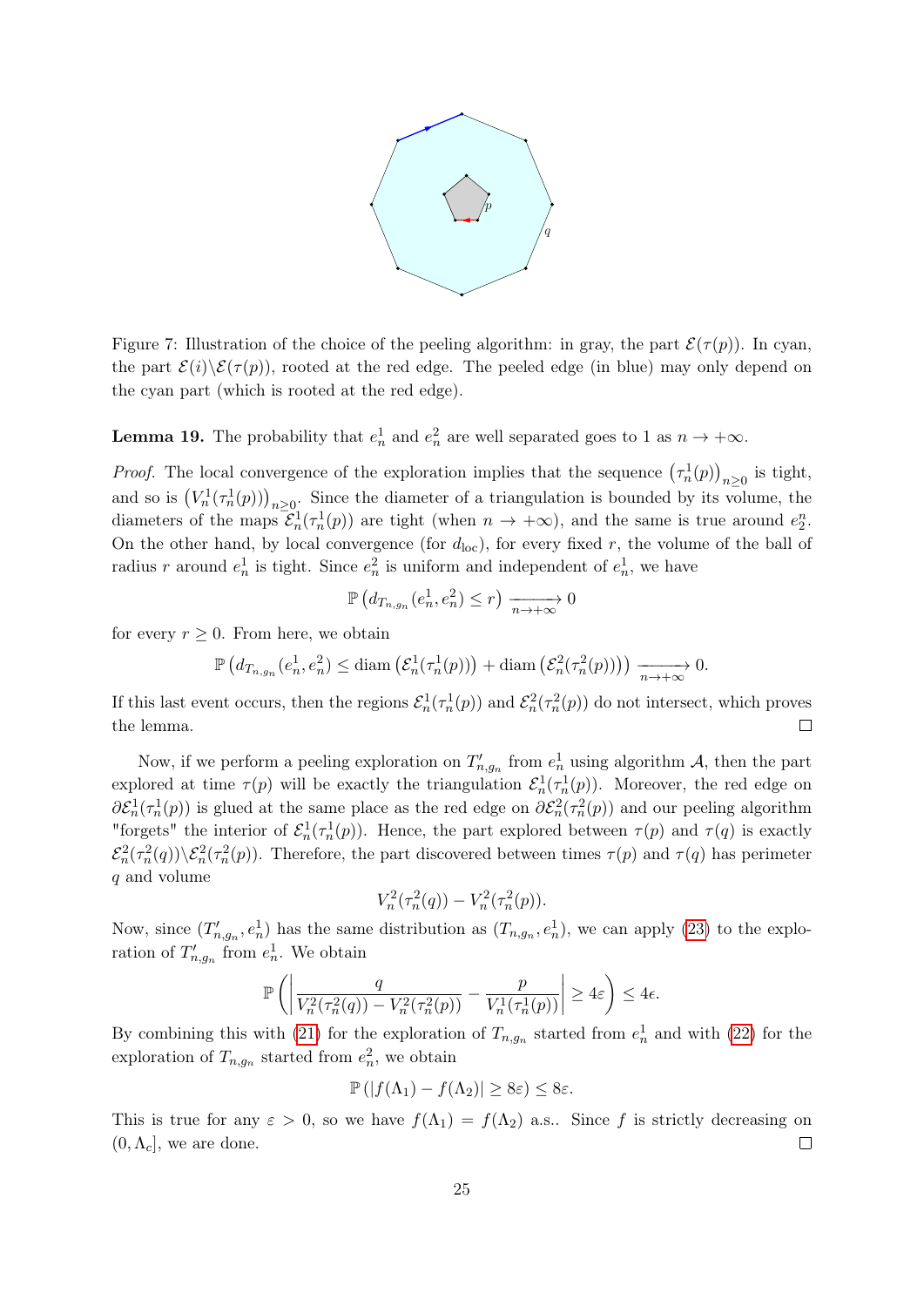#### <span id="page-25-0"></span>4.2 Conclusion

In order to conclude the proof of Theorem [1,](#page-2-0) we will need to compute the mean inverse root degree in the PSHT. This is the only observable that is easy to compute in  $T_{n,g_n}$ , so it is not surprising that such a result is needed to link  $\theta$  to  $\lambda$ .

<span id="page-25-1"></span>**Proposition 20.** For  $\lambda \in (0, \lambda_c]$ , let

$$
d(\lambda) = \mathbb{E}\left[\frac{1}{\deg_{\mathbb{T}_{\lambda}}(\rho)}\right].
$$

Then we have

$$
d(\lambda) = \frac{h \log \frac{1 + \sqrt{1 - 4h}}{1 - \sqrt{1 - 4h}}}{(1 + 8h)\sqrt{1 - 4h}},
$$

where h is given by [\(6\)](#page-7-3). In particular, the function d is strictly increasing on  $(0, \lambda_c]$ , with  $d(\lambda_c) = \frac{1}{6}$  and  $\lim_{\lambda \to 0} d(\lambda) = 0$ .

We postpone the proof of Proposition [20](#page-25-1) until Section [4.3,](#page-26-0) and finish the proof of Theorem [1.](#page-2-0) We recall that we work with a subsequential limit of  $(T_{n,g_n})$ , and we know that it has the same distribution as  $\mathbb{T}_{\Lambda}$  for some random  $\Lambda$ . Our goal is to prove that  $\Lambda$  is the solution of  $d(\Lambda) = \frac{1-2\theta}{6}$ . Note that by Proposition [20,](#page-25-1) the solution of this equation exists and is unique.

The idea is the following: by Proposition [18,](#page-22-1) the random parameter  $\Lambda$  only depends on the triangulation  $T_{n,q_n}$  and not on its root. On the one hand, for any triangulation, the mean inverse root degree over all possible choices of the root is  $\frac{1-2\theta}{6}$ . Therefore, the mean inverse root degree over all triangulations corresponding to a fixed value of  $\Lambda$  is  $\frac{1-2\theta}{6}$ . On the other hand, the mean inverse degree conditionally on  $\Lambda$  is  $d(\Lambda)$ , so we should have  $d(\Lambda) = \frac{1-2\theta}{6}$ .

To prove this properly, we need a way to "read"  $\Lambda$  on finite maps, which is the goal of the next (easy) technical lemma. As earlier, we restrict ourselves to a subset of values of n along which  $T_{n,q_n} \to \mathbb{T}_{\Lambda}$ .

<span id="page-25-2"></span>**Lemma 21.** There is a function  $\ell : \bigcup_{n\geq 1} \mathcal{T}(n, g_n) \longrightarrow [0, \lambda_c]$  such that we have the convergence

$$
(T_{n,g_n}, \ell(T_{n,g_n})) \xrightarrow[n \to +\infty]{(d)} (\mathbb{T}_{\Lambda}, \Lambda).
$$

Note that a priori  $\ell(t)$  may depend on the choice of the root of t, although Proposition [18](#page-22-1) will guarantee that this is asymptotically not the case.

*Proof.* By the Skorokhod representation theorem, we may assume the convergence  $T_{n,q_n} \to \mathbb{T}_{\Lambda}$  is almost sure. As explained in the beginning of Section [4,](#page-21-0) the parameter  $\Lambda$  is a measurable function of  $\mathbb{T}_{\Lambda}$ , so there is a measurable function  $\ell$  from the set of all (finite or infinite) triangulations such that  $\ell(\mathbb{T}_{\Lambda}) = \Lambda$  a.s.. Therefore, for any  $\varepsilon > 0$ , we can find a continuous function (for the local topology)  $\ell_{\varepsilon}$  such that

$$
\mathbb{P}\left(|\ell_{\varepsilon}(\mathbb{T}_{\Lambda})-\Lambda|\geq \frac{\varepsilon}{2}\right)\leq \frac{\varepsilon}{2}.
$$

For *n* larger than some  $N_{\varepsilon}$ , we have

$$
\mathbb{P}\left(|\ell_{\varepsilon}(T_{n,g_n})-\Lambda|\geq \varepsilon\right)\leq \varepsilon.
$$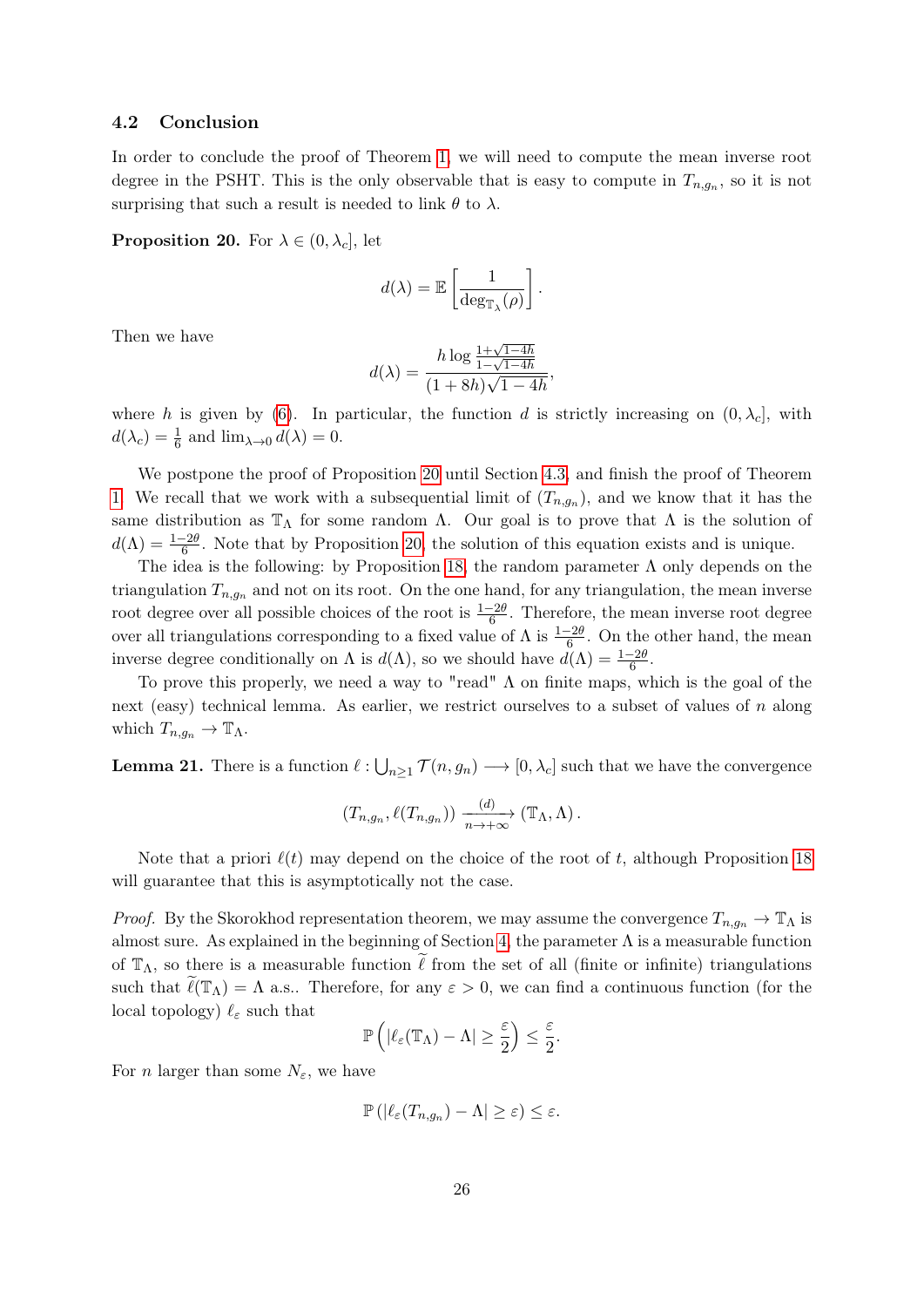Now let  $\varepsilon_k \to 0$  as  $k \to +\infty$ . We may assume that  $(N_{\varepsilon_k})$  is strictly increasing. For any triangulation  $t \in \mathcal{T}(n, g_n)$ , we set  $\ell(t) = \ell_{\varepsilon_k}(t)$ , where k is such that  $N_{\varepsilon_k} < n \le N_{\varepsilon_{k+1}}$ . This ensures  $\ell(T_{n,g_n}) \to \Lambda$  almost surely, so

$$
(T_{n,g_n}, \ell(T_{n,g_n})) \xrightarrow[n \to +\infty]{(d)} (\mathbb{T}_{\Lambda}, \Lambda) .
$$

We are now ready to prove our main Theorem.

*Proof of Theorem [1.](#page-2-0)* Let f be a continuous, bounded function on  $[0, \lambda_c]$ . For any n, let  $e_n^1$  and  $e_n^2$  be two oriented edges chosen independently and uniformly in  $T_{n,g_n}$ , and let  $\rho_n^1$  and  $\rho_n^2$  be their starting points. We will estimate in two different ways the limit of the quantity

<span id="page-26-1"></span>
$$
\mathbb{E}\left[\frac{1}{\deg(\rho_n^1)}f(\ell(T_{n,g_n},e_n^1))\right].\tag{24}
$$

On the one hand, the quantity in the expectation is bounded and converges in distribution to 1  $\frac{1}{\deg(\rho)} f(\Lambda)$ , where  $\rho$  is the root vertex of  $\mathbb{T}_{\Lambda}$ , so [\(24\)](#page-26-1) goes to

$$
\mathbb{E}\left[\frac{1}{\deg(\rho)}f(\Lambda)\right] = \mathbb{E}\left[d(\Lambda)f(\Lambda)\right]
$$

as  $n \to +\infty$ . On the other hand, by Proposition [18](#page-22-1) and Lemma [21,](#page-25-2) we have

$$
(\ell(T_{n,g_n},e_n^1), \ell(T_{n,g_n},e_n^2)) \xrightarrow[n \to +\infty]{(d)} (\Lambda, \Lambda),
$$

so  $\ell(T_{n,g_n},e_n^1)-\ell(T_{n,g_n},e_n^2)$  goes to 0 in probability. Since f is bounded and uniformly continuous, the difference  $f\left(\ell(T_{n,g_n},e_n^1)\right) - f\left(\ell(T_{n,g_n},e_n^2)\right)$  goes to 0 in  $L^1$ , so we have

$$
\mathbb{E}\left[\frac{1}{\deg(\rho_n^1)}f(\ell(T_{n,g_n},e_n^1))\right] = \mathbb{E}\left[\frac{1}{\deg(\rho_n^1)}f(\ell(T_{n,g_n},e_n^2))\right] + o(1).
$$

Moreover, the expectation of  $\frac{1}{\deg(\rho_n^1)}$  conditionally on  $(T_{n,g_n}, e_n^2)$  is equal to  $\frac{|V(T_{n,g_n})|}{2|E(T_{n,g_n})|} = \frac{n+2-2g_n}{6n}$  $\frac{2-2g_n}{6n},$ so we can write

$$
\mathbb{E}\left[\frac{1}{\deg(\rho_n^1)}f(\ell(T_{n,g_n},e_n^1))\right] = \frac{n+2-2g_n}{6n}\mathbb{E}\left[f(\ell(T_{n,g_n},e_n^2))\right] + o(1) \xrightarrow[n \to +\infty]{} \frac{1-2\theta}{6}\mathbb{E}\left[f(\Lambda)\right].
$$

Therefore, for any bounded, continuous f on  $[0, \lambda_c]$ , we have

$$
\mathbb{E}\left[d(\Lambda)f(\Lambda)\right] = \frac{1-2\theta}{6}\mathbb{E}\left[f(\Lambda)\right],
$$

so  $d(\Lambda) = \frac{1-2\theta}{6}$  a.s.. By injectivity of d, this fixes a deterministic value for  $\Lambda$  that depends only on  $\theta$ , which concludes the proof.  $\Box$ 

#### <span id="page-26-0"></span>4.3 The average root degree in the type-I PSHT via uniform spanning forests

Our goal is now to prove Proposition [20.](#page-25-1) Since we have not been able to perform a direct computation, our strategy will be to use the similar computation for the type-II PSHIT that is done in [\[10,](#page-34-15) Appendix B]. To link the mean degree in the type-I and in the type-II PSHT, we use the core decomposition of the type-I PSHT [\[10,](#page-34-15) Appendix A] and an interpretation in terms of the Wired Uniform Spanning Forest.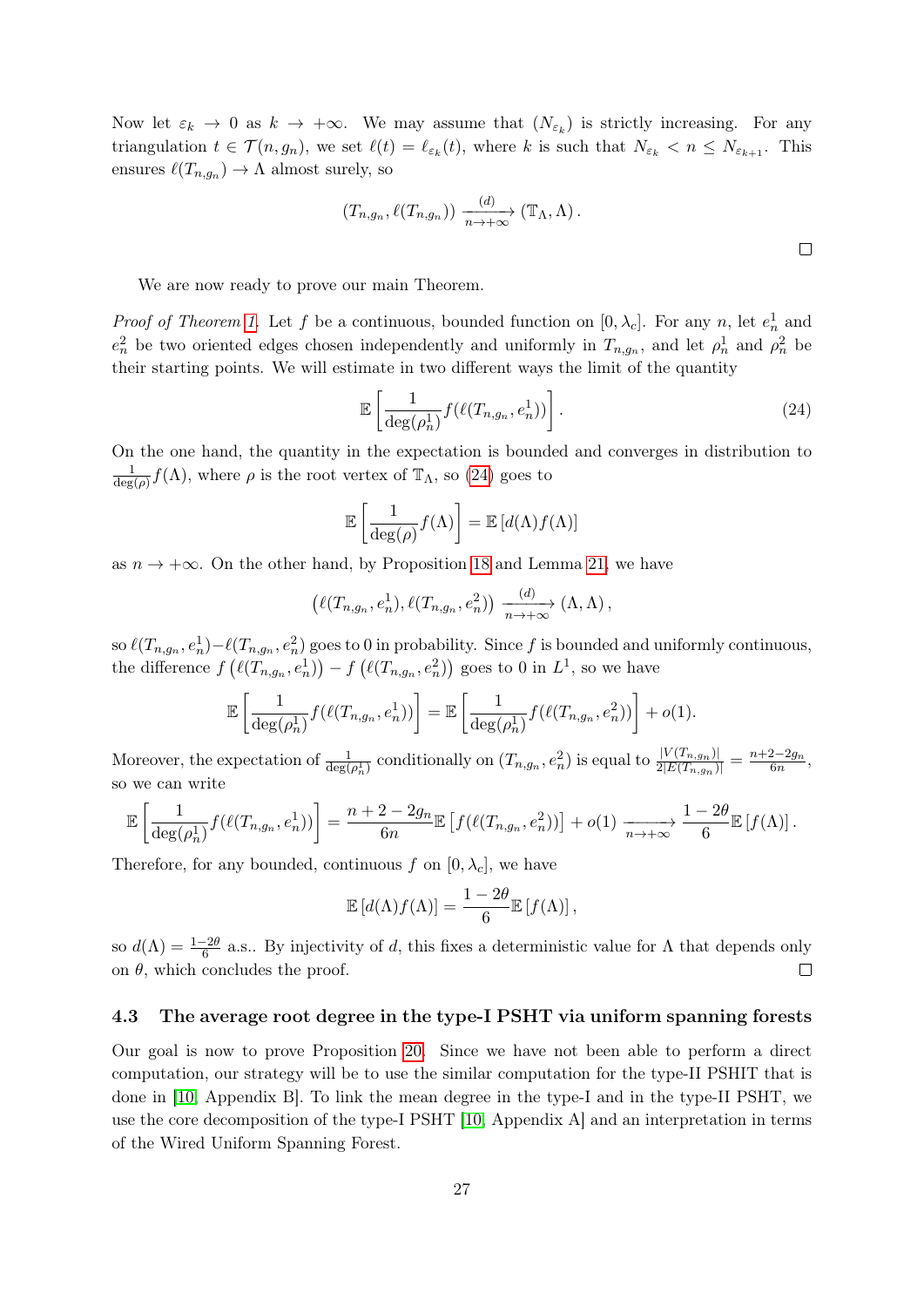The type-II case. We will need to use the computation of the same quantity in the type-II case, which is performed in [\[10,](#page-34-15) Appendix B]. We first recall briefly the definition of the type-II PSHT [\[18\]](#page-34-0). These are the type-II analogs of the type-I PSHT, i.e. they may contain multiple edges but no loop. They form a one-parameter family  $(\mathbb{T}_{\kappa}^{II})_{0<\kappa\leq\kappa_c}$  of random infinite triangulations of the plane, where  $\kappa_c = \frac{2}{27}$ . Their distribution is characterized as follows: for any type-II triangulation with a hole of perimeter  $p$  and  $v$  vertices in total, we have

$$
\mathbb{P}\left(t \subset \mathbb{T}_{\kappa}^{II}\right) = C_p^{II}(\kappa) \times \kappa^v,
$$

where the numbers  $C_p^{II}(\kappa)$  are explicitely determined by  $\kappa$ .

<span id="page-27-0"></span>**Proposition 22.** [\[10,](#page-34-15) Appendix B] For  $\kappa \in (0, \kappa_c]$ , let

$$
d_{II}(\kappa) = \mathbb{E}\left[\frac{1}{\deg_{\mathbb{T}_{\kappa}^{II}}(\rho)}\right].
$$

Then we have

$$
d_{II}(\kappa) = -\frac{1-\alpha}{2} + \frac{(1-\alpha)\sqrt{\alpha}}{2\sqrt{3\alpha-2}}\log\frac{\sqrt{\alpha}+\sqrt{3\alpha-2}}{\sqrt{\alpha}-\sqrt{3\alpha-2}},
$$

where  $\alpha \in \lceil \frac{2}{3} \rceil$  $(\frac{2}{3}, 1)$  is such that  $\kappa = \frac{\alpha^2(1-\alpha)}{2}$  $rac{1-\alpha}{2}$ .

In [\[10\]](#page-34-15), Proposition [22](#page-27-0) is proved by using a peeling exploration to obtain an equation on the generating function of the mean inverse root degree in PSHT with boundaries. While this approach could theoretically also work in the type-I setting, some technical details make the formulas much more complicated. Although everything remains in theory completely solvable, our efforts to push the computation until the end have failed, even with a computer algebra software. Therefore, we will rely on Proposition [22](#page-27-0) and on the correspondence between type-I PSHT and type-II PSHT given in [\[10,](#page-34-15) Appendix A].

The type-I–type-II correspondence. We now introduce the correspondence between the type-I and the type-II PSHT stated in [\[10,](#page-34-15) Appendix A]. We write  $\beta = 1 - \frac{1+2h}{\sqrt{1+8}}$  $\frac{1+2h}{1+8h}$ , and  $\kappa =$ h  $\frac{h}{(1+2h)^3}$ , where h is given by [\(6\)](#page-7-3). We also define a random triangulation  $A_\lambda$  of the 2-gon as follows. We start from two vertices x and y linked by B edges, where  $B - 1$  is a geometric variable of parameter  $\beta$ . In each of the  $B-1$  slots between these edges, we insert a loop (the loops are glued to x or y according to independent fair coin flips). Finally, these  $B-1$  loops are filled with i.i.d. Boltzmann triangulations of the 1-gon with parameter  $\lambda$  (see Figure [8\)](#page-28-0). Copies of  $A_{\lambda}$  will be called *blocks* in what follows.

Let  $|A_\lambda|$  be the number of inner vertices of  $A_\lambda$  (i.e. x and y excluded), and let  $E(A_\lambda)$  be its set of edges (including the boundary edges). The Euler formula implies  $|E(A_\lambda)| = 1 + 3|A_\lambda|$ . Let  $A_{\lambda}$  be a random triangulation with the same distribution as  $A_{\lambda}$ , biased by  $|E(A_{\lambda})|$ . After elementary computations, the correspondence shown in [\[10,](#page-34-15) Appendix A] can be reformulated as follows.

<span id="page-27-1"></span>**Proposition 23.** The triangulation  $\mathbb{T}_{\lambda}$  has the same distribution as  $\mathbb{T}_{\kappa}^{II}$ , where:

• the root edge has been replaced by an independent copy of  $\widetilde{A}_{\lambda}$ , rooted at a uniform oriented edge of  $A_{\lambda}$ ;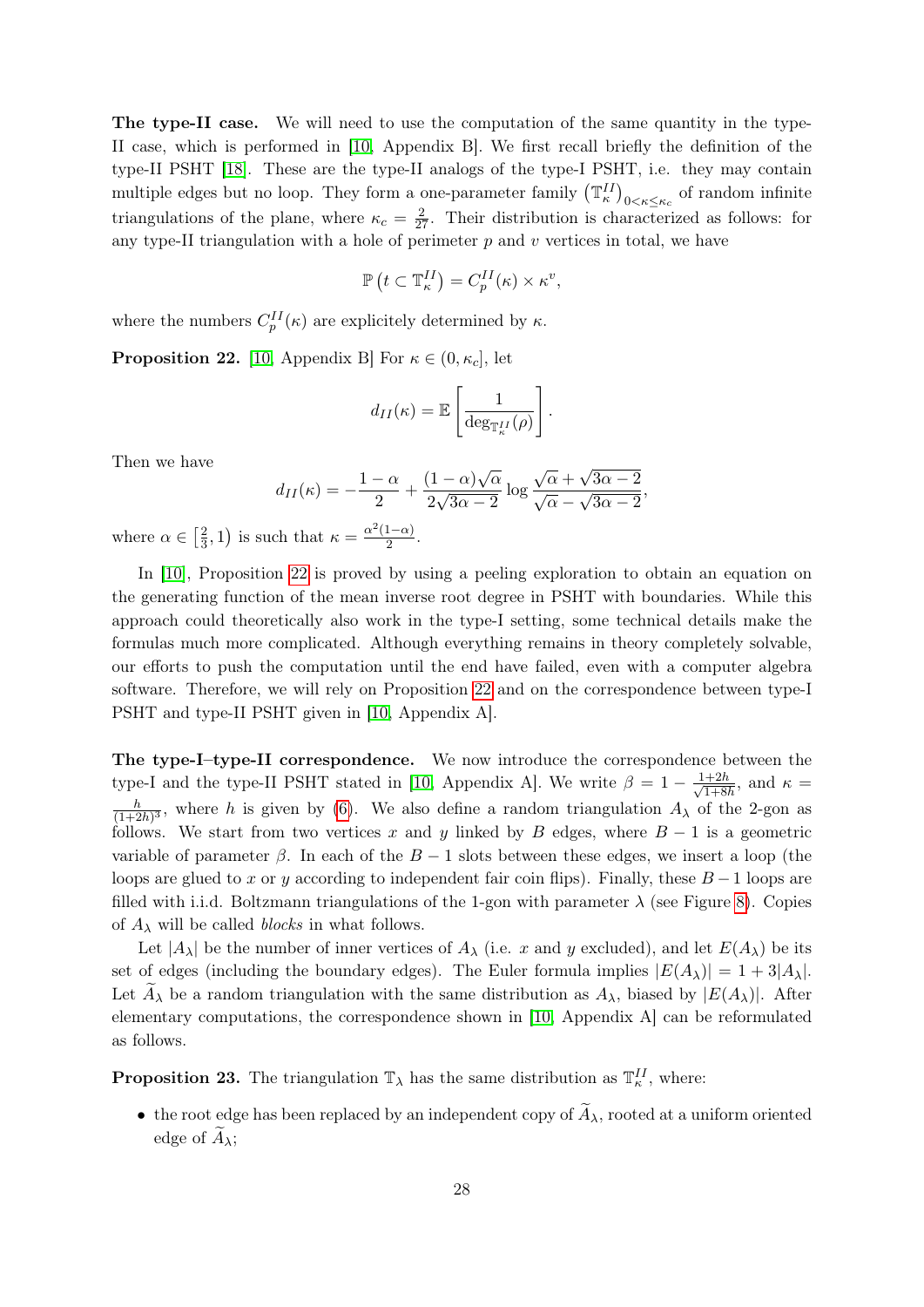

<span id="page-28-0"></span>Figure 8: The random block  $A_{\lambda}$  (here we have  $B = 4$ ). The green parts are i.i.d.  $\lambda$ -Boltzmann triangulations of the 1-gon.

• all the other edges of  $\mathbb{T}_{\kappa}^{II}$  have been replaced by i.i.d. copies of  $A_{\lambda}$ .

In all the rest of this section, we will consider that  $\mathbb{T}_{\lambda}$  and  $\mathbb{T}_{\kappa}^{II}$  are coupled together as described in Proposition [23.](#page-27-1) For each edge  $e$  of  $\mathbb{T}_{\kappa}^{II}$ , we will denote by  $A_{\lambda}^{e}$  the block replacing  $e$ . It will also be useful to consider the triangulation obtained from  $\mathbb{T}_{\kappa}^{II}$  by replacing all the edges (including the root) by i.i.d. copies of  $A_\lambda$ . We denote this triangulation by  $\mathbb{T}'_\lambda$ . We also note right now that  $\mathbb{T}_\lambda$  is absolutely continuous with respect to  $\mathbb{T}'_\lambda.$ 

The wired uniform spanning forest. The last ingredient that we need to prove Proposition [20](#page-25-1) is the oriented wired uniform spanning forest (OWUSF) [\[7\]](#page-34-16), which may be defined on any transient graph. We first recall its definition. We recall that if  $(\gamma_i)$  is a transient path, its loop-erasure is the path  $(\gamma_{i_j})$ , where  $i_0 = 0$  and  $i_{j+1} = 1 + \max\{i \ge i_j | \gamma(i) = \gamma(i_j)\}\$ . If G is an infinite transient graph, its OWUSF  $\vec{F}$  is generated by the following generalization of the Wilson algorithm [\[37\]](#page-35-15).

- 1. We list the vertices of G as  $(v_n)_{n\geq 1}$ .
- 2. We run a simple random walk  $(X_n)$  on G started from  $v_1$ , and consider its loop-erasure, which is an oriented path from  $v_1$  to  $\infty$ . We add this path to  $\overrightarrow{F}$ .
- 3. We consider the first i such that  $v_i$  does not belong to any edge of  $\overrightarrow{F}$  yet. We run a SRW from  $v_i$ , stopped when it hits  $\overrightarrow{F}$ , and add its loop-erasure to  $\overrightarrow{F}$ .
- 4. We repeat the step 3 infinitely many times.

It is immediate that  $\overrightarrow{F}$  is an oriented forest such that for any vertex v of G, there is exactly one oriented edge of  $\overrightarrow{F}$  going out of v. It can be checked that the distribution of  $\overrightarrow{F}$  does not depend on the way the vertices are ordered.

**Stationarity and reversibility.** We recall that a random rooted graph  $G$  is *reversible* if its distribution is invariant under reversing the orientation of the root edge. It is *stationary* if its distribution is invariant under re-rooting G at the first step of the simple random walk. In particular, we recall from [\[18\]](#page-34-0) that the type-II PSHT are stationary and reversible. Moreover, the proof of [\[18\]](#page-34-0) also works for the type-I PSHT.

If two random, rooted transient graphs  $(G, \vec{e}_0)$  and  $(G', \vec{e}'_0)$  have the same distribution and if  $\overrightarrow{F}$  and  $\overrightarrow{F}'$  are their respective OWUSF, then  $(G, \overrightarrow{e}_0, \overrightarrow{F})$  and  $(G', \overrightarrow{e}'_0, \overrightarrow{F}')$  also have the same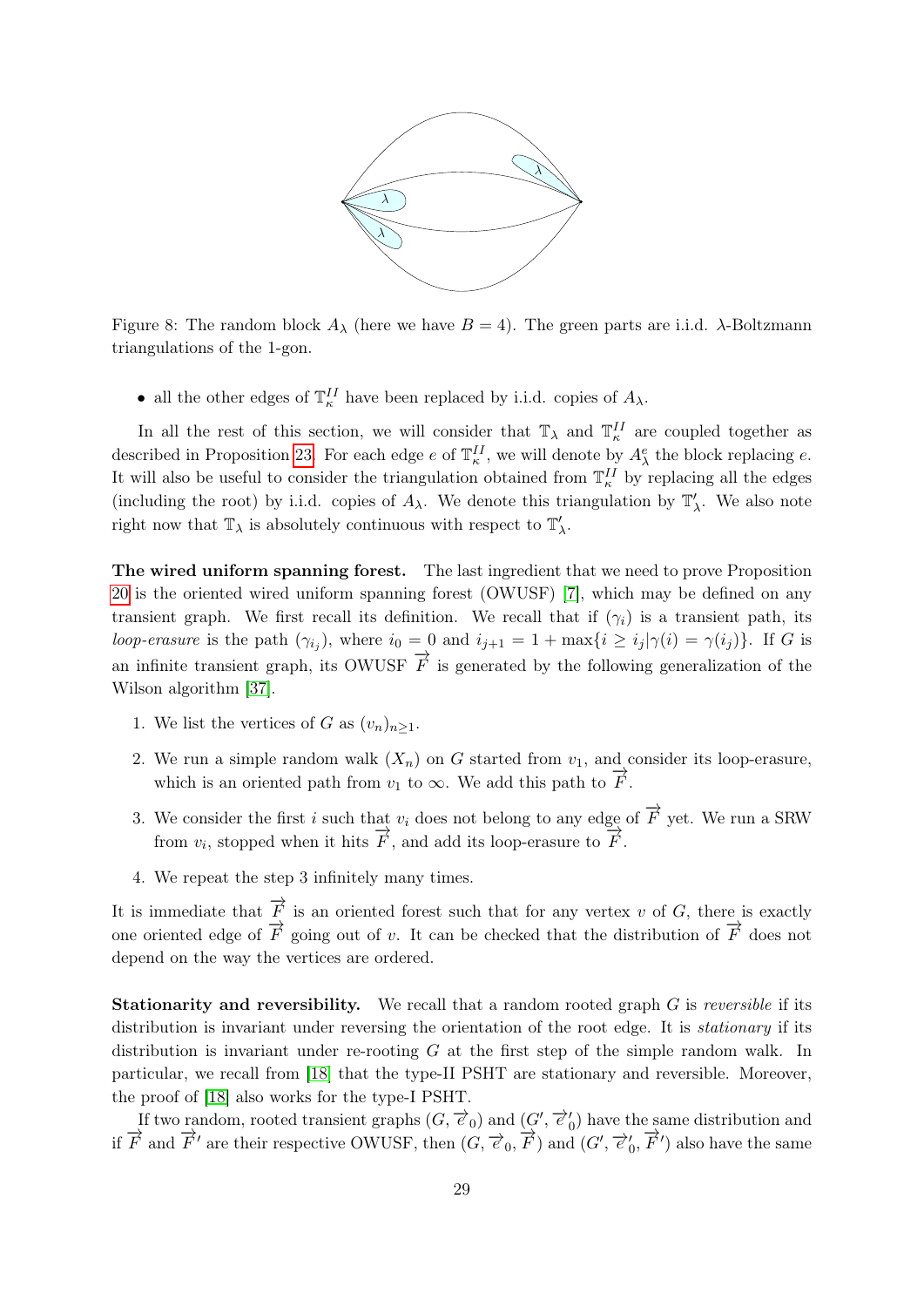distribution. It follows that if  $(G, \overrightarrow{e}_0)$  is stationary and reversible, so is the triplet  $(G, \overrightarrow{e}_0, \overrightarrow{F})$ . The link between the OWUSF and the mean inverse root degree is given by the next lemma.

<span id="page-29-0"></span>**Lemma 24.** Let  $(G, \overrightarrow{e_0})$  be a stationnary, reversible and transient random rooted graph, and let  $\rho$  be the starting point of the root edge  $\overrightarrow{e_0}$ . We denote by  $\overrightarrow{F}$  the OWUSF of G. Then

$$
\mathbb{P}\left(\overrightarrow{e_0} \in \overrightarrow{F}\right) = \mathbb{E}\left[\frac{1}{\deg_G(\rho)}\right].
$$

*Proof.* Conditionally on G, let  $\overrightarrow{e_1}$  be a random oriented edge chosen uniformly (independently of  $\overrightarrow{F}$ ) among all the edges leaving the root vertex. By invariance and reversibility of  $(G, \overrightarrow{e_0})$ , we know that  $(G, \overrightarrow{e_1}, \overrightarrow{F})$  has the same distribution as  $(G, \overrightarrow{e_0}, \overrightarrow{F})$ . Therefore, we have

$$
\mathbb{P}\left(\overrightarrow{e_0} \in \overrightarrow{F}\right) = \mathbb{P}\left(\overrightarrow{e_1} \in \overrightarrow{F}\right) = \mathbb{E}\left[\mathbb{P}\left(\overrightarrow{e_1} \in \overrightarrow{F}|G,\overrightarrow{e_0},\overrightarrow{F}\right)\right] = \mathbb{E}\left[\frac{1}{\deg_G(\rho)}\right],
$$

where in the end we use the fact that, by construction,  $\overrightarrow{F}$  contains exactly one oriented edge going out of the root vertex.  $\Box$ 

Remark 25. Lemma [24](#page-29-0) is the analog for stationary, reversible graphs of the fact that the WUSF on any unimodular random graph has expected root degree 2 [\[1,](#page-33-2) Theorem 7.3]. These two properties can also be deduced from one another.

*Proof of Proposition [20.](#page-25-1)* By an easy uniform integrability argument, the function  $d$  is continuous in  $\lambda$ , so it is enough to prove the formula for  $\lambda < \lambda_c$ . In this case, all variants of  $\mathbb{T}_{\lambda}$  that we will consider are a.s. transient by results from [\[18\]](#page-34-0), so the OWUSF on these graphs is well-defined. We now fix  $\lambda \in (0, \lambda_c)$ . Let  $\beta$  and  $\kappa$  be given by Proposition [23.](#page-27-1) We will denote by  $\vec{\epsilon}_0$ ,  $\vec{\epsilon}'_0$  and  $\vec{\epsilon}'_0$  and  $\vec{\epsilon}'_0$  and  $\vec{\epsilon}'_0$  and  $\vec{\epsilon}'_0$  and  $\vec{\epsilon}'_0$  and  $\vec{\epsilon}'_0$  and  $\vec{\epsilon}'_0$  and  $\vec{\epsilon}'_0$ OWUSF.

By Proposition [23,](#page-27-1) conditionally on  $\mathbb{T}_{\kappa}^{II}$  and on the blocks  $(A_{\lambda}^e)_{e\in E(\mathbb{T}_{\kappa}^{II})}$ , the edge  $\vec{e}_0$  is picked uniformly among the oriented edges of  $A_{\lambda}^{e_{0}^{II}}$ . Moreover, this choice is also independent of  $\overrightarrow{F}$ . Therefore, we have

$$
\mathbb{P}\left(\overrightarrow{e_0} \in \overrightarrow{F}\right) = \mathbb{E}\left[\mathbb{P}\left(\overrightarrow{e_0} \in \overrightarrow{F} | \mathbb{T}_{\kappa}^{II}, (A_{\lambda}^e), \overrightarrow{F}\right)\right] = \mathbb{E}\left[\frac{|E(\widetilde{A}_{\lambda}) \cap \overrightarrow{F}|}{2|E(\widetilde{A}_{\lambda})|}\right],
$$

where we recall that  $E(\widetilde{A}_{\lambda})$  is the set of edges of  $\widetilde{A}_{\lambda}$ . Moreover, the pair  $(\mathbb{T}_{\lambda}, \overrightarrow{F})$  has the same distribution as  $(\mathbb{T}'_{\lambda}, \overrightarrow{F}')$  biased by  $|E(A_{\lambda}^{e_0})|$ . Therefore, we can write

<span id="page-29-1"></span>
$$
\mathbb{P}\left(\overrightarrow{e_0} \in \overrightarrow{F}\right) = \frac{\mathbb{E}\left[|E(A_\lambda^{e_0}) \cap \overrightarrow{F}'|\right]}{2\mathbb{E}\left[|E(A_\lambda)|\right]}.
$$
\n(25)

Since the denominator can easily be explicitely computed by using the definition of the block  $A_{\lambda}$ , we first focus on the numerator. In a block, we call *principal edges* the edges joining the two boundary vertices of the block. We know that there is exactly one edge of  $\overrightarrow{F}'$  going out of every inner vertex of  $A_\lambda$ . Moreover, if a non-principal edge of  $A_\lambda$  belongs to  $\overline{F}'$ , then it goes out of an inner vertex (it cannot go out of a boundary vertex since the edges of  $\overrightarrow{F}'$  are "directed towards") infinity"). Therefore, the number of non-principal edges of  $A_{\lambda}$  that belong to  $\overrightarrow{F}'$  is exactly  $|A_{\lambda}|$ .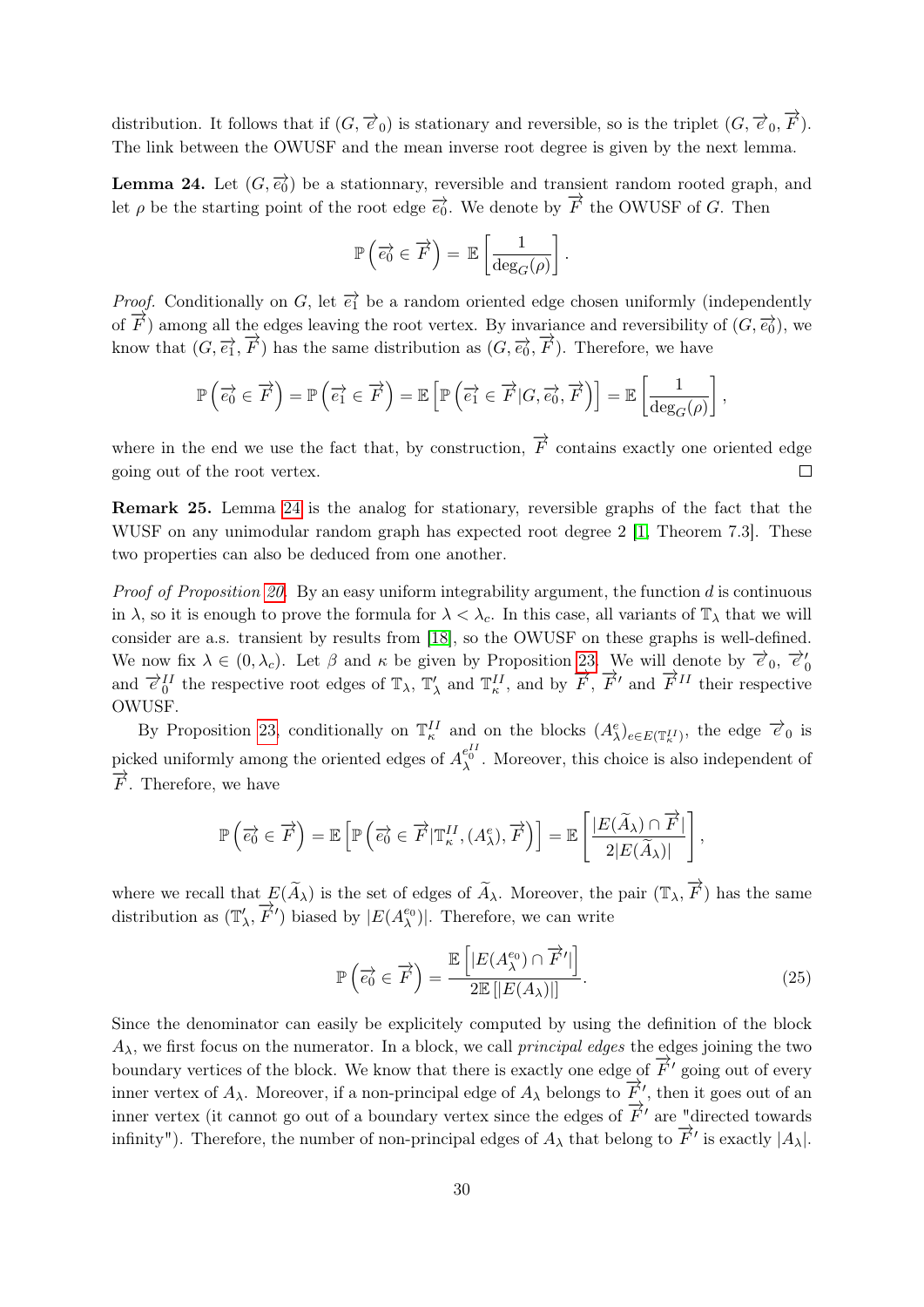On the other hand, since  $\overrightarrow{F}'$  is a forest, it contains at most one principal edge of  $A_{\lambda}$ . Therefore, we have

$$
\mathbb{E}\left[|E(A_{\lambda}^{e_0}) \cap \overrightarrow{F}'|\right] = \mathbb{E}[|A_{\lambda}|] + \mathbb{P}\left(\overrightarrow{F}' \text{ contains a principal edge of } A_{\lambda}^{e_0}\right).
$$

To finish the computation, we claim that

<span id="page-30-0"></span>
$$
\mathbb{P}\left(\overrightarrow{F}' \text{ contains a principal edge of } A_{\lambda}^{e_0}\right) = 2\mathbb{E}\left[\frac{1}{\deg_{\mathbb{T}_{\kappa}^{II}}(\rho)}\right] = 2d_{II}(\kappa). \tag{26}
$$

Indeed, let  $\rho^{II}$  be the starting vertex of  $\vec{e}_0^{II}$ . By reversibility of  $\mathbb{T}_\kappa^{II}$ , the left-hand side of [\(26\)](#page-30-0) is twice the probability that  $\overrightarrow{F}'$  contains a principal edge of  $A_{\lambda}^{e_0}$  going out of  $\rho^{II}$ . Moreover, since  $\mathbb{T}_{\kappa}^{II}$  is stationary, the distribution of  $\mathbb{T}'_{\lambda}$  is stable under the following operation:

- first, we resample the root edge of  $\mathbb{T}_{\kappa}^{II}$  uniformly among all the oriented edges going out of  $\rho^{II}$ ;
- $\bullet\,$  then, we pick the new root edge of  $\mathbb{T}'_\lambda$  uniformly among all the oriented edges of the block corresponding to the new root edge of  $\mathbb{T}_{\kappa}^{II}$ .

Note that this operation is different from resampling the root of  $\mathbb{T}'_{\lambda}$  uniformly among the edges going out of its root vertex, and that  $\mathbb{T}'_{\lambda}$  is *not* stationary.

Since  $\mathbb{T}'_{\lambda}$  is stationary for this operation, so is  $(\mathbb{T}'_{\lambda}, \overrightarrow{F}')$ . On the other hand, there is exactly one block incident to  $\rho^{II}$  in which a principal edge going out of  $\rho^{II}$  belongs to  $\overrightarrow{F}'$ . By the same argument as in the proof of Lemma [24,](#page-29-0) this implies [\(26\)](#page-30-0). By combining Lemma [24](#page-29-0) with [\(25\)](#page-29-1) and [\(26\)](#page-30-0), we obtain

$$
d(\lambda) = \frac{\mathbb{E}[|A_{\lambda}|] + 2d_{II}(\kappa)}{2(1 + 3\mathbb{E}[|A_{\lambda}|])}.
$$

By the definition of  $A_{\lambda}$ , we also have

$$
\mathbb{E}[|A_{\lambda}|] = \frac{\beta}{1-\beta} \times \frac{\lambda Z_1'(\lambda)}{Z_1(\lambda)} = \frac{2h}{1+2h},
$$

where  $Z_1(\lambda)$  is the partition function of  $\lambda$ -Boltzmann type-I triangulations of a 1-gon. Finally, the value of  $d_{II}(\kappa)$  is given by Proposition [22.](#page-27-0) It is easy to obtain that the  $\alpha$  of Proposition [22](#page-27-0) is equal to  $\frac{1}{1+2h}$ , and we get the formula for  $d(\lambda)$ .

It remains to prove that this is an increasing function of  $\lambda$  (or equivalently of h). For this, set  $x = \sqrt{1 - 4h}$ . We want to prove that the function

$$
x \to \frac{1 - x^2}{4x(3 - 2x^2)} \log \frac{1 + x}{1 - x}
$$

is decreasing on  $[0, 1]$ . By computing the derivative with respect to x, this is equivalent to

$$
(2x^4 - 3x^2 + 3)x \log \frac{1+x}{1-x} \ge 2x^2(3 - 2x^2)
$$

for  $0 < x < 1$ . The power series expansion of the left-hand side is

$$
6x^2 - 4x^4 + \sum_{k \ge 3} \left( \frac{6}{2k - 1} - \frac{6}{2k - 3} + \frac{4}{2k - 5} \right) x^{2k} \ge 6x^2 - 4x^4.
$$

Since all the terms in the sum are positive, this proves monotonicity.

 $\Box$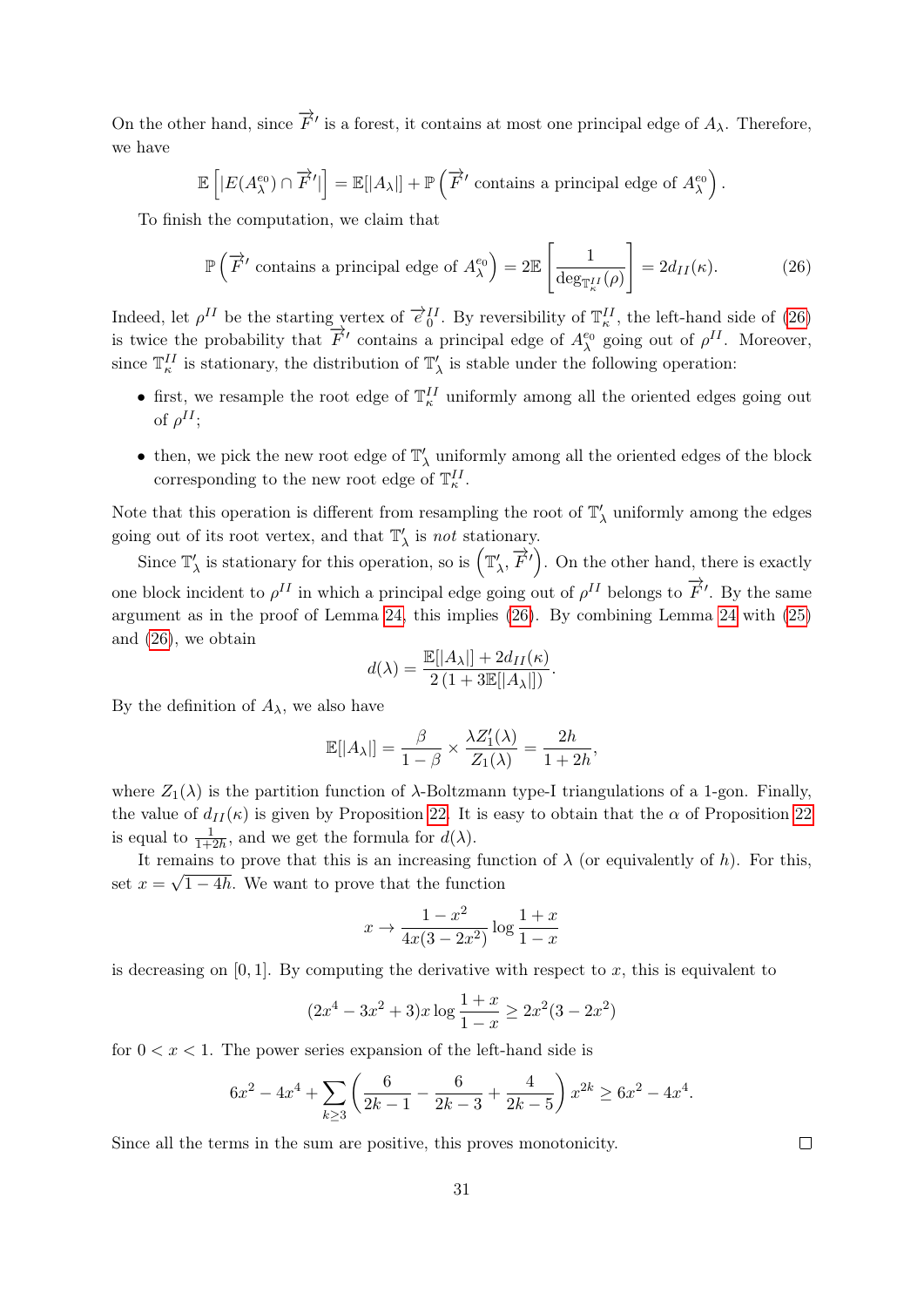

<span id="page-31-1"></span>Figure 9: The triangulation  $t_1$  with perimeter 1 and volume 2.

# <span id="page-31-0"></span>5 Combinatorial asymptotics

The goal of this section is to prove Theorem [3.](#page-3-0) The proof relies on the lemma below, which is an easy consequence of Theorem [1.](#page-2-0) We recall that  $\tau(n, g)$  is the number of triangulations of genus g with  $2n$  faces, and that  $\lambda(\theta)$  is the solution of [\(2\)](#page-2-1).

<span id="page-31-2"></span>**Lemma 26.** Let  $(g_n)$  be such that  $\frac{g_n}{n} \to \theta$ , with  $0 \le \theta < \frac{1}{2}$ . Then

$$
\frac{\tau(n-1,g_n)}{\tau(n,g_n)} \to \lambda(\theta)
$$

*Proof.* This is a simple consequence of Theorem [1.](#page-2-0) Indeed, we have  $(T_{n,g_n}) \to \mathbb{T}_{\lambda(\theta)}$  locally. Let  $t_1$  be the triangulation represented on Figure [9.](#page-31-1) We have on the one hand

$$
\mathbb{P}\left(t_1 \subset T_{n,g_n}\right) = \frac{\tau_1(n-1,g_n)}{\tau(n,g_n)} = \frac{\tau(n-1,g_n)}{\tau(n,g_n)}
$$

by the usual root transformation (see Remark [2\)](#page-7-5). On the other hand, we have

$$
\mathbb{P}\left(t_1 \subset \mathbb{T}_{\lambda(\theta)}\right) = C_1(\lambda(\theta))\lambda(\theta)^2 = \lambda(\theta).
$$

Since  $\{t_1 \subset T\}$  is closed and open for  $d_{\text{loc}}$ , the lemma follows.

 $\Box$ 

The idea of the proof of Theorem [3](#page-3-0) is then to write

<span id="page-31-4"></span>
$$
\tau(n,g_n) = \frac{\tau(n,g_n)}{\tau((2+\varepsilon)g_n,g_n)} \times \tau((2+\varepsilon)g_n,g_n)
$$
\n(27)

for some small  $\varepsilon > 0$ . The first factor can be turned into a telescopic product and estimated by Lemma [26.](#page-31-2) The trickier part will be to estimate the second. We will prove the following bounds.

<span id="page-31-3"></span>**Proposition 27.** There is a function h with  $h(\varepsilon) \to 0$  as  $\varepsilon \to 0$  such that

$$
e^{o(g)}\left(\frac{6}{e}\right)^{2g}(2g)^{2g} \le \tau((2+\varepsilon)g,g) \le e^{h(\varepsilon)g+o(g)}\left(\frac{6}{e}\right)^{2g}(2g)^{2g}
$$

as  $g \to +\infty$ . Moreover, if  $\varepsilon_g \to 0$ , then

$$
\tau((2+\varepsilon_g)g,g) = e^{o(g)} \left(\frac{6}{e}\right)^{2g} (2g)^{2g}.
$$

We delay the proof of Proposition [27,](#page-31-3) and first explain how to finish the proof of Theorem [3.](#page-3-0)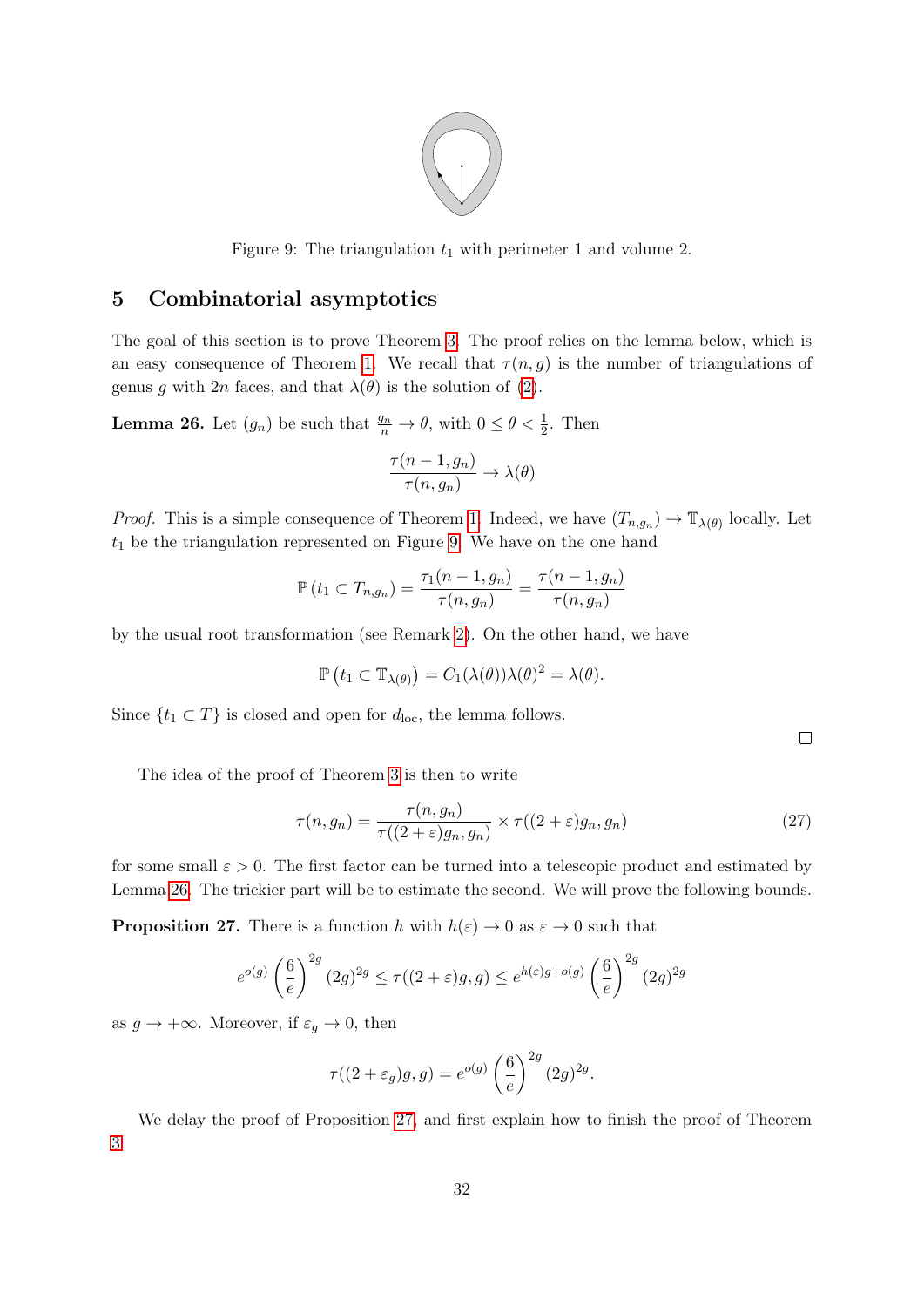*Proof of Theorem [3.](#page-3-0)* We first note that  $f(1/2) = \frac{6}{e}$ , so the case  $\theta = 1/2$  is exactly the second part of Proposition [27.](#page-31-3) We now assume  $0 \le \theta < 1/2$ . Let  $\varepsilon > 0$  be such that  $\theta < \frac{1}{2+\varepsilon}$ . We estimate the first factor of [\(27\)](#page-31-4). We write

$$
\frac{1}{n}\log\left(\frac{\tau(n,g_n)}{\tau((2+\varepsilon)g_n,g_n)}\right)=\frac{1}{n}\sum_{i=(2+\varepsilon)g_n}^n\log\left(\frac{\tau(i,g_n)}{\tau(i-1,g_n)}\right).
$$

By Lemma [26,](#page-31-2) when  $i/n \to t$ , we have  $\frac{g_n}{i} \to \frac{\theta}{t}$ , so  $\log \frac{\tau(i,g_n)}{\tau(i-1,g_n)} \to \log \frac{1}{\lambda(\theta/t)}$ . Moreover, by the bounded ratio lemma (Lemma [4\)](#page-10-0), each of the terms is bounded by some constant  $C_{\varepsilon}$ . Hence, by dominated convergence, we have

<span id="page-32-0"></span>
$$
\frac{1}{n}\log\left(\frac{\tau(n,g_n)}{\tau((2+\varepsilon)g_n,g_n)}\right) \xrightarrow[n \to +\infty]{} \int_{(2+\varepsilon)\theta}^{1} \log\frac{1}{\lambda(\theta/t)}\mathrm{d}t. \tag{28}
$$

On the other hand, if we replace g by  $g_n$  with  $\frac{g_n}{n} \to \theta$ , then the left-hand side of Proposition [27](#page-31-3) becomes  $n^{2g_n} \exp\left( \left( 2\theta \log \frac{12\theta}{e} \right) n + o(n) \right)$ , so Proposition [27](#page-31-3) gives

$$
\left(2\theta \log \frac{12\theta}{e}\right) n + o(n) \le \log \frac{\tau((2+\varepsilon)g_n, g_n)}{n^{2g_n}} \le \left(2\theta \log \frac{12\theta}{e} + h(\varepsilon)\right) n + o(n),
$$

where  $h(\varepsilon) \to 0$  as  $\varepsilon \to 0$ . By combining this with [\(27\)](#page-31-4) and [\(28\)](#page-32-0) and finally letting  $\varepsilon \to 0$ , we get the result.  $\Box$ 

We finally prove Proposition [27.](#page-31-3) The lower bound can be deduced easily from the Goulden– Jackson formula. For the upper bound, we will bound crudely the number of triangulations by the number of tree-rooted triangulations, i.e. triangulations decorated with a spanning tree. These can be counted by adapting classical operations going back to [\[31\]](#page-35-16) in the planar case.

*Proof of Proposition [27.](#page-31-3)* We start with the lower bound. The Goulden–Jackson formula [\(4\)](#page-6-3) implies the following (crude) inequality:

$$
\tau(n,g) \ge (36 + o(1))n^2 \tau(n-2, g-1),
$$

where the o is uniform in g, when  $n \to +\infty$ . By an easy induction, we have

$$
\tau((2+\varepsilon)g,g)\geq (36+o(1))^g\frac{((2+\varepsilon)g)!}{(\varepsilon g)!}\tau(\varepsilon g,0)\geq (36+o(1))^g\frac{((2+\varepsilon)g)!}{(\varepsilon g)!},
$$

and the lower bound follows from the Stirling formula.

For the upper bound, we adapt a classical argument about tree-rooted maps. We denote by  $\mathcal{T}((2+\varepsilon)g,g)$  the set of triangulations of genus g with  $2(2+\varepsilon)g$  faces and a distinguished spanning tree, and by  $\tilde{\tau}((2+\varepsilon)q, q)$  its cardinal. We recall that such triangulations have  $\varepsilon q + 2$ vertices, so the spanning tree has  $\varepsilon q + 1$  edges.

If  $t \in \mathcal{T}((2+\varepsilon)g, g)$ , we consider the dual cubic map of t and "cut in two" the edges that are crossed by the spanning tree, as on Figure [10.](#page-33-3) The map that we obtain is unicellular (i.e. it has one face), and we denote it by  $U(t)$ . Moreover, it is *precubic* (i.e. its vertices have only degree 1 or 3), has genus g and  $(6+4\varepsilon)g+1$  edges (the number of edges of the original triangulation, plus one for each edge of the spanning tree). The number of precubic unicellular maps with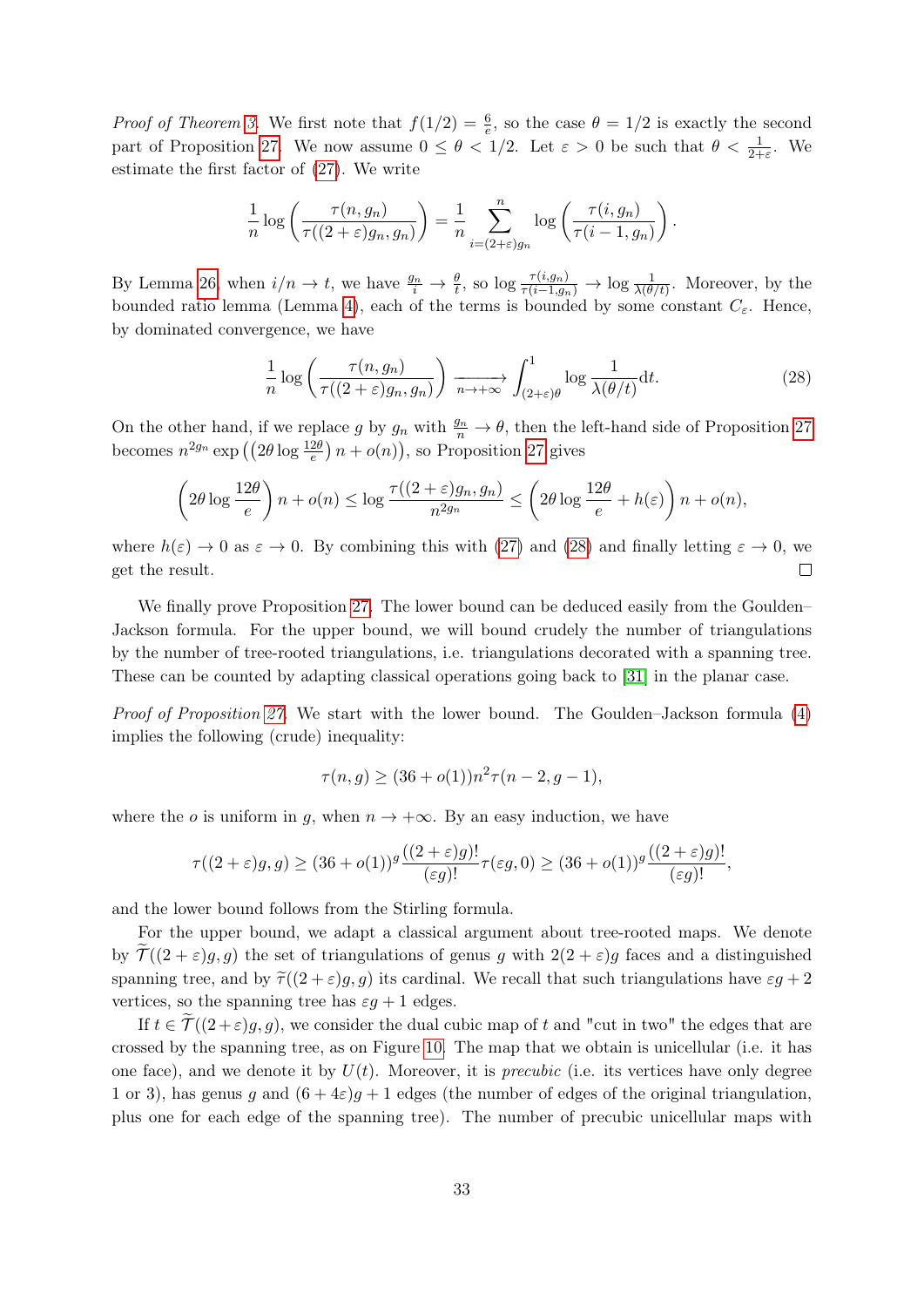

<span id="page-33-3"></span>Figure 10: An example of the cutting operation on a cubic map. The distinguished spanning tree is in red. We picked a planar example but in the general case the "opened" map on the right is unicellular.

fixed genus and number of edges is computed exactly in [\[15,](#page-34-17) Corollary 7] and is equal to

$$
\frac{2((6+4\varepsilon)g+1)!}{12^g g!(2\varepsilon g+2)!((3+2\varepsilon)g)!} = e^{h_U(\varepsilon)g+o(g)}\left(\frac{6}{e}\right)^{2g}(2g)^{2g},
$$

where

$$
h_U(\varepsilon) = 2\varepsilon \log \frac{6}{\varepsilon} + (3 + 2\varepsilon) \log \left(1 + \frac{2\varepsilon}{3}\right) \xrightarrow[\varepsilon \to 0]{} 0
$$

by the Stirling formula. Finally, to go back from  $U(t)$  to t, we also need to remember how to match the leaves two by two in the face of  $U(t)$  without any crossing. The number of ways to do so is  $\text{Catalan}(\varepsilon g + 1) \leq 4^{\varepsilon g}$ , so

$$
\tau((2+\varepsilon)g,g) \le \widetilde{\tau}((2+\varepsilon)g,g) \le 4^{\varepsilon g} e^{h_U(\varepsilon)g + o(g)} \left(\frac{6}{e}\right)^{2g} (2g)^{2g},
$$

which is enough to conclude. The proof for the second part of the proposition is exactly the same, but where we replace  $\varepsilon$  by  $\varepsilon_q \to 0$ .  $\Box$ 

Remark 28. Bounding the number of triangulations by the number of tree-rooted triangulations may seem very crude. The reason why this is sufficient is that the spanning trees have only  $\varepsilon g+1$ edges, so the number of spanning trees of a triangulation can be bounded by  $\binom{3(2+\varepsilon)g}{\varepsilon g+1}$ , which is of the form  $e^{h(\varepsilon)g+o(g)}$  with  $h(\varepsilon) \to 0$  as  $\varepsilon \to 0$ .

### References

- <span id="page-33-2"></span>[1] D. Aldous and R. Lyons. Processes on unimodular random networks. Electron. J. Probab., 12:no. 54, 1454–1508 (electronic), 2007.
- <span id="page-33-0"></span>[2] O. Angel, G. Chapuy, N. Curien, and G. Ray. The local limit of unicellular maps in high genus. Electron. Commun. Probab., 18(86):1–8, 2013.
- <span id="page-33-1"></span>[3] O. Angel, A. Nachmias, and G. Ray. Random walks on stochastic hyperbolic half planar triangulations. Random Structures and Algorithms, 49(2):213–234, 2016.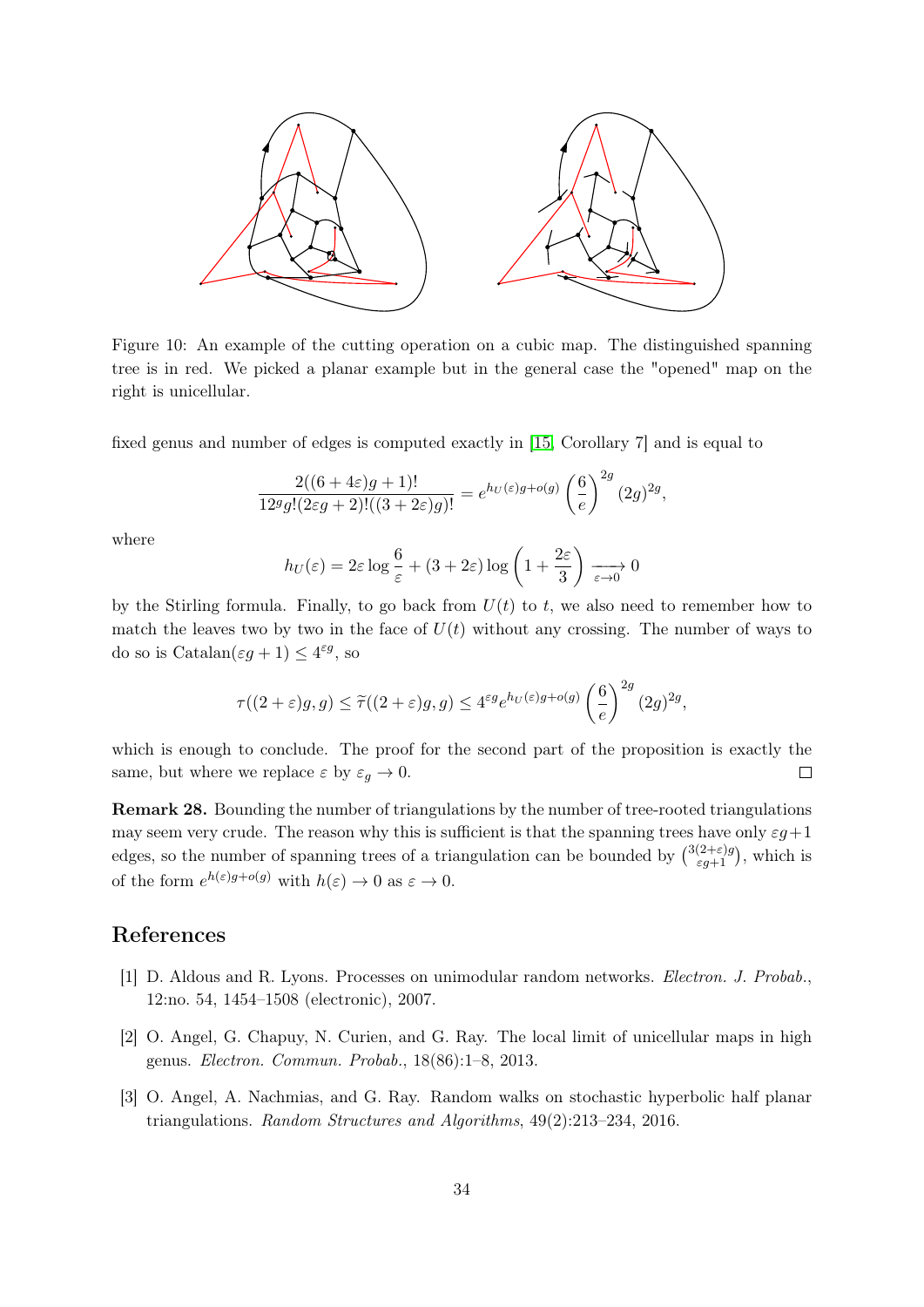- <span id="page-34-12"></span>[4] O. Angel and G. Ray. Classification of half planar maps. Ann. Probab., 43(3):1315–1349, 2015.
- <span id="page-34-4"></span>[5] O. Angel and O. Schramm. Uniform infinite planar triangulations. Comm. Math. Phys., 241(2-3):191–213, 2003.
- <span id="page-34-3"></span>[6] E. A. Bender and E. Canfield. The asymptotic number of rooted maps on a surface. Journal of Combinatorial Theory, Series A,  $43(2):244 - 257$ , 1986.
- <span id="page-34-16"></span>[7] I. Benjamini, R. Lyons, Y. Peres, and O. Schramm. Uniform spanning forests. Ann. Probab., 29(1):1–65, 02 2001.
- <span id="page-34-8"></span>[8] J. Bettinelli. Scaling limits for random quadrangulations of positive genus. Electron. J. Probab., 15:1594–1644, 2010.
- <span id="page-34-6"></span>[9] T. Budd. The peeling process of infinite Boltzmann planar maps. Electronic Journal of Combinatorics, 23, 06 2015.
- <span id="page-34-15"></span>[10] T. Budzinski. Cartes aléatoires hyperboliques. PhD thesis, Université Paris-Sud, 2018.
- <span id="page-34-14"></span>[11] T. Budzinski. The hyperbolic Brownian plane. Probability Theory and Related Fields, 171(1):503–541, Jun 2018.
- <span id="page-34-13"></span>[12] T. Budzinski. Infinite geodesics in hyperbolic random triangulations. arXiv:1804.07711, 2018.
- <span id="page-34-11"></span>[13] T. Budzinski, N. Curien, and B. Petri. Universality for random surfaces in unconstrained genus. In preparation,  $2019+$ .
- <span id="page-34-2"></span>[14] S. R. Carrell and G. Chapuy. Simple recurrence formulas to count maps on orientable surfaces. Journal of Combinatorial Theory, Series A, 133:58 – 75, 2015.
- <span id="page-34-17"></span>[15] G. Chapuy. A new combinatorial identity for unicellular maps, via a direct bijective approach. Advances in Applied Mathematics, 47(4):874 – 893, 2011.
- <span id="page-34-5"></span>[16] P. Chassaing and B. Durhuus. Local limit of labeled trees and expected volume growth in a random quadrangulation. Ann. Probab., 34(3):879–917, 2006.
- <span id="page-34-10"></span>[17] S. Chmutov and B. Pittel. On a surface formed by randomly gluing together polygonal discs. Advances in Applied Mathematics, 73:23–42, 2016.
- <span id="page-34-0"></span>[18] N. Curien. Planar stochastic hyperbolic triangulations. Probability Theory and Related Fields, 165(3):509–540, 2016.
- <span id="page-34-7"></span>[19] F. David, A. Kupiainen, R. Rhodes, and V. Vargas. Liouville quantum gravity on the Riemann sphere. Communications in Mathematical Physics, 342(3):869–907, Mar 2016.
- <span id="page-34-9"></span>[20] F. David, R. Rhodes, and V. Vargas. Liouville quantum gravity on complex tori. Journal of Mathematical Physics, 57(2):022302, 2016.
- <span id="page-34-1"></span>[21] B. Eynard. Counting surfaces, volume 70 of Progress in Mathematical Physics. Birkhäuser/Springer, [Cham], 2016. CRM Aisenstadt chair lectures.